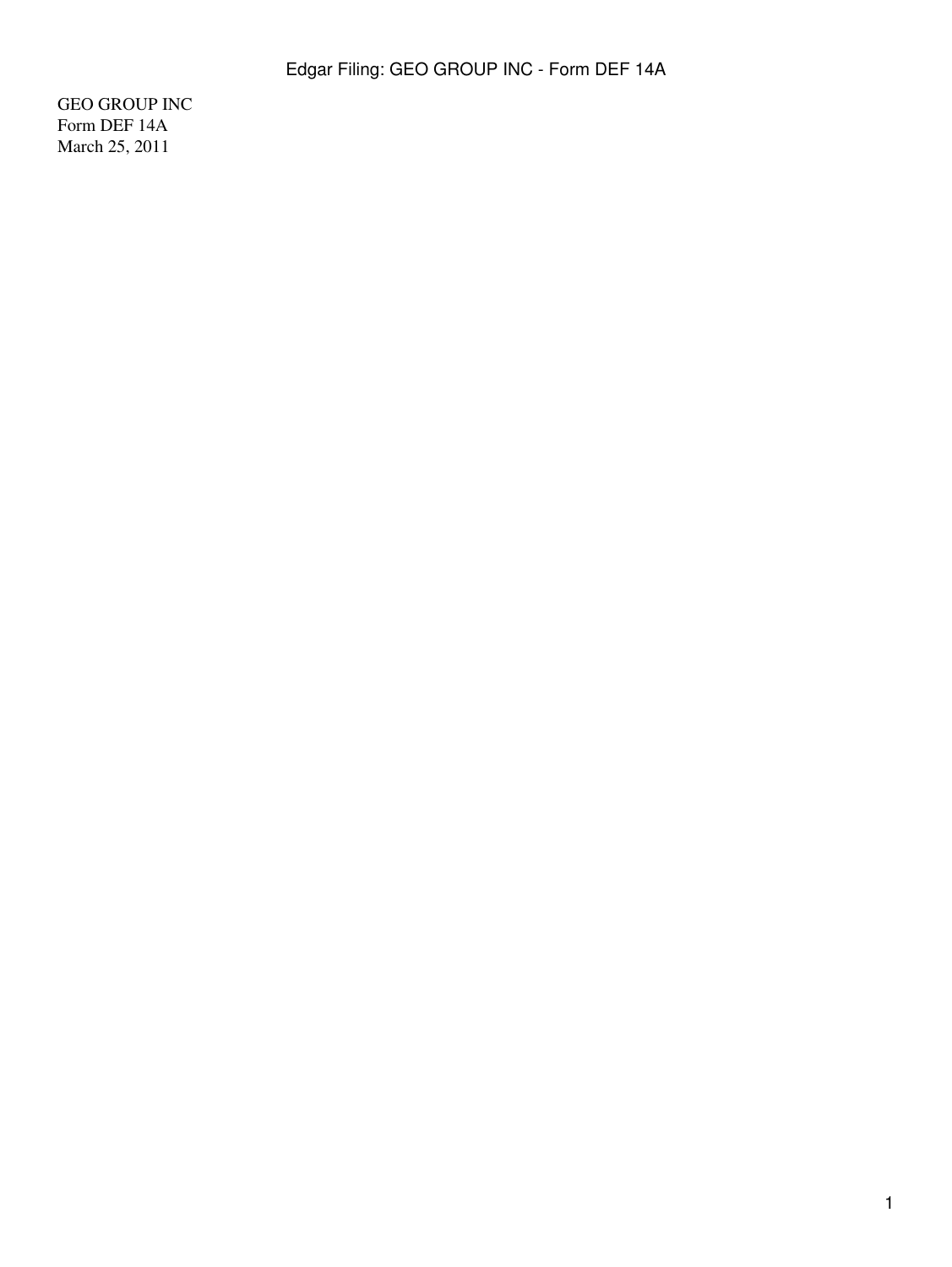#### **[Table of Contents](#page-4-0)**

# **UNITED STATES SECURITIES AND EXCHANGE COMMISSION Washington, D.C. 20549**

#### **SCHEDULE 14A (RULE 14a-101)**

### **INFORMATION REQUIRED IN PROXY STATEMENT**

**SCHEDULE 14A INFORMATION Proxy Statement Pursuant to Section 14(a) of the Securities Exchange Act of 1934 (Amendment No. )**

Filed by the Registrant **þ**

Filed by a Party other than the Registrant **o**

Check the appropriate box:

o Preliminary Proxy Statement o **Confidential, for Use of the Commission Only (as permitted by Rule 14a-6(e)(2))**

- þ Definitive Proxy Statement
- o Definitive Additional Materials
- o Soliciting Material Pursuant to § 240.14a-12

The GEO Group, Inc. (Name of Registrant as Specified In Its Charter)

(Name of Person(s) Filing Proxy Statement, if Other Than the Registrant)

Payment of Filing Fee (Check the appropriate box):

þ No fee required.

- o Fee computed on table below per Exchange Act Rules  $14a-6(i)(1)$  and  $0-11$ .
	- (1) Title of each class of securities to which transaction applies:
	- (2) Aggregate number of securities to which transaction applies:
	- (3) Per unit price or other underlying value of transaction computed pursuant to Exchange Act Rule 0-11 (set forth the amount on which the filing fee is calculated and state how it was determined):
	- (4) Proposed maximum aggregate value of transaction:
	- (5) Total fee paid: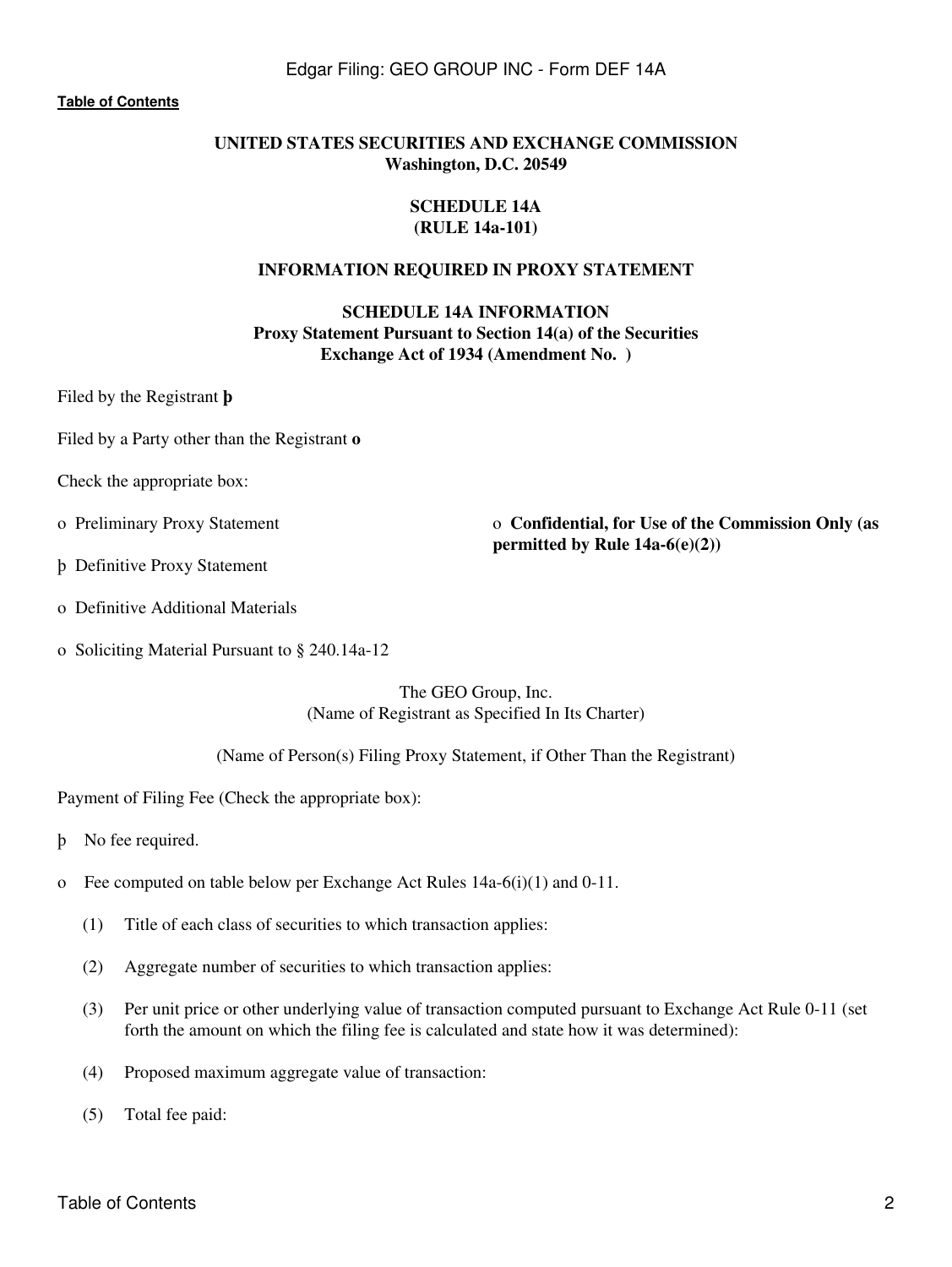- o Fee paid previously with preliminary materials:
- o Check box if any part of the fee is offset as provided by Exchange Act Rule 0-11(a)(2) and identify the filing for which the offsetting fee was paid previously. Identify the previous filing by registration statement number, or the Form or Schedule and the date of its filing.
	- (1) Amount Previously Paid:
	- (2) Form, Schedule or Registration Statement No.:
	- (3) Filing Party:
	- (4) Date Filed: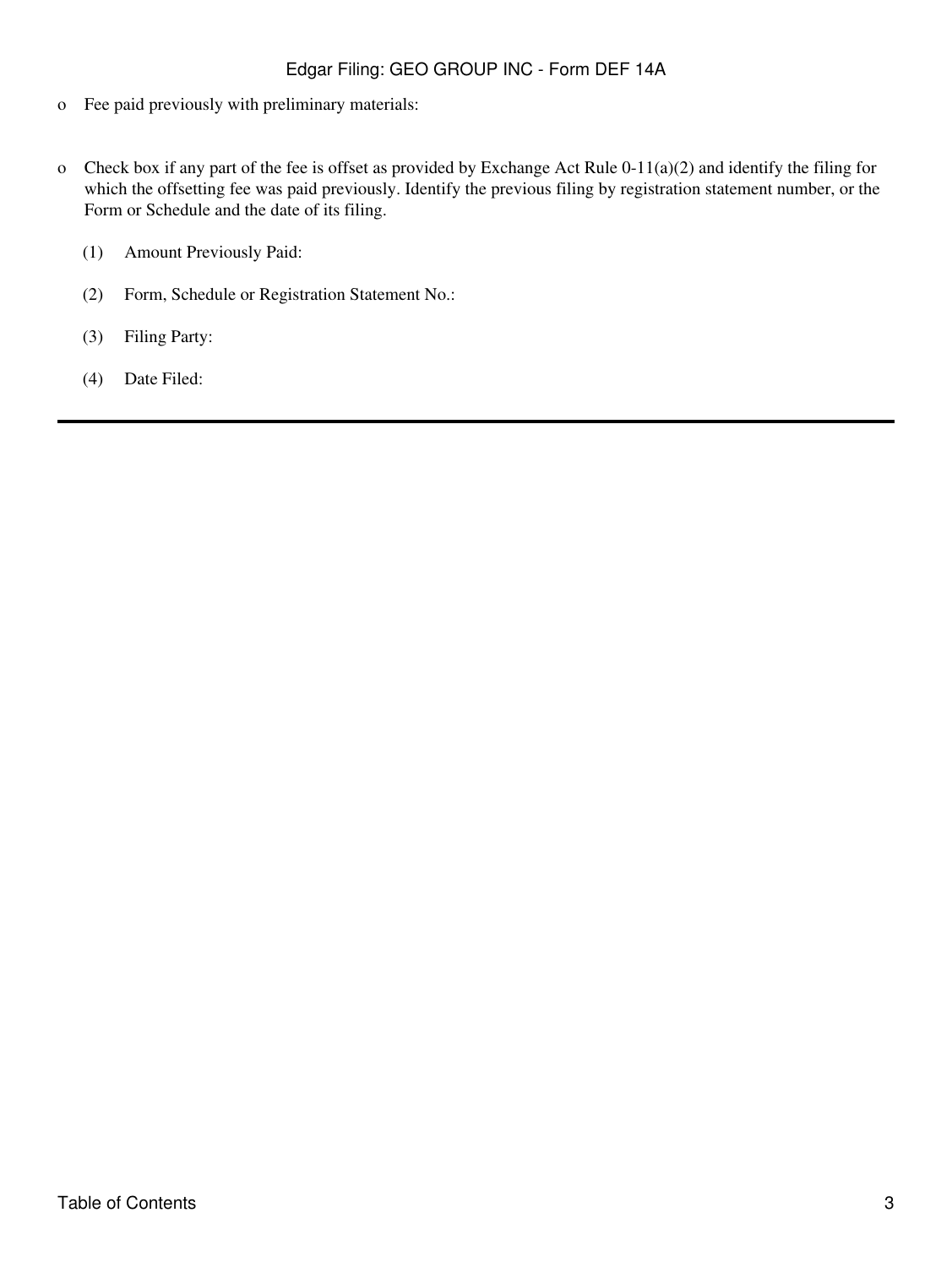621 NW 53rd Street, Suite 700 Boca Raton, Florida 33487 Telephone: (866) 301-4436

March 25, 2011

Dear Shareholder:

You are cordially invited to attend the 2011 annual meeting of the shareholders of The GEO Group, Inc. We will hold the meeting on Wednesday, May 4, 2011, at 9:00 A.M. (EDT) at the Ritz Carlton Ft. Lauderdale, 1 North Fort Lauderdale Beach Boulevard, Fort Lauderdale, Florida 33304. We hope that you will be able to attend.

This year we are furnishing proxy materials to our shareholders primarily on the Internet rather than mailing paper copies of the materials to each shareholder. As a result, most of you will receive a Notice Regarding Availability of Proxy Materials instead of paper copies of this proxy statement and our annual report. The notice contains instructions on how to access the proxy statement and the annual report over the Internet, as well as instructions on how to request a paper copy of our proxy materials. We believe that this process will significantly lower the costs of printing and distributing our proxy materials. On or about March 25, 2011, we mailed to shareholders a Notice of Internet Availability of Proxy Materials.

Your vote is very important to us. Whether or not you plan to attend the meeting in person, your shares should be represented and voted. After reading the enclosed proxy statement, please vote your shares as soon as possible. Shareholders may vote via the Internet, by telephone, or by completing and returning a proxy card. Submitting a vote before the annual meeting will not preclude you from voting in person at the annual meeting should you decide to attend.

Sincerely,

George C. Zoley Chairman of the Board and Chief Executive Officer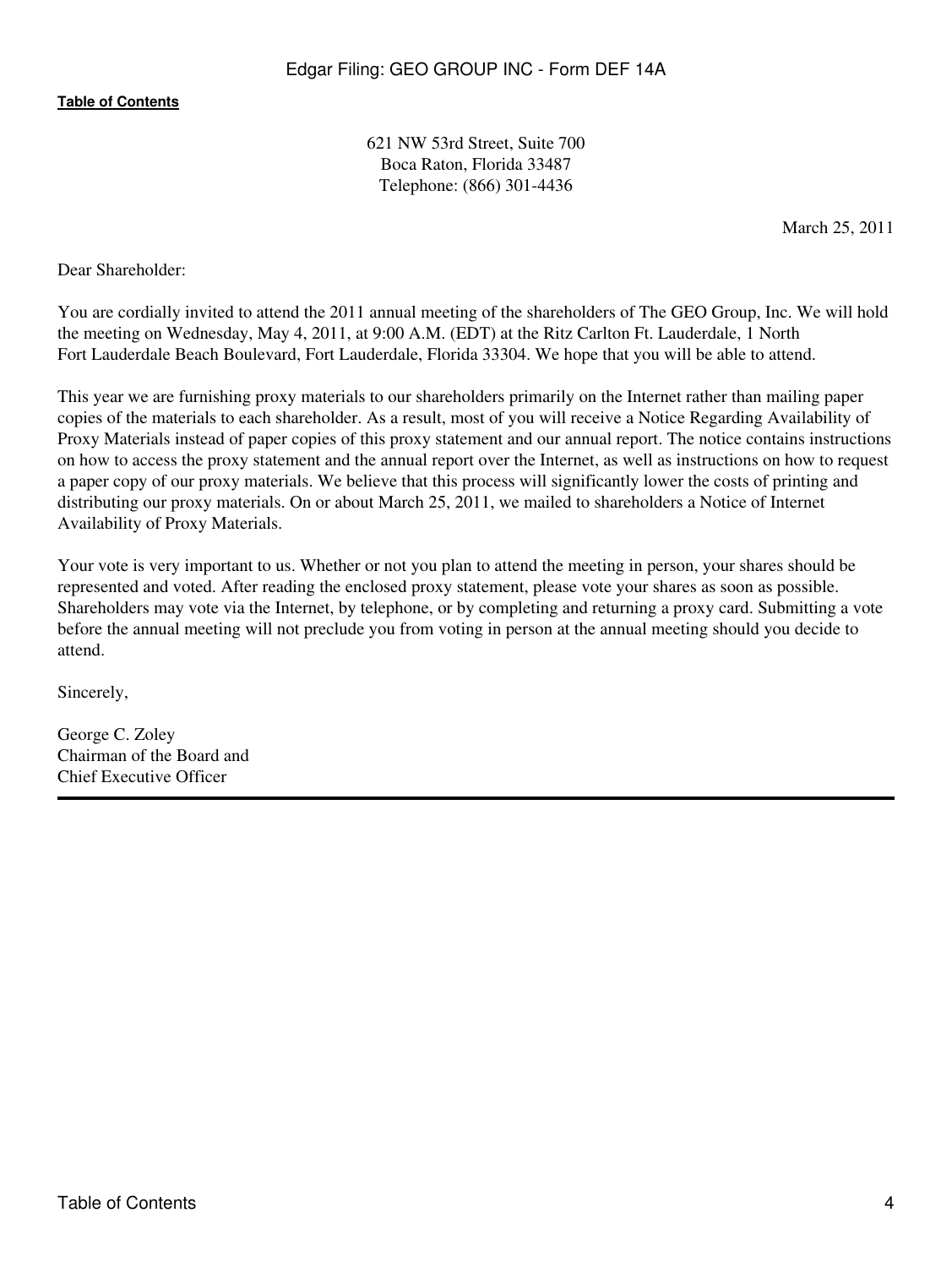# **TABLE OF CONTENTS**

<span id="page-4-0"></span>

| <b>Notice of Annual Meeting</b>                                                          | $\mathbf{i}$            |
|------------------------------------------------------------------------------------------|-------------------------|
| <b>Proxy Statement</b>                                                                   | $\mathbf{1}$            |
| Proposal 1: Election of Directors                                                        | 3                       |
| <b>Director Nominees</b>                                                                 | $\overline{\mathbf{3}}$ |
| <b>Executive Officers of GEO</b>                                                         | 8                       |
| Security Ownership of Certain Beneficial Owners and Management                           | 10                      |
| The Board of Directors, Its Committees and Other Corporate Governance Information        | 12                      |
| <b>Independent Registered Public Accountants</b>                                         | 18                      |
| <b>Executive Compensation</b>                                                            | 19                      |
| Compensation Discussion & Analysis                                                       | 19                      |
| <b>Summary Compensation Table</b>                                                        | 25                      |
| <b>Certain Material Executive Compensation Agreements and Arrangements</b>               | 26                      |
| <b>Grants of Plan-Based Awards</b>                                                       | 30                      |
| <b>Outstanding Equity Awards at Fiscal Year-End</b>                                      | 31                      |
| <b>Option Exercises and Stock Vested</b>                                                 | 32                      |
| <b>Pension Benefits</b>                                                                  | 32                      |
| Potential Payments Upon Termination or Change In Control                                 | 33                      |
| Directors Compensation                                                                   | 34                      |
| <b>Compensation Committee Report</b>                                                     | 35                      |
| <b>Audit and Finance Committee Report</b>                                                | 35                      |
| <b>Certain Relationships and Related Party Transactions</b>                              | 35                      |
| Compensation Committee Interlocks and Insider Participation                              | 36                      |
| Section 16(a) Beneficial Ownership Reporting Compliance                                  | 36                      |
| Proposal 2: Ratification of Independent Registered Public Accountants                    | 36                      |
| Proposal 3: Advisory Vote on Executive Compensation                                      | 36                      |
| Proposal 4: Advisory Vote on the Frequency of An Advisory Vote on Executive Compensation | 37                      |
| <b>Shareholder Proposal Deadline</b>                                                     | 38                      |
| Householding                                                                             | 38                      |
| <b>Other Matters</b>                                                                     | 38                      |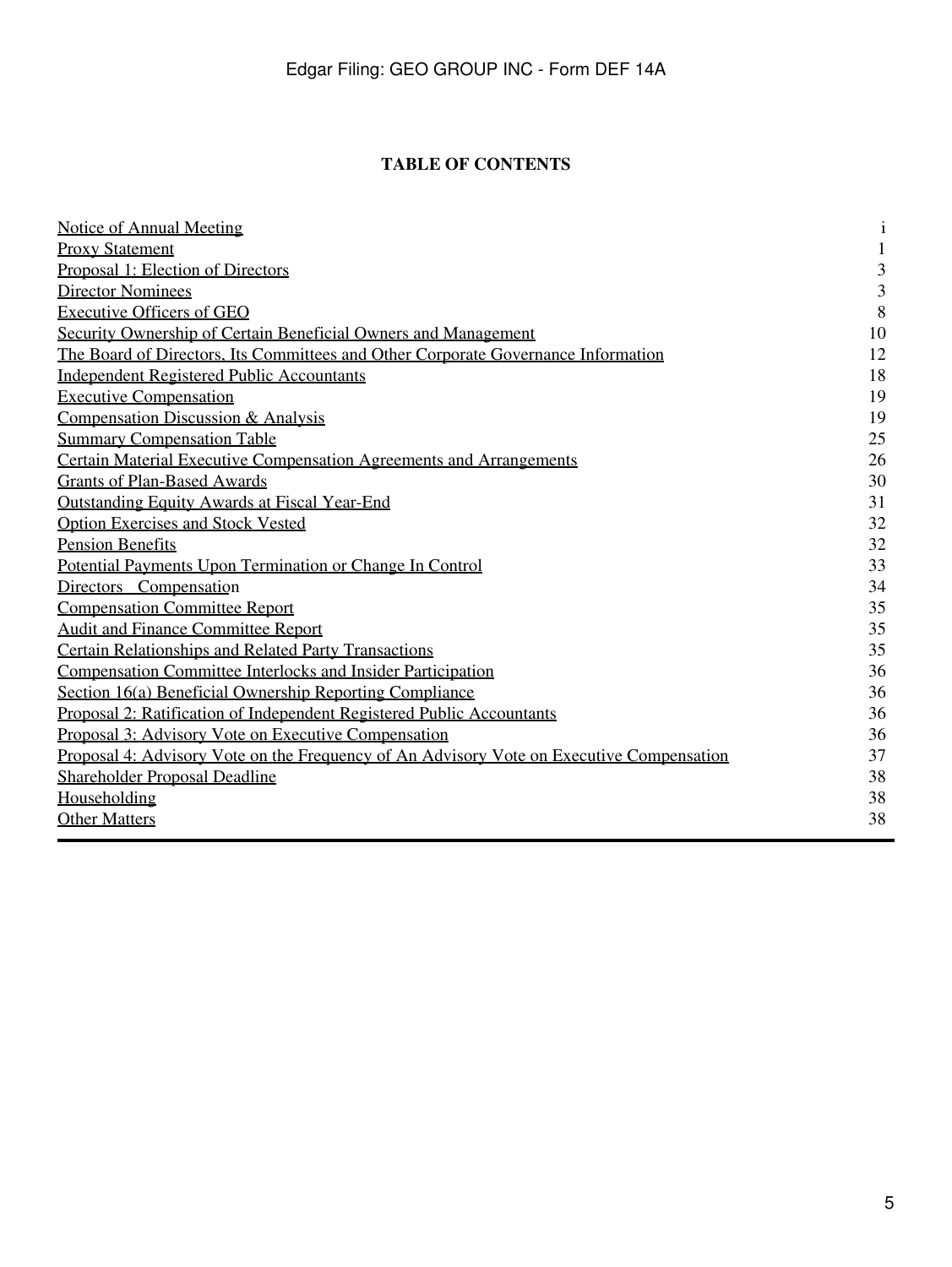# **THE GEO GROUP, INC.**

621 NW 53rd Street, Suite 700 Boca Raton, Florida 33487 Telephone: (561) 893-0101

## <span id="page-5-0"></span>**Notice of Annual Meeting of Shareholders on May 4, 2011**

March 25, 2011

The annual meeting of the shareholders of The GEO Group, Inc. will be held on Wednesday, May 4, 2011, at 9:00 A.M. (EDT) at the Ritz Carlton Ft. Lauderdale, 1 North Fort Lauderdale Beach Boulevard, Fort Lauderdale, Florida 33304 for the purpose of considering and acting on the following proposals:

- (1) To elect six (6) directors for the ensuing year;
- (2) To ratify the appointment of Grant Thornton LLP as our independent registered public accountants for the fiscal year 2011;
- (3) To hold an advisory vote on executive compensation;
- (4) To hold an advisory vote on the frequency of the advisory vote on executive compensation; and
- (5) To transact any other business as may properly come before the meeting or any adjournments or postponements thereof.

Only shareholders of GEO s common stock of record at the close of business on March 3, 2011, the record date and time fixed by the board of directors, are entitled to notice of and to vote at the annual meeting. Additional information regarding the proposals to be acted on at the annual meeting can be found in the accompanying proxy statement.

The Securities and Exchange Commission (SEC) has adopted a Notice and Access rule that allows companies to deliver a Notice of Internet Availability of Proxy Materials (Notice of Internet Availability) to shareholders in lieu of a paper copy of the proxy statement and related materials and a company s Annual Report to Shareholders (the Proxy Materials). The Notice of Internet Availability provides instructions as to how shareholders can access the Proxy Materials online, contains a listing of matters to be considered at the meeting, and sets forth instructions as to how shares can be voted. Shares must be voted either by telephone, online or by completing and returning a proxy card. Shares cannot be voted by marking, writing on and/or returning the Notice of Internet Availability. Any Notices of Internet Availability that are returned will not be counted as votes. Instructions for requesting a paper copy of the Proxy Materials are set forth on the Notice of Internet Availability.

By Order of the Board of Directors,

John J. Bulfin Senior Vice President, General Counsel and Corporate Secretary

# **IMPORTANT NOTICE REGARDING THE AVAILABILITY OF PROXY MATERIALS FOR THE ANNUAL MEETING TO BE HELD ON WEDNESDAY, MAY 4, 2011.**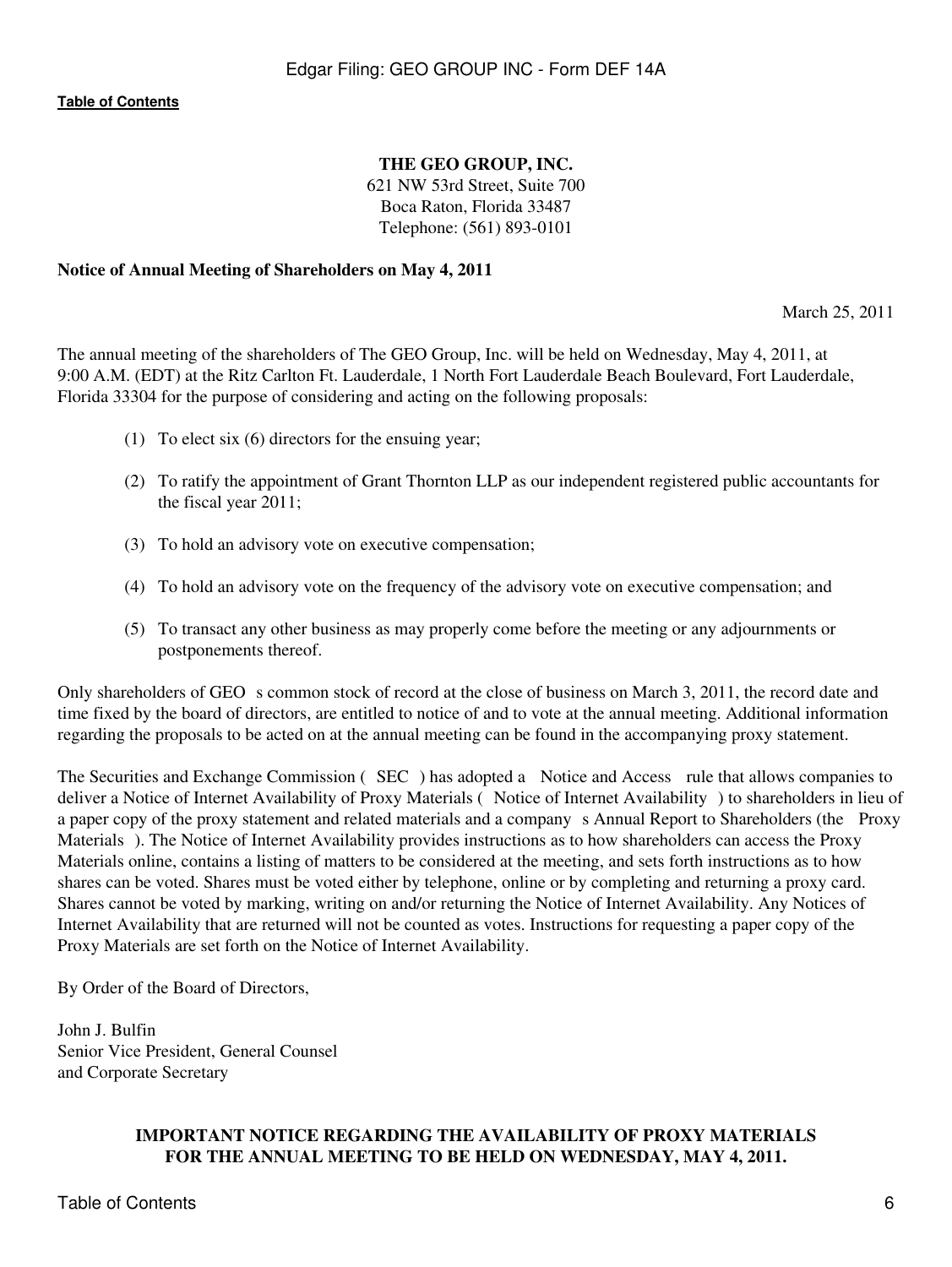GEO s proxy statement and annual report are available online at: www.proxyvote.com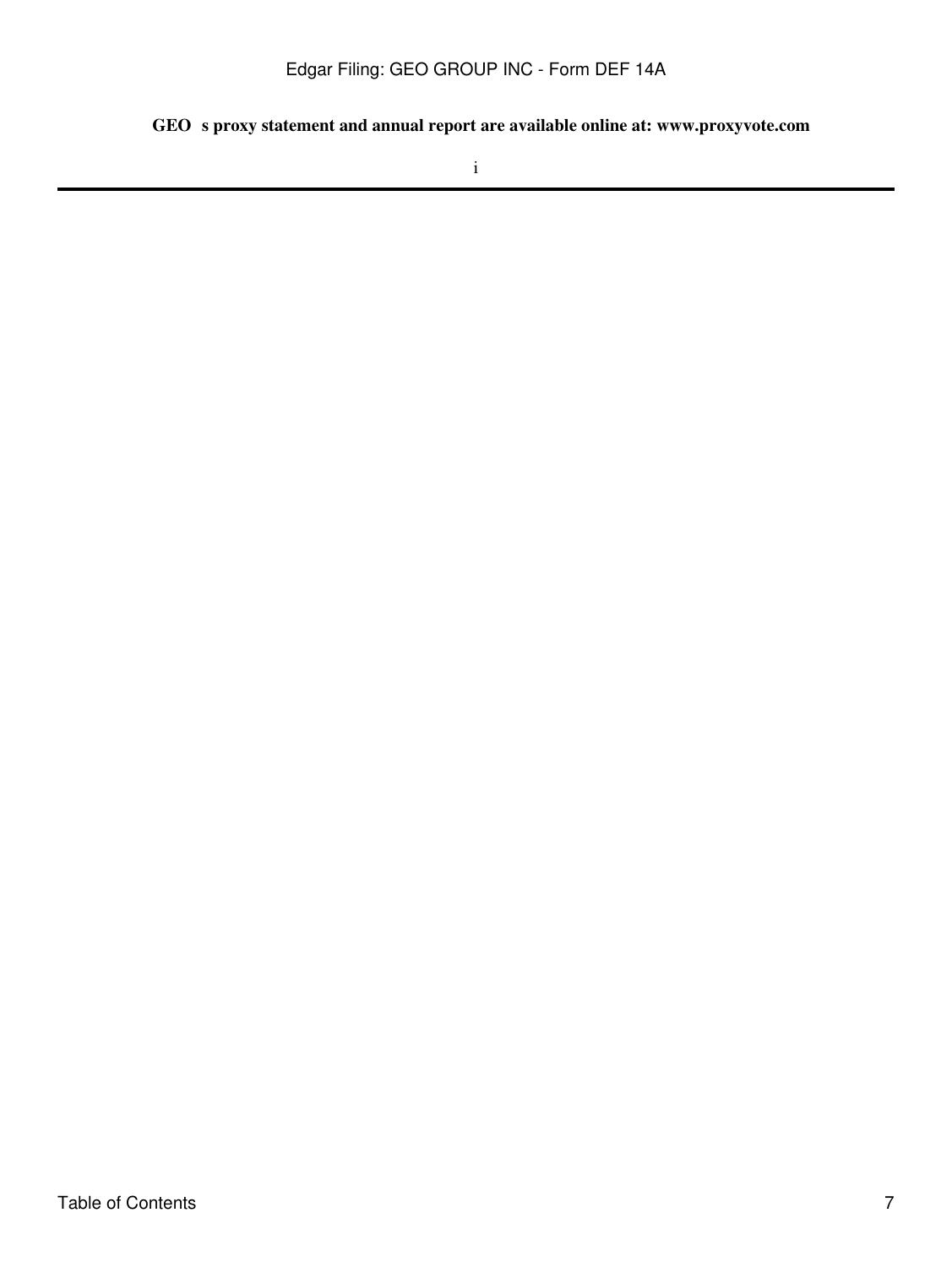# **PROXY STATEMENT**

## **THE GEO GROUP, INC.**

621 NW 53rd Street, Suite 700 Boca Raton, Florida 33487 Telephone: (561) 893-0101

March 25, 2011

<span id="page-7-0"></span>The GEO Group, Inc. (GEO, Company, we or us) is furnishing this proxy statement in connection with the solicitation of proxies by our board of directors for use at the annual meeting of shareholders to be held at the Ritz Carlton Ft. Lauderdale, 1 North Fort Lauderdale Beach Boulevard, Fort Lauderdale, Florida 33304, May 4, 2011, at 9:00 A.M., Eastern Daylight Time. Please note that the proxy card provides a means to withhold authority to vote for any individual director-nominee. Also note that the format of the proxy card provides an opportunity to specify your choice between approval, disapproval or abstention with respect to the proposals indicated on the proxy card, other than with respect to the advisory vote on the preferred frequency for future advisory votes on executive compensation for which the proxy card will provide the frequency options of every three years, every two years and every year as well as the option to abstain from this vote. A proxy card which is properly executed, returned and not revoked will be voted in accordance with the instructions indicated. A proxy voted by telephone or the internet and not revoked will be voted in accordance with the shareholder s instructions. If no instructions are given, proxies that are signed and returned or voted by telephone or internet will be voted as follows:

**FOR** the election of the nominated directors for the ensuing year;

**FOR** the proposal to ratify the appointment of Grant Thornton LLP as the independent registered public accountants of GEO for the fiscal year 2011;

**FOR** advisory approval of the resolution on executive compensation; and

**FOR** the option of every three years as the preferred frequency for future advisory votes on executive compensation.

If you hold shares through an account with a bank, broker or other nominee, and you do not provide voting instructions, your shares still may be voted on certain matters.

Under New York Stock Exchange rules, brokerage firms have authority to vote shares on routine matters for which their customers do not provide voting instructions. The ratification of the appointment of Grant Thornton LLP as our independent registered public accountants for 2011 is considered a routine matter. As a result, if you hold your shares through a broker and do not direct the broker how to vote your shares on this routine matter, your broker may vote the shares on your behalf.

Under New York Stock Exchange rules, the election of directors, the advisory vote on executive compensation and the advisory vote on the frequency of the advisory vote on executive compensation are not considered routine matters. As a result, if a brokerage firm does not receive voting instructions from the beneficial owner of shares held by the firm, those shares will not be voted and will be considered broker non-votes with respect to those matters. A broker non-vote will have no effect on the election of directors or the advisory vote on the frequency for future advisory votes on executive compensation.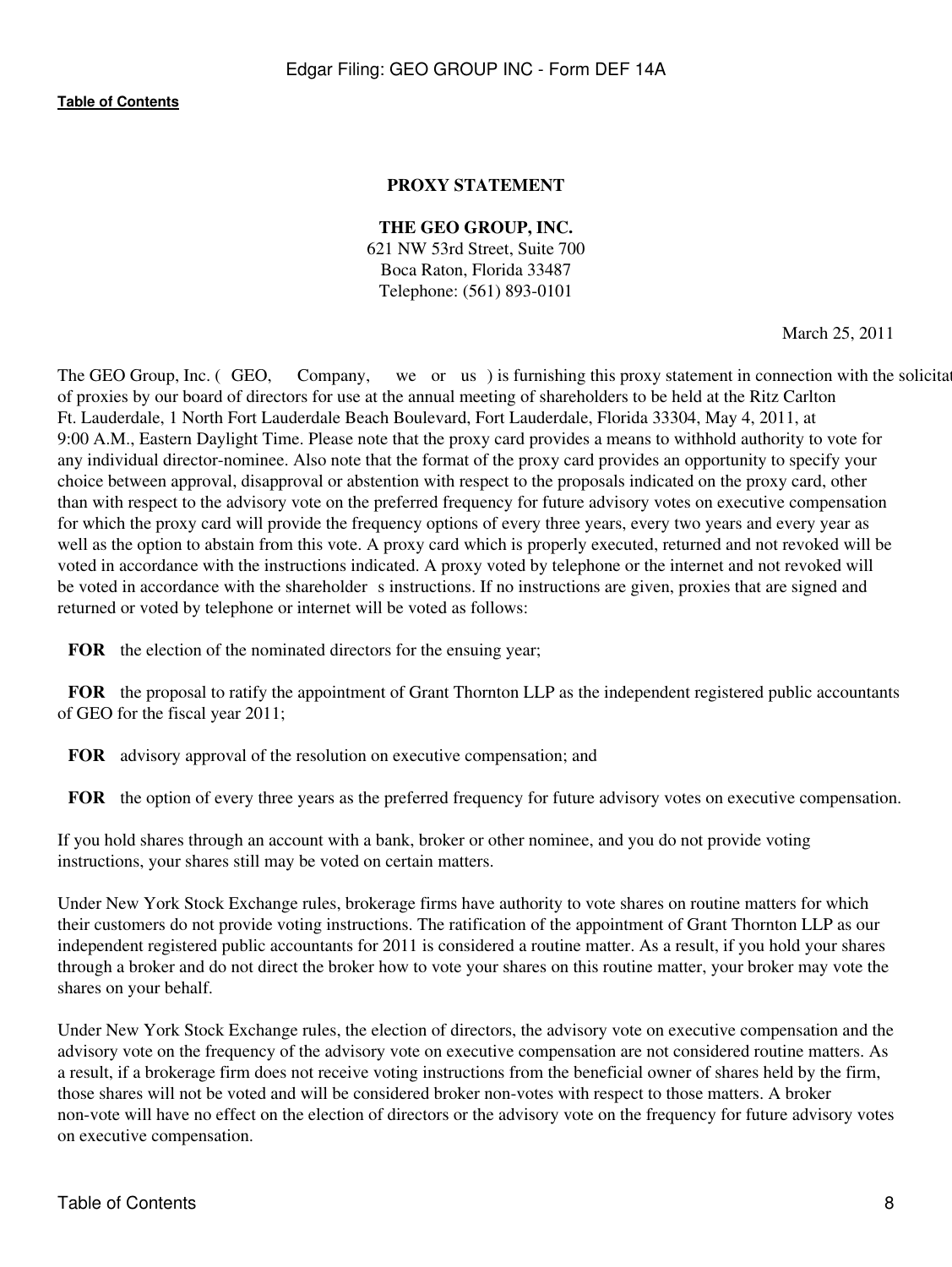This proxy statement, the notice of annual meeting, the proxy card and our 2010 annual report will be mailed or made accessible via the Internet on or about March 25, 2011.

The enclosed proxy gives discretionary authority as to any matters not specifically referred to therein. Management is not aware of any other matters to be presented for action by shareholders at the annual meeting. If any such matter or matters properly come before the annual meeting, the designated proxy holders will have discretionary authority to vote thereon.

Holders of GEO common stock at the close of business on March 3, 2011, the record date, will be entitled to one vote for each share of common stock standing in their name on the books of GEO at that date. On March 3, 2011, GEO had 64,832,569 shares of common stock issued and outstanding.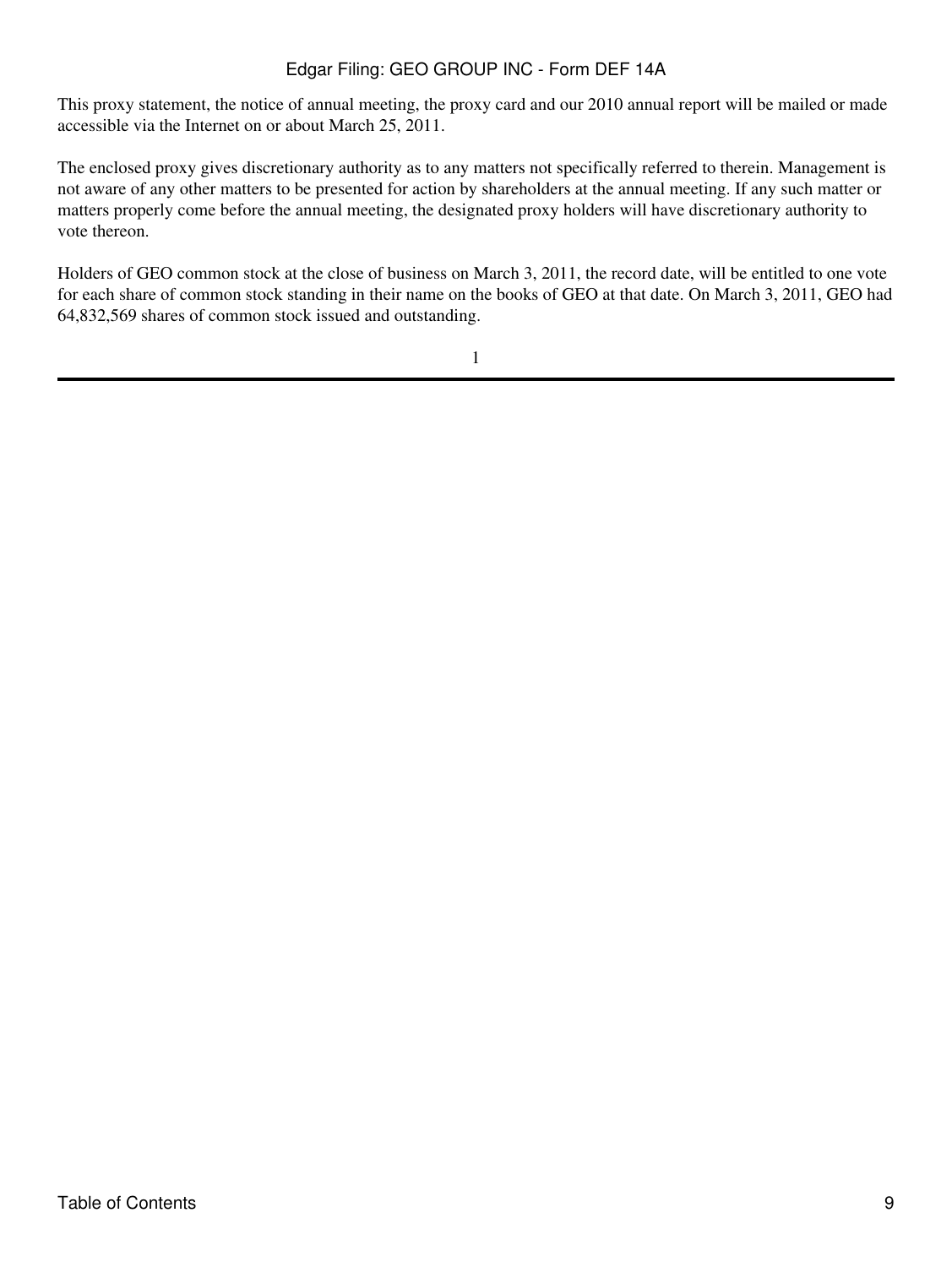The presence, in person or by proxy, of at least a majority of the total number of shares of common stock outstanding on the record date will constitute a quorum for purposes of the annual meeting. The election of directors requires a plurality of the votes cast. The appointment of Grant Thornton LLP will be ratified if the number of votes cast in favor of ratification exceeds the number of votes cast against ratification. The advisory vote on executive compensation will be approved if the number of votes cast in favor of approval exceeds the number of votes cast against approval. The alternative receiving the greatest number of votes with respect to the advisory vote on the frequency of the advisory vote on executive compensation will be considered the frequency that shareholders approve. Shares of common stock represented by proxies that reflect abstentions or broker non-votes (i.e., shares held by a broker or nominee which are represented at the annual meeting, but with respect to which such broker or nominee is not empowered to vote on a particular proposal) will be counted as shares that are present and entitled to vote for purposes of determining the presence of a quorum for the proposals but will not be counted as votes cast with respect to the election of directors, the advisory vote on executive compensation and the advisory vote on the frequency of the advisory vote on executive compensation. If less than the majority of the outstanding shares of common stock are represented at the annual meeting, a majority of the shares so represented may adjourn the annual meeting to another date and time.

> **Important Notice Regarding the Availability of Proxy Materials for the Shareholder Meeting to be held on Wednesday, May 4, 2011. The Proxy Statement and 2010 Annual Report to Shareholders are available at www.proxyvote.com.**

- **1. This communication presents only an overview of the more complete proxy materials that are available to you on the Internet. We encourage you to access and review all of the important information contained in the proxy materials before voting.**
- **2. The proxy statement and annual report to security holders is available at www.proxyvote.com.**
- **3. If you want to receive a paper or e-mail copy of these documents, you must request one. There is no charge to you for requesting a copy. Instructions on how to request a paper or e-mail copy can be** found on the Important Notice Regarding the Availability of Proxy Materials (Notice). To request **the documents by email, send a blank email with the 12-digit control number (located on the Notice) in the subject line to sendmaterial@proxyvote.com. You may also call 1-800-579-1639 to request a copy. Please make your request for a copy as instructed above on or before April 20, 2011 to facilitate timely delivery.**

Any person giving a proxy has the power to revoke it any time before it is voted by providing written notice to GEO addressed to the Corporate Secretary, by executing and delivering a later dated proxy, or by attending the meeting and voting the shares in person.

The costs of preparation, assembly and mailing this proxy statement and the accompanying materials will be borne by GEO. GEO will also pay the cost of soliciting your proxy and reimbursing brokerage firms and others for forwarding proxy materials to you. Certain of GEO s officers, directors and employees may participate in the solicitation of proxies by mail, personal interview, letter, fax and telephone without additional consideration.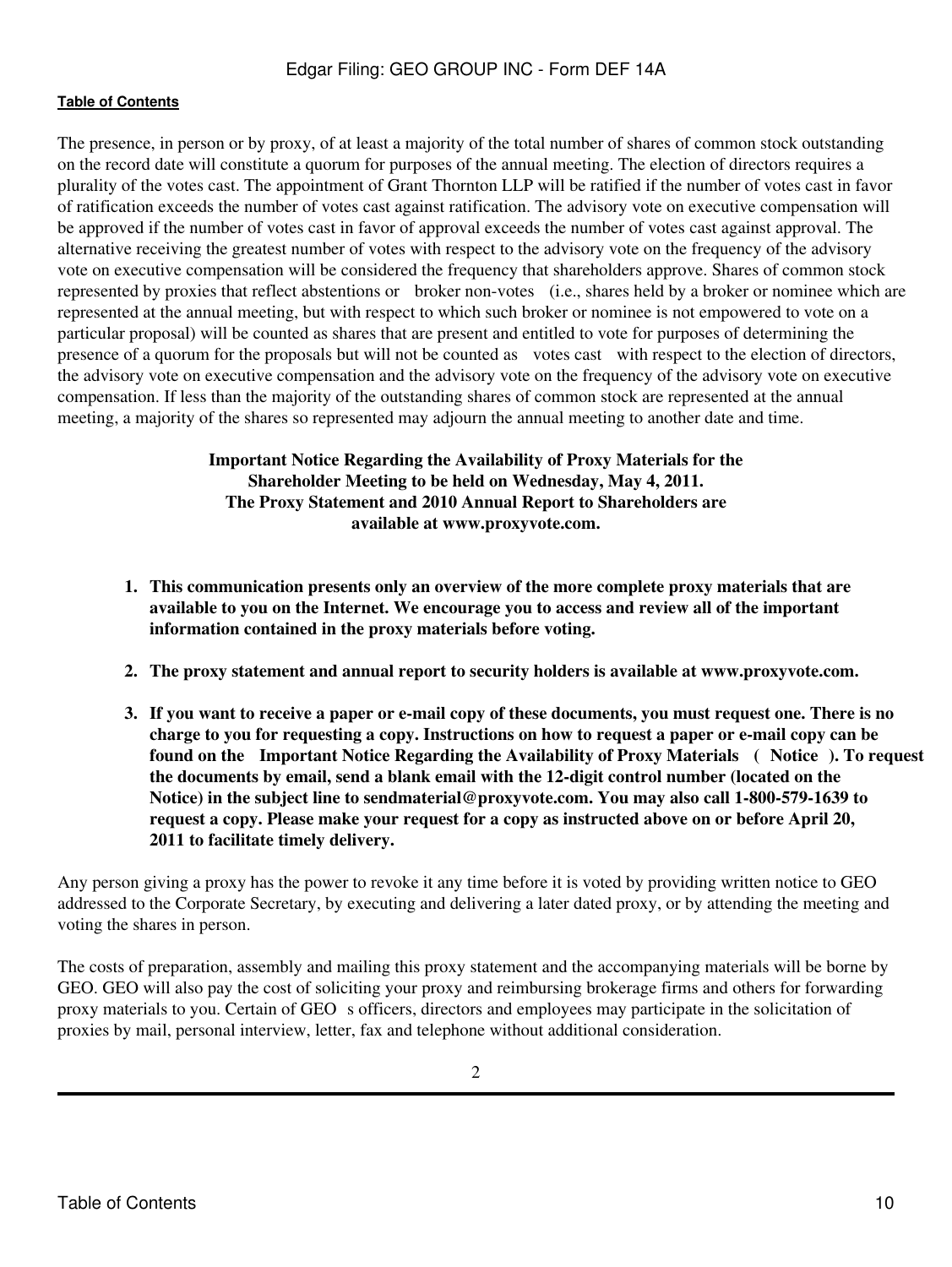# <span id="page-10-0"></span>*Proposal 1*

### <span id="page-10-1"></span>**Election of Directors**

## **Director Nominees**

GEO s board of directors is comprised of six  $(6)$  members. The six  $(6)$  nominees are listed below. All of the nominees are presently directors of GEO and were elected by the shareholders at GEO s 2010 annual meeting.

If instructed, the persons named on the accompanying proxy card will vote for the election of the nominees named below to serve for the ensuing year and until their successors are elected and qualified. If any nominee for director shall become unavailable (which management has no reason to believe will be the case), it is intended that the shares represented by the enclosed proxy card will be voted for any such replacement or substitute nominee as may be nominated by the board of directors.

| <b>Director</b>          |     |              |                                      |  |
|--------------------------|-----|--------------|--------------------------------------|--|
| <b>Director Nominees</b> | Age | <b>Since</b> | <b>Current Positions</b>             |  |
| Clarence E. Anthony      | 51  | 2010         | Director                             |  |
| Norman A. Carlson        | 77  | 1994         | Director                             |  |
| Anne N. Foreman          | 63  | 2002         | Director                             |  |
| Richard H. Glanton       | 64  | 1998         | Director                             |  |
| Christopher C. Wheeler   | 64  | 2010         | Director                             |  |
| George C. Zoley          | 61  | 1988         | Chairman and Chief Executive Officer |  |
|                          |     |              |                                      |  |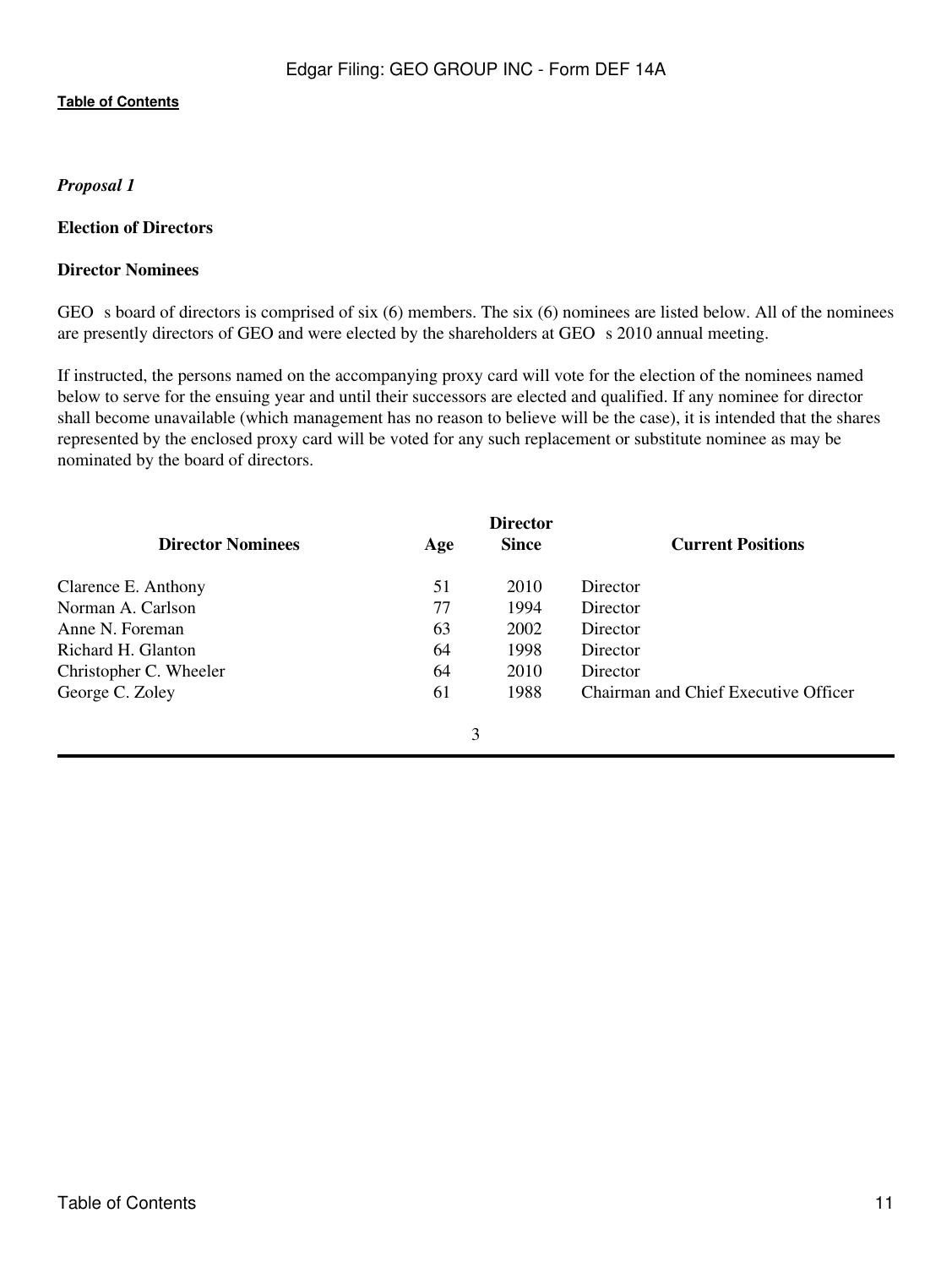The following is a brief biographical statement for each director nominee:

# **DIRECTOR NOMINEES**

| <b>Clarence E. Anthony</b> | Mr. Anthony has served as a director of GEO since 2010. Mr. Anthony has<br>been the President and CEO of Anthony Government Solutions, Inc., a<br>government relations consulting firm based in West Palm Beach, FL since<br>June 2009. From 2004 through 2009 he was the Chief Marketing Officer &<br>EVP at PBS&J, an International Engineering and Construction<br>Management firm. From 2004 2006 he served as the National Business<br>Development & Government Relations Director for PBS&J. From 1996 to<br>2004 Mr. Anthony was President and CEO of Emerge Consulting. Since<br>1999, Mr. Anthony has served on the board of directors of Bealls, Inc., a<br>privately held \$1.5 billion dollar clothing and retail corporation<br>headquartered in Bradenton, Florida. From 2004-2009, Mr. Anthony was<br>on the board of directors of PBS&J, Inc. where he served as Presiding<br>Director of the Board for fiscal year 2008-2009. From 1998-2007, Mr.<br>Anthony served on the board of CentraCore Properties Trust (formerly<br>Correctional Properties Trust). Mr. Anthony served as mayor of South<br>Bay, Florida for 24 years and served as president of the National League of<br>Cities in 1999. He also served as a key member of the National League of<br>Cities board and as an active member of the National Black Caucus of |  |  |  |
|----------------------------|-------------------------------------------------------------------------------------------------------------------------------------------------------------------------------------------------------------------------------------------------------------------------------------------------------------------------------------------------------------------------------------------------------------------------------------------------------------------------------------------------------------------------------------------------------------------------------------------------------------------------------------------------------------------------------------------------------------------------------------------------------------------------------------------------------------------------------------------------------------------------------------------------------------------------------------------------------------------------------------------------------------------------------------------------------------------------------------------------------------------------------------------------------------------------------------------------------------------------------------------------------------------------------------------------------------------------------------------------------|--|--|--|
|                            | Local Elected Officials. As president of the National League of Cities, Mr.<br>Anthony served as the chief spokesperson of the oldest and largest<br>organization of municipal officials in the United States. Mr. Anthony<br>earned a bachelors degree in Social Science from Florida Atlantic<br>University and holds an M.P.A., Public Administration with Specialization<br>in Environmental Growth Management, Florida Atlantic University.                                                                                                                                                                                                                                                                                                                                                                                                                                                                                                                                                                                                                                                                                                                                                                                                                                                                                                      |  |  |  |
|                            | Mr. Anthony brings extensive government and corrections industry<br>knowledge to the board of directors. Mr. Anthony s experience as an<br>independent director with CentraCore Properties Trust (including his<br>familiarity with that company s financing and operations) provides<br>corrections industry knowledge and experience that strengthens the board<br>of directors collective knowledge, capabilities and experience.                                                                                                                                                                                                                                                                                                                                                                                                                                                                                                                                                                                                                                                                                                                                                                                                                                                                                                                  |  |  |  |
| Norman A. Carlson          | Mr. Carlson has served as a director of GEO since 1994 and served<br>previously as a Director of The Wackenhut Corporation. Mr. Carlson<br>retired from the Department of Justice in 1987 after serving as the Director<br>of the Federal Bureau of Prisons for 17 years. During his 30-year career<br>with the Bureau of Prisons, Mr. Carlson worked at the United States<br>Penitentiary, Leavenworth, Kansas, and at the Federal Correctional<br>Institution, Ashland, Kentucky. Mr. Carlson was President of the<br>American Correctional Association from 1978 to 1980, and is a Fellow in<br>the National Academy of Public Administration. From 1987 until 1998, Mr.<br>Carlson was Adjunct Professor in the Department of Sociology at the<br><b>University of Minnesota.</b>                                                                                                                                                                                                                                                                                                                                                                                                                                                                                                                                                                 |  |  |  |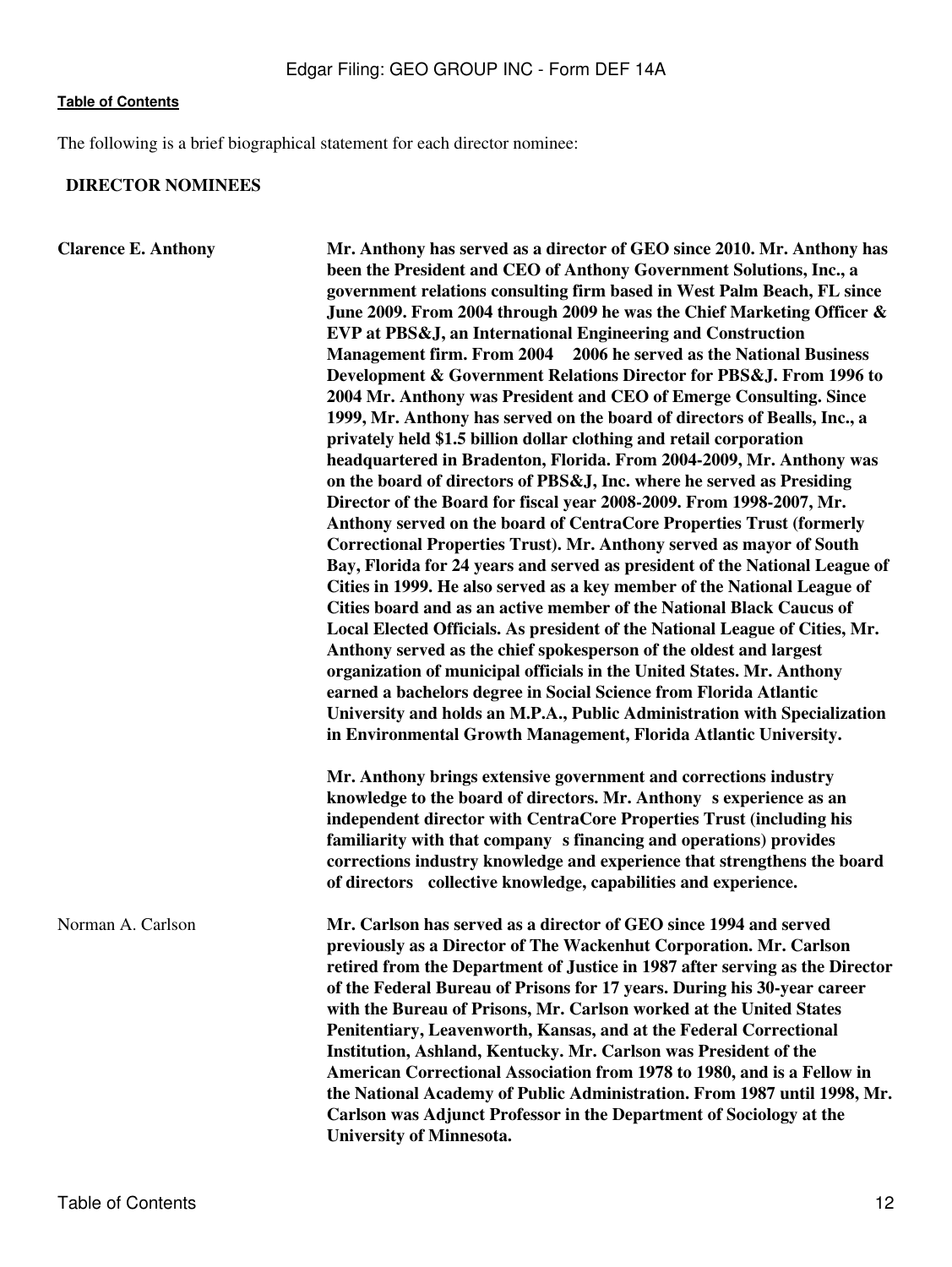Mr. Carlson s experience as the former Director of the Federal Bureau of **Prisons provides unparalleled corrections industry knowledge and experience in the operation and management of correctional institutions. His 17 years of experience as a GEO Group board member strengthens the board of directors collective knowledge, capabilities and experience.**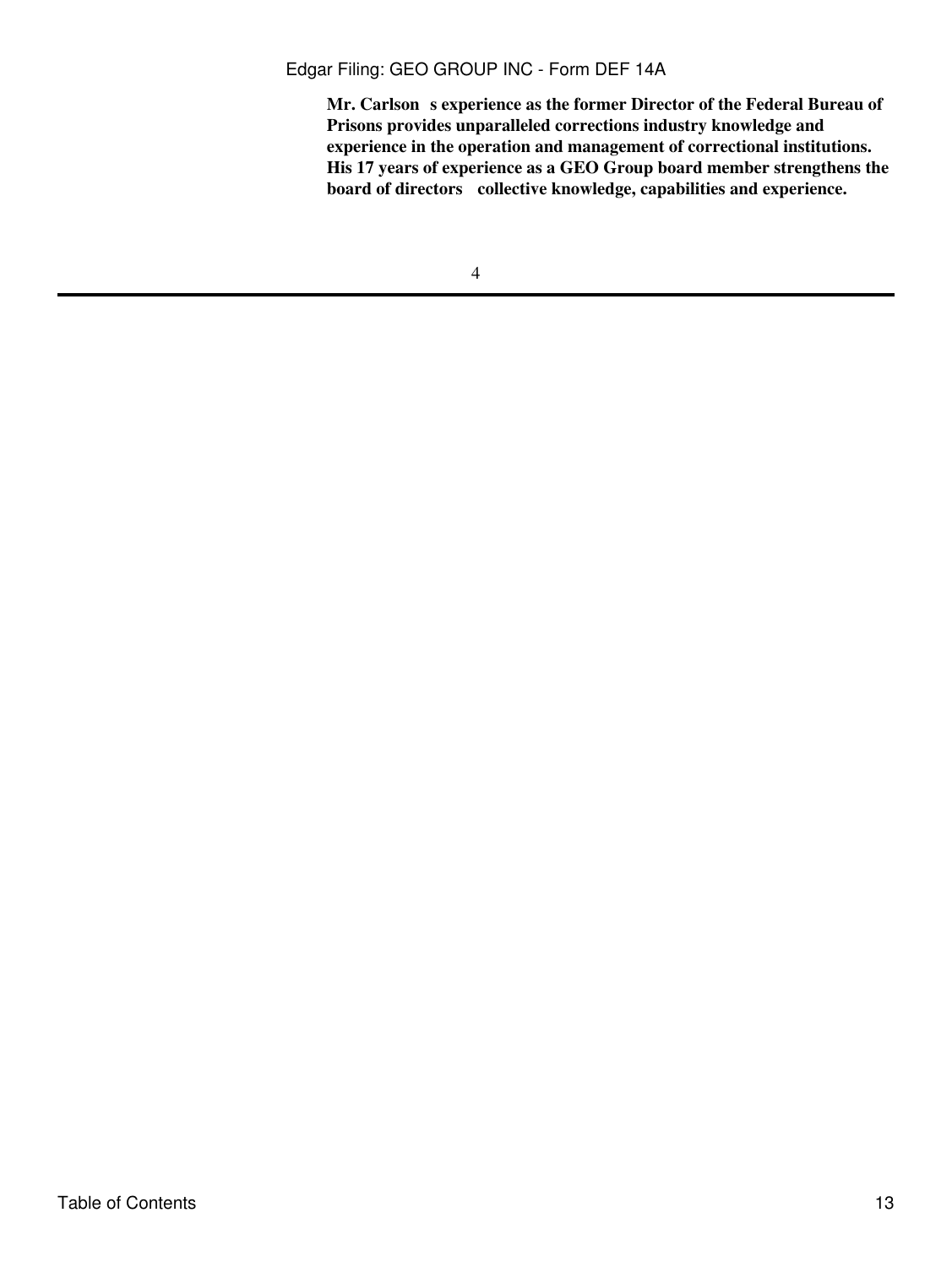#### **DIRECTOR NOMINEES**

Anne N. Foreman **Ms. Foreman has served as a director of GEO since 2002. Since 1999, Ms. Foreman has been a court appointed trustee of the National Gypsum Company Bodily Injury Trust and director and treasurer of the Asbestos Claims Management Corporation. Ms. Foreman is on the board of directors of Ultra Electronics Defense, Inc. and is chairman of the board of directors of Trust Services, Inc. Ms. Foreman served as Under Secretary of the United States Air Force from September 1989 until January 1993. Prior to her appointment as Under Secretary, Ms. Foreman was General Counsel** of the Department of the Air Force, a member of the Department s Intelligence Oversight Board and the Department s Chief Ethics Officer. **She practiced law in the Washington office of Bracewell and Patterson and with the British solicitors Boodle Hatfield, Co., in London, England from 1979 to 1985. Ms. Foreman is a former member of the U.S. Foreign Service, and served in Beirut, Lebanon; Tunis, Tunisia; and the U.S. Mission to the U.N. Ms. Foreman earned a bachelors degree, magna cum laude, Phi Beta** Kappa, in history and French, and a master s in history from the University **of Southern California in Los Angeles. She holds her juris doctor, Law Review, cum laude from American University in Washington D.C. and was awarded an honorary doctorate of law from Troy State University. Ms. Foreman was twice awarded the Air Force Medal for Distinguished Civilian Service. Ms. Foreman also served on the Board of The Wackenhut Corporation, a then publicly-traded security and corrections corporation, for nine years. She has served on public and private U.S. and U.K. boards of directors, and on their audit, compensation and corporate governance committees for 18 years.**

> **Ms. Foreman brings extensive legal, government contracting and international experience to the board of directors. Her service in two Senate-confirmed positions in the Air Force, and in private sector and government positions abroad provide leadership, government affairs and international transactional skills. Her experience as a board member of other companies strengthens the board of directors collective knowledge, capabilities and experience.**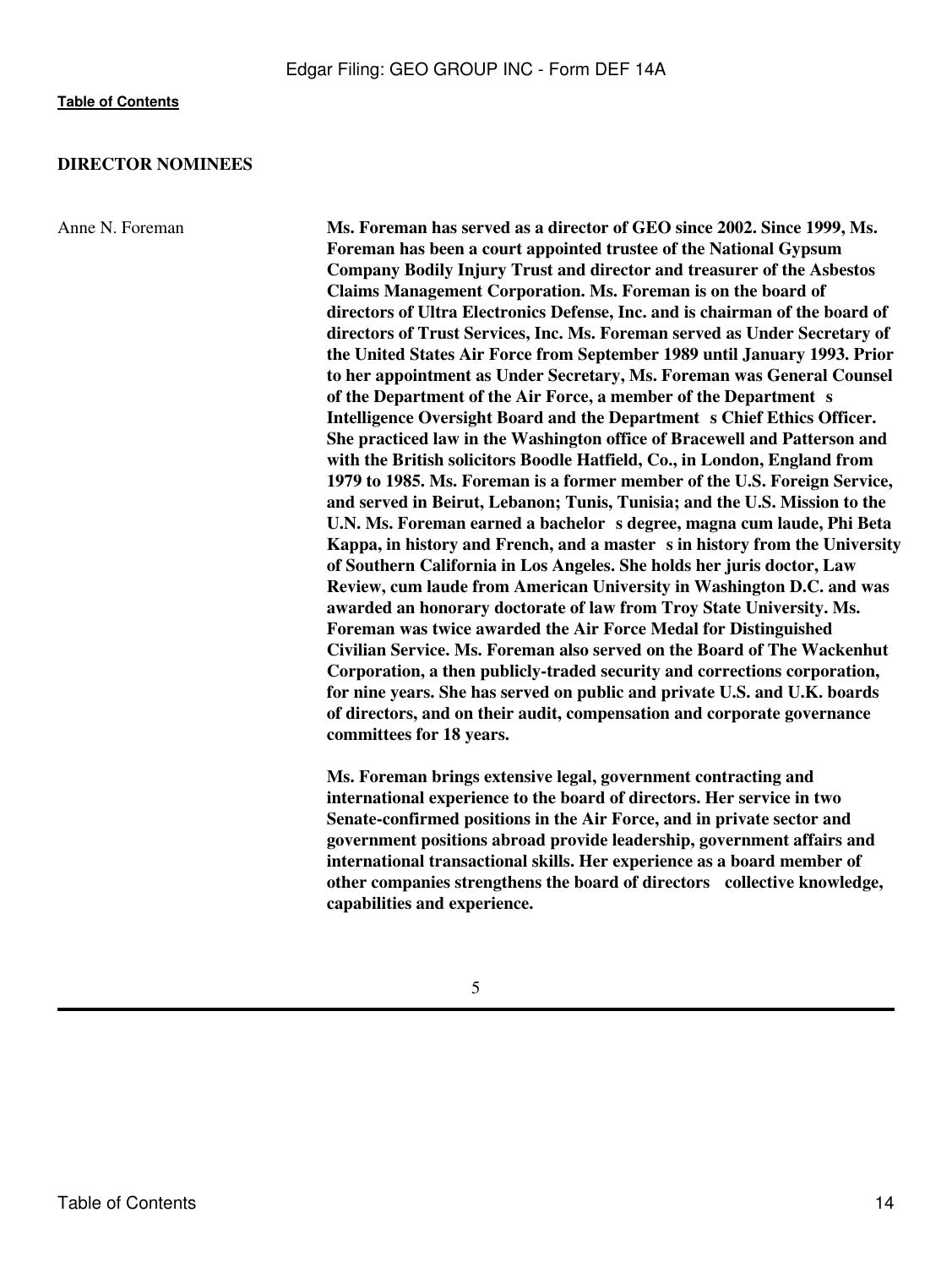#### **DIRECTOR NOMINEES**

Richard H. Glanton **Mr. Glanton has served as a director of GEO since 1998. Mr. Glanton is Chairman of Philadelphia Television Network, a privately-held media company. He is the founder and president of ElectedFace LLC, a Delaware based technology company that operates an online service that enables citizens across America to connect with the elected officials that represent them. Mr. Glanton was Senior Vice President of Corporate Development at Exelon Corporation from 2003-2008. From 1983 to 2003 he was a Partner at both Wolf Block LLP (1983-86) and at Reed Smith LLP (1986-2003). He is also a director of the Mistras Group, Inc. and the Aqua America Corporation. Mr. Glanton has more than 25 years of legal experience in law firms and 13 years of executive experience as president of The Barnes Foundation from 1990 to 1998 and at Exelon Corporation from 2003-2008. Mr. Glanton has approximately 29 years of continuous experience serving on boards of publicly traded companies. He has served as a director on boards of 5 publicly-traded companies, four of which are traded on the NYSE and 1, CGU, on the United Kingdom Stock Exchange. He served as a director of CGU of North America, a British based Insurance Company, from 1983 to 2003 when it was sold to White Mountain Group of Exeter New Hampshire and Berkshire Hathaway. He was a member of its Executive and Audit Committees during his 20 year tenure on that board. From 1990 until 2003, he served as director of PECO Energy and Exelon Corporation Boards until he resigned to assume a senior management position within the company at the request of its Chairman. He served on Executive and Audit and Governance Committees of PECO\Exelon. He has been a director of the GEO Group since 1998, where he serves on its 3 Member Executive Committee, Chairman of the Audit and Finance Committee and a member of its Governance and Compensation Committees. Mr. Glanton is a member of the board of directors of Aqua America Corporation and has served as Chairman of the Governance** Committee since 2005. He received his bachelor s degree in English from **West Georgia College (renamed State University of West Georgia) in Carrollton, Georgia and his juris doctor from the University of Virginia School of Law in Charlottesville, Virginia.**

> **Mr. Glanton** s experience in utility acquisitions, his experience as a director **of other publicly-traded companies and his demonstrated leadership roles in other business activities are important qualifications for the Board of Directors. His extensive corporate finance and legal knowledge also contribute to the board of directors collective knowledge, capabilities and experience.**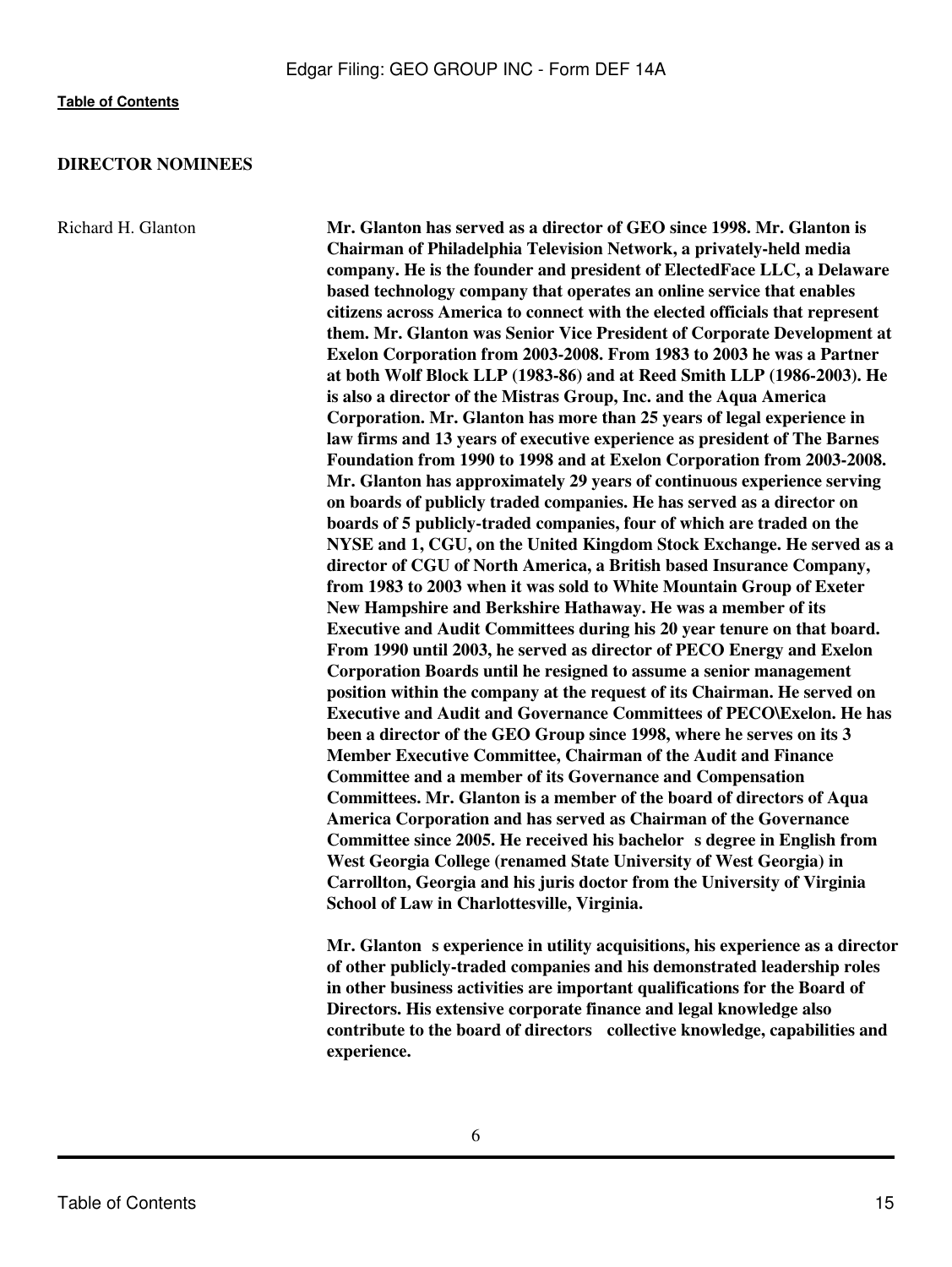# **DIRECTOR NOMINEES**

| Christopher C. Wheeler | Mr. Wheeler was appointed to GEO s Board of Directors effective February<br>1, 2010. Mr. Wheeler retired from Proskauer Rose LLP in January 2010,<br>where he served as a member of the Corporate Department and a partner<br>in the firm s Florida office for nearly 20 years. Mr. Wheeler has had<br>extensive experience in real estate and corporate law, institutional lending,<br>administrative law and industrial revenue bond financing. He has acted as<br>counsel for developers, institutions and large property holders in<br>connection with the purchase, sale, refinancing or operation of real estate<br>properties. Mr. Wheeler is a graduate of Hamilton College and Cornell<br>Law School and was a member of the managing Board of Editors of the<br>Cornell Law Review. Active in professional, charitable and philanthropic<br>matters and community affairs, Mr. Wheeler presently serves on the Board<br>of Trustees of the Boca Raton Regional Hospital, the Boca Raton Regional<br>Hospital Foundation and BRRH Corporation. He is also a member of the<br>Board of Directors of the Florida Atlantic University Foundation. He is a<br>former member of the Board of Directors of Pine Crest Preparatory School<br>and the Board of Directors of Ronald McDonald House Charities of South<br>Florida. Mr. Wheeler also served as a member of the Grievance Committee<br>for the Fifteenth Judicial Circuit of Florida. |  |  |  |
|------------------------|----------------------------------------------------------------------------------------------------------------------------------------------------------------------------------------------------------------------------------------------------------------------------------------------------------------------------------------------------------------------------------------------------------------------------------------------------------------------------------------------------------------------------------------------------------------------------------------------------------------------------------------------------------------------------------------------------------------------------------------------------------------------------------------------------------------------------------------------------------------------------------------------------------------------------------------------------------------------------------------------------------------------------------------------------------------------------------------------------------------------------------------------------------------------------------------------------------------------------------------------------------------------------------------------------------------------------------------------------------------------------------------------------------------------------------------------------|--|--|--|
|                        | Mr. Wheeler brings extensive real estate, finance and legal knowledge to<br>the board of directors. Mr. Wheeler s service with the Boca Raton Regional<br>Hospital board provides relevant experience to GEO s medical operations.<br>His credentials in lending and bond financing strengthens the board of<br>directors collective knowledge, capabilities and experience.                                                                                                                                                                                                                                                                                                                                                                                                                                                                                                                                                                                                                                                                                                                                                                                                                                                                                                                                                                                                                                                                       |  |  |  |
| George C. Zoley        | George C. Zoley is GEO s Chairman of the Board and Chief Executive<br>Officer, and is Chairman of GEO Care, Inc., a wholly-owned subsidiary of<br>The GEO Group, Inc. He served as GEO s Vice Chairman and Chief<br>Executive Officer from January 1997 to May of 2002. Mr. Zoley has served<br>as GEO s Chief Executive Officer since the company went public in 1994.<br>Prior to 1994, Mr. Zoley served as President and Director since GEO s<br>incorporation in 1988. Mr. Zoley founded GEO in 1984 and continues to be<br>a major factor in GEO s development of new business opportunities in the<br>areas of correctional and detention management, health and mental health<br>and other diversified government services. Mr. Zoley also serves as a<br>director of several business subsidiaries through which The GEO Group,<br>Inc. conducts its operations worldwide. Mr. Zoley has bachelor s and<br>master s degrees in Public Administration from Florida Atlantic University<br>(FAU) and a Doctorate Degree in Public Administration from Nova<br>Southeastern University (NSU). For seven years, Mr. Zoley served as a<br>member of the Board of Trustees of Florida Atlantic University in Boca<br>Raton, Florida, and previously served as Chairman of the Board of<br>Trustees. Mr. Zoley also served as Chair of the FAU Presidential Search                                                                                |  |  |  |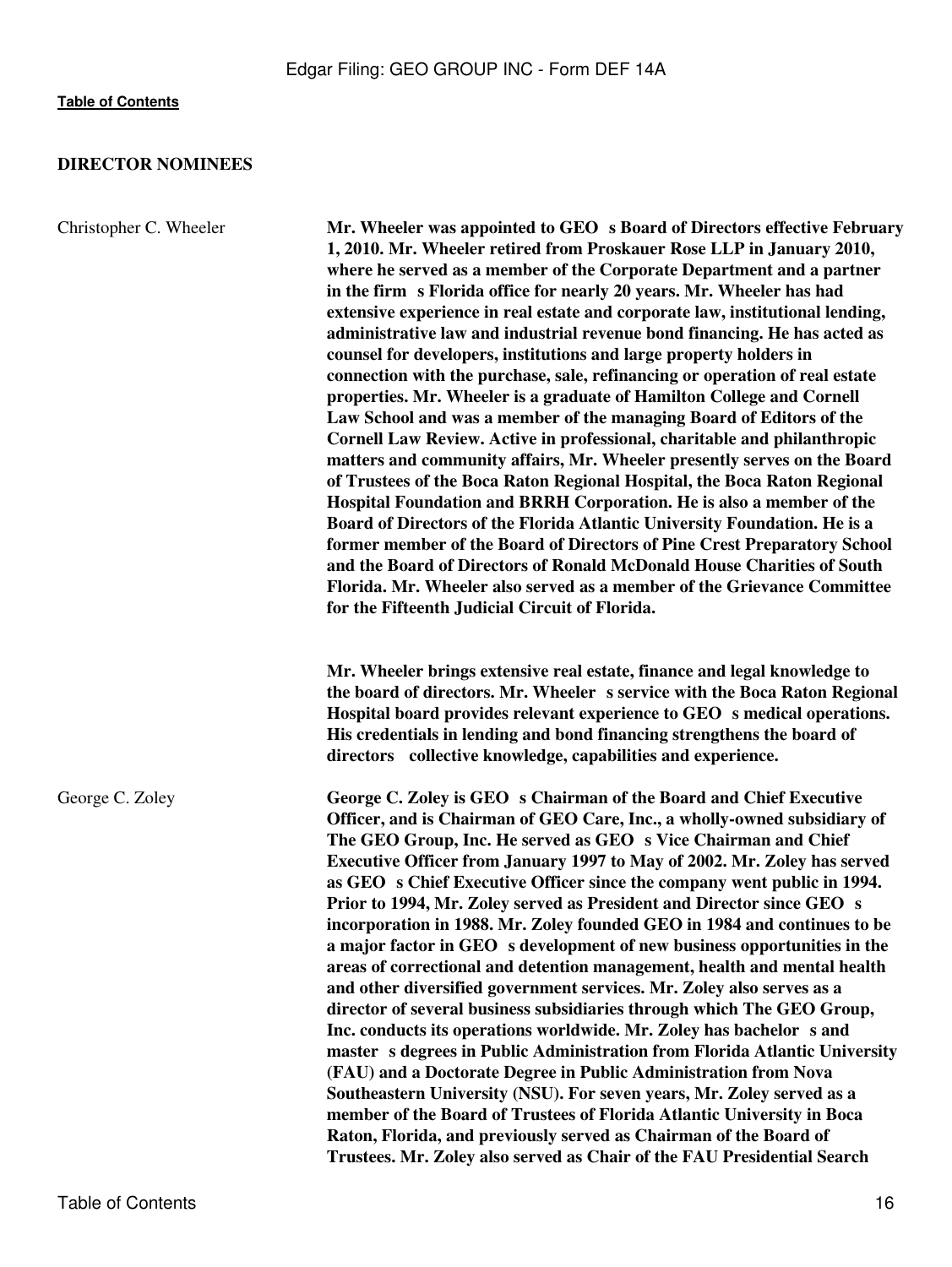**Committee and a member of the FAU Foundation board of directors.**

**Mr. Zoley is one of the pioneers in the private corrections industry. As the founder of The GEO Group, Inc., his industry knowledge, experience and leadership is invaluable to the operation and development of the company. His 26 years with the company make him uniquely qualified to be the Chairman of the Board and CEO.**

The election of each director will require the affirmative vote of a plurality of the votes cast by holders of the shares of common stock present in person or by proxy at the annual meeting.

## **Recommendation of the Board of Directors**

The board of directors unanimously recommends a vote **FOR** each of the six nominees for director.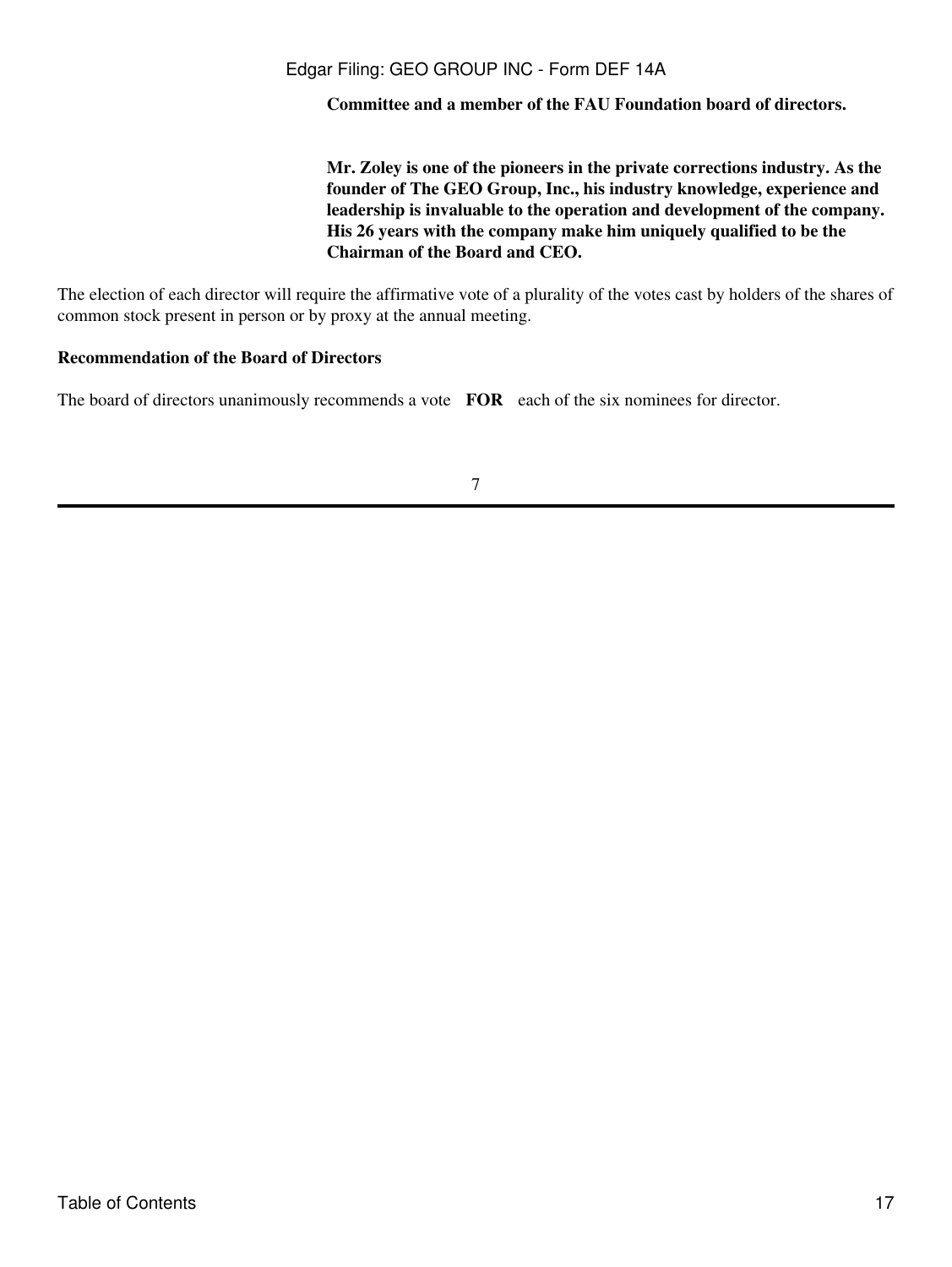# <span id="page-17-0"></span>**Executive Officers of GEO**

The executive officers of GEO are as follows:

| <b>Name</b>        | Age | <b>Position</b>                                                               |  |  |
|--------------------|-----|-------------------------------------------------------------------------------|--|--|
| George C. Zoley    | 61  | Chairman of the Board and Chief Executive Officer                             |  |  |
| Brian R. Evans     | 43  | Senior Vice President and Chief Financial Officer                             |  |  |
| John J. Bulfin     | 57  | Senior Vice President, General Counsel and Secretary                          |  |  |
| Jorge A. Dominicis | 48  | Senior Vice President, Residential Treatment Services, President<br>GEO Care. |  |  |
|                    |     | Inc.                                                                          |  |  |
| John M. Hurley     | 63  | Senior Vice President, President GEO Detention & Corrections                  |  |  |
| Thomas M. Wierdsma | 60  | Senior Vice President, Project Development                                    |  |  |
| Stephen V. Fuller  | 56  | Senior Vice President, Human Resources                                        |  |  |
| Ronald A. Brack    | 49  | Vice President Chief Accounting Officer and Controller                        |  |  |
| Shayn P. March     | 45  | Vice President Finance and Treasurer                                          |  |  |

*George C. Zoley* Please refer to the biographical information listed above in the Director Nominees section.

*Brian R. Evans* In August 2009, Mr. Evans assumed the role as Chief Financial Officer for the Company upon the announced retirement of Mr. John G. O Rourke. Mr. Evans was GEO s Vice President of Finance and Treasurer from May 2007 to August 2009 and Chief Accounting Officer from May 2003 to August 2009. Mr. Evans joined GEO in October 2000 as Corporate Controller. From 1994 until joining GEO, Mr. Evans was with the West Palm Beach office of Arthur Andersen, LLP where his most recent position was Manager in the Audit and Business Advisory Services Group. From 1990 to 1994, Mr. Evans served in the U.S. Navy as an officer in the Supply Corps. Mr. Evans has a bachelor s degree in Accounting from the University of Notre Dame and is a member of the American Institute of Certified Public Accountants.

*John J. Bulfin* As GEO s General Counsel and Secretary since 2000, Mr. Bulfin has oversight responsibility for all GEO litigation, investigations, professional responsibility and corporate governance. Mr. Bulfin is a member of the Florida Bar and the American Bar Associations. He has been a trial lawyer since 1978 and is a Florida Bar Board Certified Civil trial lawyer. Prior to joining GEO in 2000, Mr. Bulfin was a founding partner of the West Palm Beach law firm of Wiederhold, Moses, Bulfin & Rubin. Mr. Bulfin attended the University of Florida, received his bachelor s degree cum laude from Regis College in Denver, Colorado and his juris doctor from Loyola University in Chicago, Illinois.

*Jorge A. Dominicis* Mr. Dominicis joined GEO in May 2004 as Senior Vice President of Residential Treatment Services and President of GEO Care, Inc., a wholly-owned subsidiary of GEO. Mr. Dominicis is responsible for the overall management, administrative, and business development activities of the Residential Treatment Services division of GEO and of GEO Care, Inc. and oversees the medical services in the United States Detention and Correctional facilities. Prior to joining GEO, Mr. Dominicis served for 14 years as Vice President of Corporate Affairs at Florida Crystals Corporation, a sugar company, where he was responsible for governmental and public affairs activities, as well as for the coordination of corporate community outreach and charitable involvement. Prior to that, Mr. Dominicis served in public and government policy positions.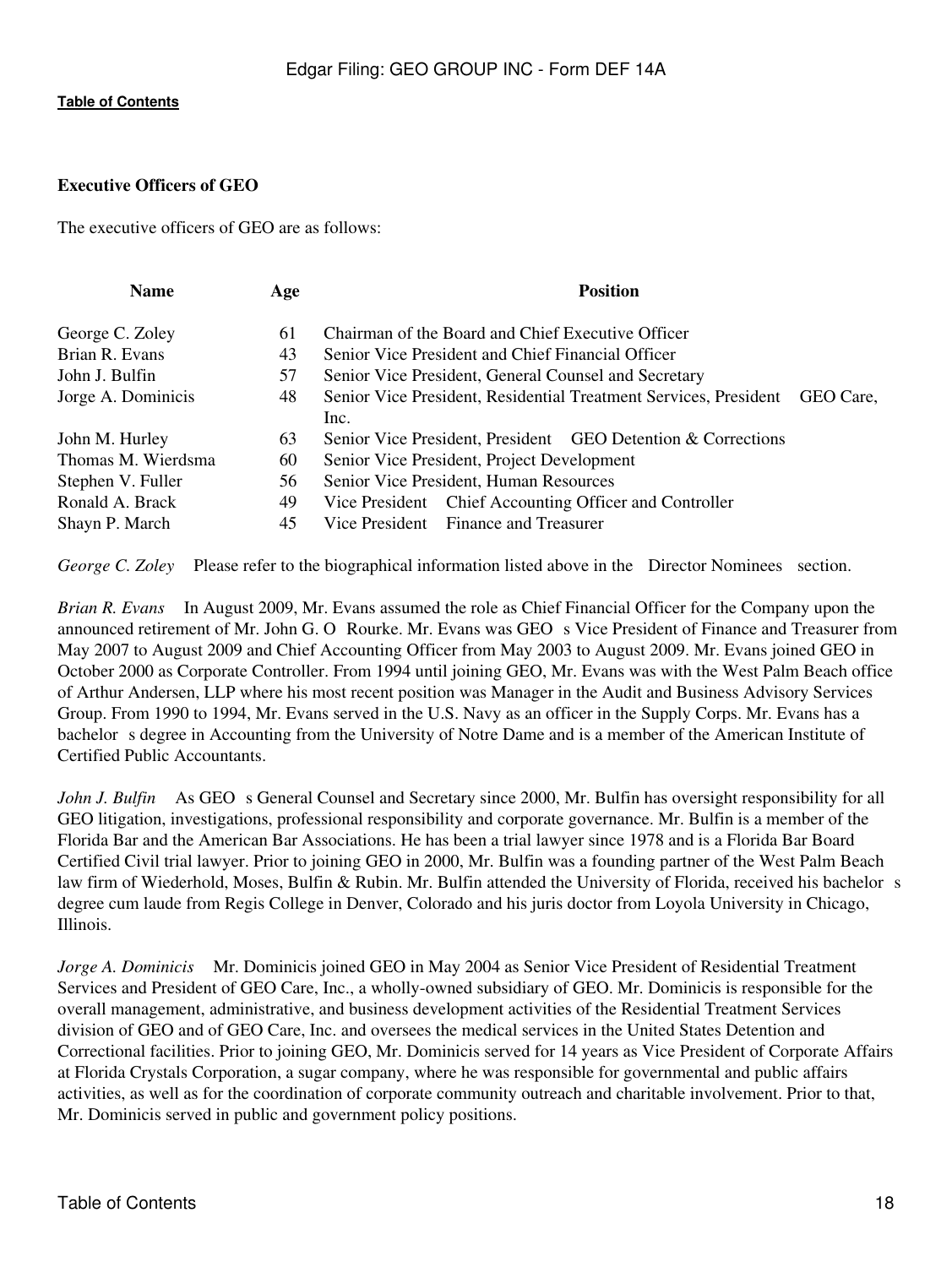*John M. Hurley* As GEO s Senior Vice President since 2000 and President of GEO Detention & Corrections since late 2006, Mr. Hurley is responsible for the overall administration and management of GEO s detention and correctional facilities. In 2010 Mr. Hurley was assigned operational oversight for GEO International Services in addition to his responsibilities for U.S Detention and Corrections management. From 1998 to 2000, Mr. Hurley served as Warden of GEO s South Bay, Florida correctional facility. Prior to joining GEO in 1998, Mr. Hurley was employed by the Department of Justice, Federal Bureau of Prisons for 26 years. During his tenure, he served as Warden at three different Bureau facilities. He also served as Director of the Bureau s Staff Training Center in Glynco, Georgia. Mr. Hurley received his bachelor s degree from the University of Iowa in Sociology and a Certificate in Public Administration from the University of Southern California, Washington D.C. extension campus.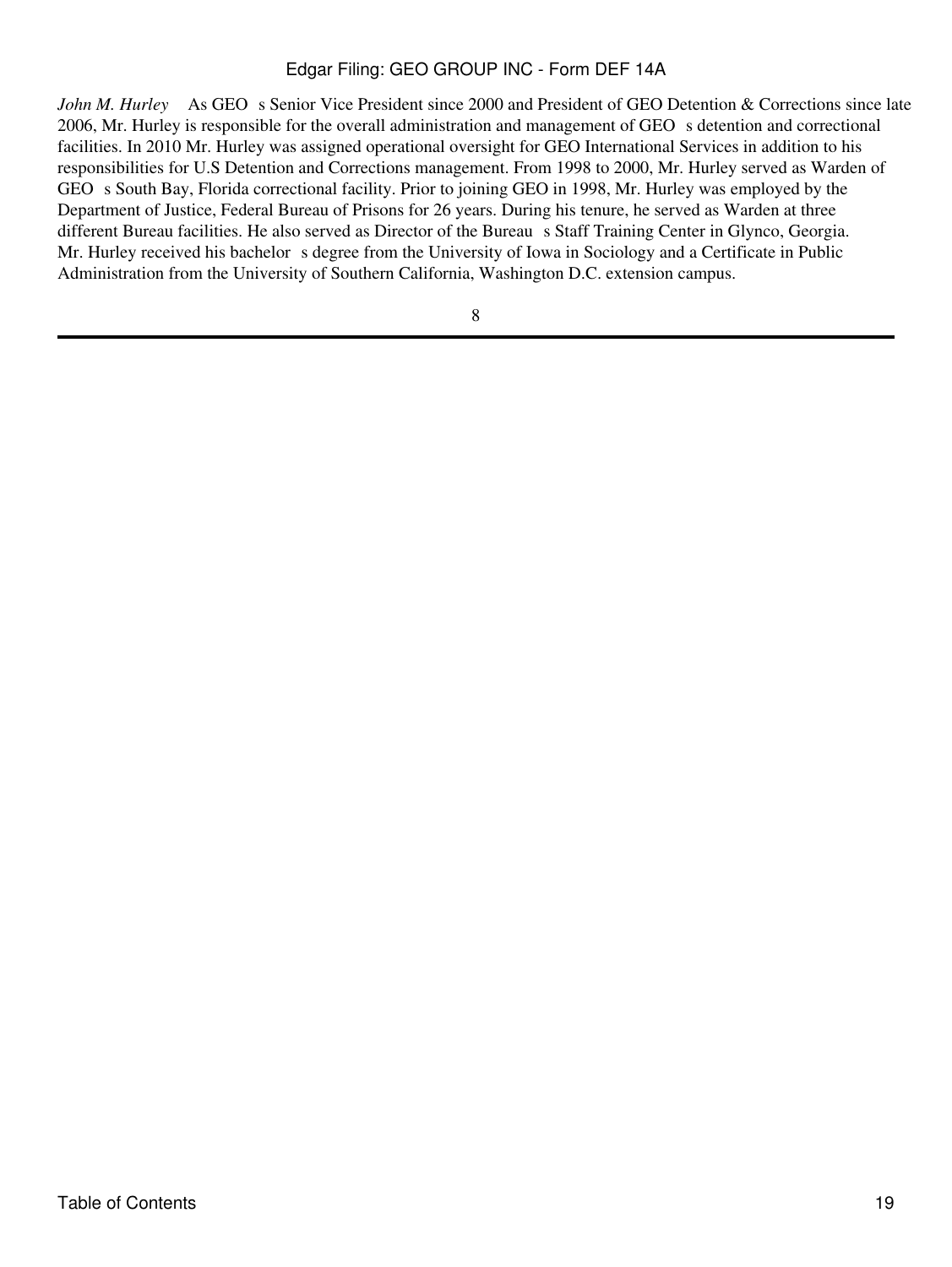*Thomas M. Wierdsma* As GEO s Senior Vice President of Project Development since January 2007, Mr. Wierdsma has oversight responsibility for Corporate Real Estate activities and Entitlement, Design and Construction of GEO s new and expanded facilities. Prior to joining GEO, Mr. Wierdsma served for 25 years with Colorado-based Hensel Phelps Construction Company in a number of increasingly senior positions, the last being Director of Project Planning and Development. Mr. Wierdsma attended Valparaiso University and received a Bachelor of Science Degree in Civil Engineering, is a Registered Professional Engineer and a Designated Design Build Professional.

*Stephen V. Fuller* Effective February 3, 2011, Mr. Fuller was appointed Senior Vice President of Human Resources at GEO. He oversees all HR activities for GEO, which has over 17,500 employees. Mr. Fuller joined GEO in July 2006 as Vice President of Human Resources. Prior to joining GEO, Mr. Fuller served as the Senior Vice President of Human Resources for AmeriPath, Inc. As one of the founding executive officers, Mr. Fuller contributed to this fast-growth company from start-up to annual revenue of \$1 billion, with 3,500 employees, physicians and scientists. Mr. Fuller has over 30 years of experience in Human Resources, a Masters in Business Administration (Dean s List) from Nova Southeastern University and a Bachelor of Science degree in Personnel Management and Industrial Relations from Auburn University.

*Ronald A. Brack*  Mr. Brack assumed the role of Vice President, Chief Accounting Officer and Controller for the Company in August 2009. Mr. Brack was GEO s Vice President and Controller from January 2008 to August 2009 and Controller from April 2007 to January 2008. Mr. Brack joined GEO in May 2005 as Assistant Controller. From 2000 until joining GEO, Mr. Brack was with Fort Lauderdale, Florida based NationsRent, Inc. where his most recent position was Assistant Controller. From 1997 to 2000, Mr. Brack was with the Fort Lauderdale office of Arthur Andersen, LLP where his most recent position was Senior Auditor in the Audit and Business Advisory Services Group. Prior to this, Mr. Brack spent over 10 years in the fleet management business with World Omni Leasing, Inc. and GE Capital Fleet Services. Mr. Brack attended Florida Atlantic University and has a bachelor s degree in Economics from Vanderbilt University. He is a member of the American Institute of Certified Public Accountants.

*Shayn P. March*  Mr. March joined GEO as Vice President of Finance and Treasurer in March 2009. Prior to joining GEO, Mr. March served as a Managing Director for the Corporate Investment Banking group at BNP Paribas, where he worked for eleven years in increasing capacities. From 1995 to 1997, Mr. March was employed at Sanwa Bank in the Corporate Finance Department. From 1988 to 1994, Mr. March was employed at UJB Financial in the Finance and Credit Audit Departments. Mr. March earned his Masters in Business Administration in Financial Management from the Lubin School of Business at Pace University and his Bachelor of Arts in Economics at Rutgers University.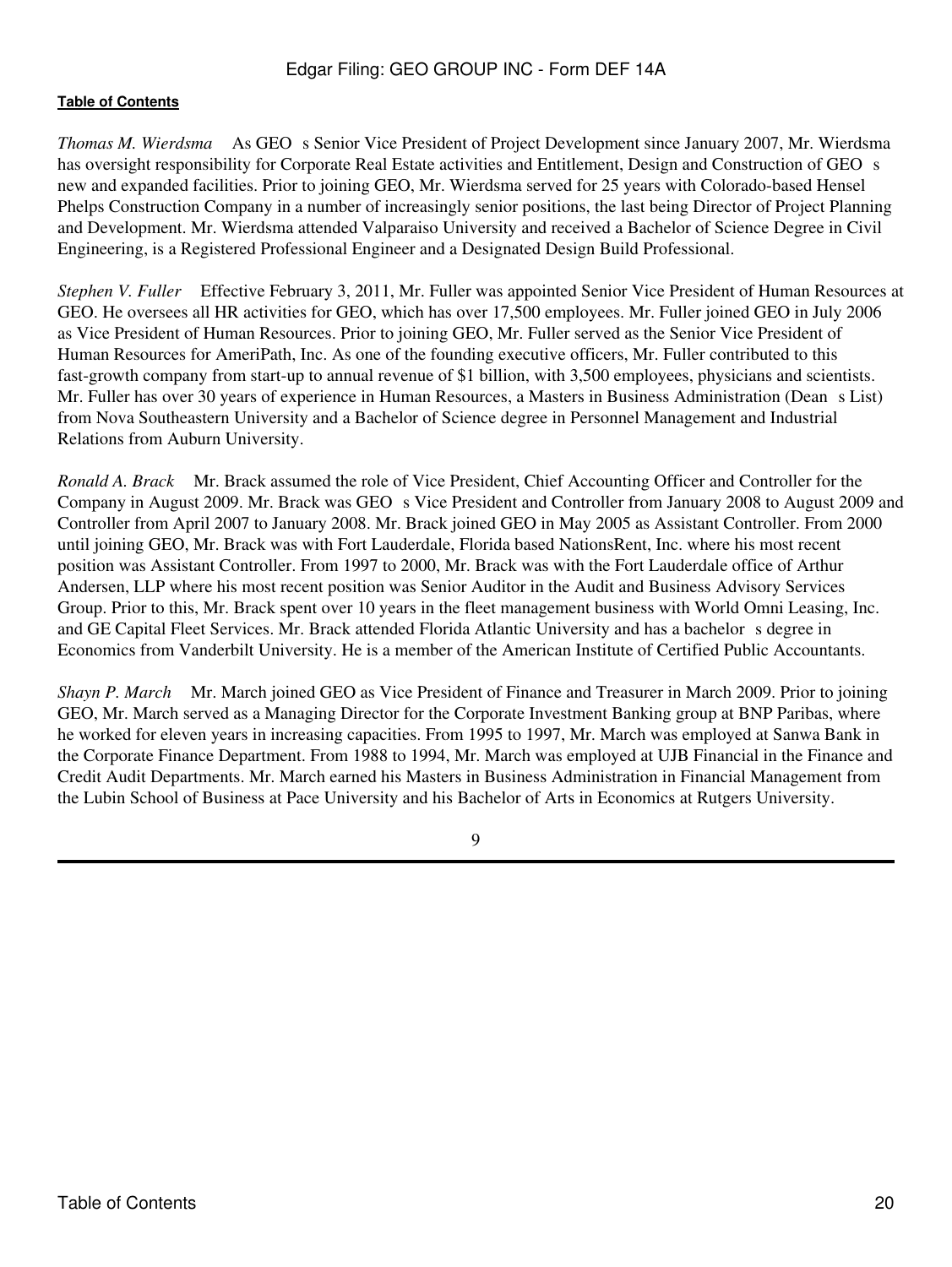# <span id="page-20-0"></span>**SECURITY OWNERSHIP OF CERTAIN BENEFICIAL OWNERS AND MANAGEMENT**

The following table shows the number of shares of GEO s common stock that were beneficially owned at March 18, 2011 (unless stated otherwise) by (i) each nominee for election as director at the 2011 annual meeting of shareholders, (ii) each named executive officer (as defined below), (iii) all director nominees and executive officers as a group, and (iv) each person or group who was known by GEO to beneficially own more than  $5\%$  of GEO s outstanding common stock.

|                                                | <b>Amount &amp; Nature</b> |               |
|------------------------------------------------|----------------------------|---------------|
|                                                | of Beneficial              | Percent       |
| Name and Address of Beneficial Owner(1)        | Ownership(2)               | of $Class(3)$ |
| DIRECTOR NOMINEES(4)(5)                        |                            |               |
| Clarence E. Anthony                            | 7,500                      | $\ast$        |
| Norman A. Carlson                              | 66,600                     | ∗             |
| Anne N. Foreman                                | 48,450                     | ∗             |
| Richard H. Glanton                             | 14,250                     | $\ast$        |
| Christopher C. Wheeler                         | 6,000                      | $\ast$        |
| George C. Zoley                                | 851,806                    | 1.31%         |
| NAMED EXECUTIVE OFFICERS(4)(5)                 |                            |               |
| John J. Bulfin                                 | 218,299                    | $\ast$        |
| Jorge A. Dominicis                             | 99,782                     | $\ast$        |
| Brian R. Evans                                 | 42,560                     | ∗             |
| John M. Hurley                                 | 135,758                    | $\ast$        |
| Wayne H. Calabrese                             | 63,765                     | $\ast$        |
| ALL DIRECTORS, DIRECTOR NOMINEES AND EXECUTIVE |                            |               |
| OFFICERS AS A GROUP (15 Persons)(6)            | 1,691,820                  | 2.58%         |
| <b>OTHER</b>                                   |                            |               |
| Fidelity Management and Research LLC(7)        | 7,490,972                  | 11.55%        |
| BlackRock, Inc.(8)                             | 5,892,886                  | 9.09%         |
| Wellington Management Co. LLP(9)               | 4,230,130                  | 6.52%         |
| Scopia Management Inc.(10)                     | 3,849,332                  | 5.94%         |
| Wells Fargo $& Company(11)$                    | 3,623,603                  | 5.59%         |
| Vanguard $(12)$                                | 3,298,284                  | 5.09%         |

 $*$  Beneficially owns less than 1% of GEO s common stock

(1) Unless stated otherwise, the address of the beneficial owners is 621 NW 53rd Street, Suite 700, Boca Raton, Florida 33487.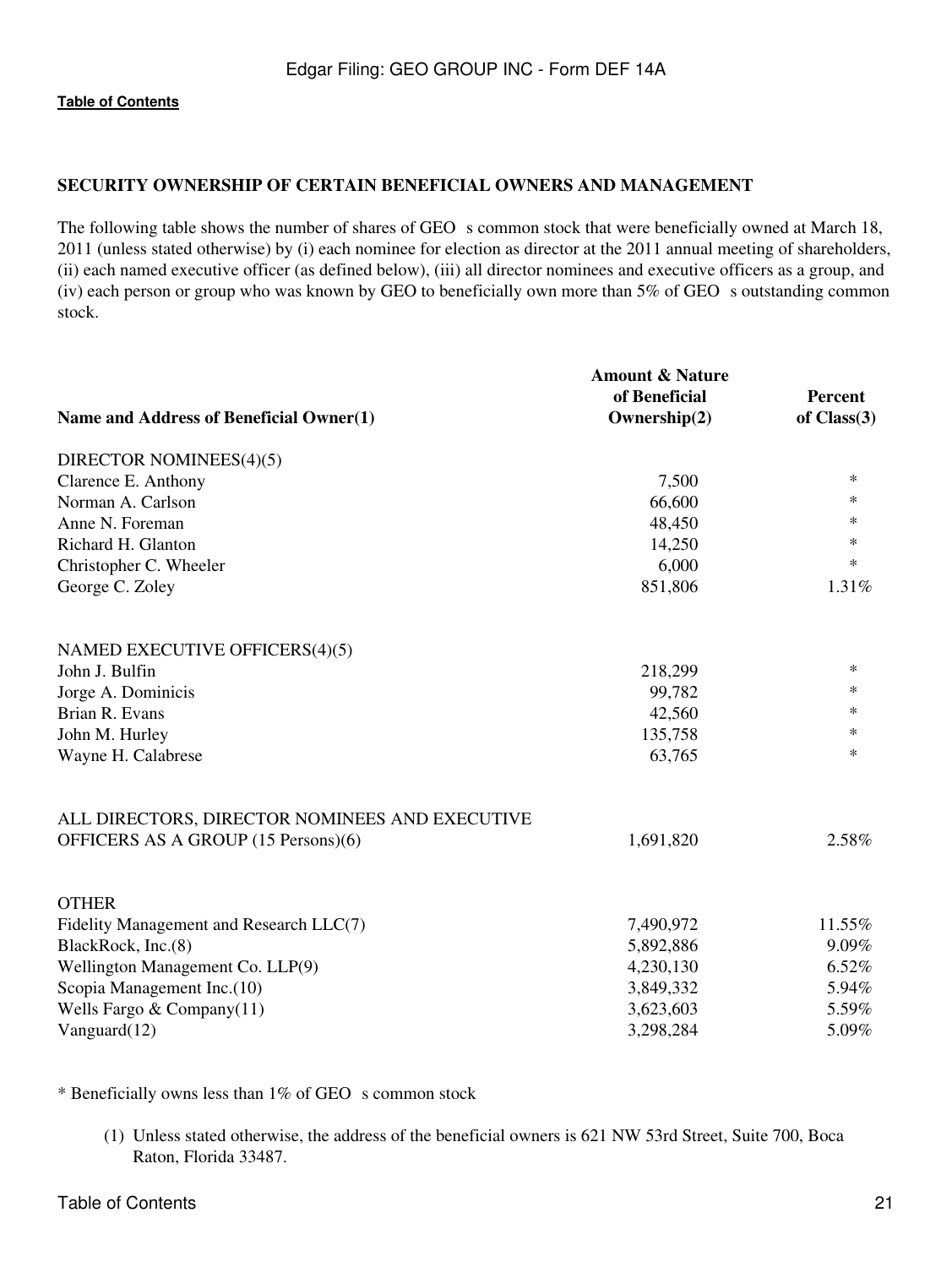- (2) Information concerning beneficial ownership was furnished by the persons named in the table or derived from documents filed with the Securities and Exchange Commission, which we refer to as the SEC. Unless stated otherwise, each person named in the table has sole voting and investment power with respect to the shares beneficially owned.
- (3) As of March 18, 2011, GEO had 64,844,369 shares of common stock outstanding.
- (4) These figures include shares of common stock underlying stock options held by director nominees and the named executive officers that are immediately exercisable, or are scheduled to become exercisable within 60 days of March 3, 2011, in the following amounts: Mr. Anthony 1,000; Mr. Carlson 39,600; Ms. Foreman 39,600; Mr. Glanton 6,000; Mr. Wheeler 1,000; Mr. Zoley 118,056;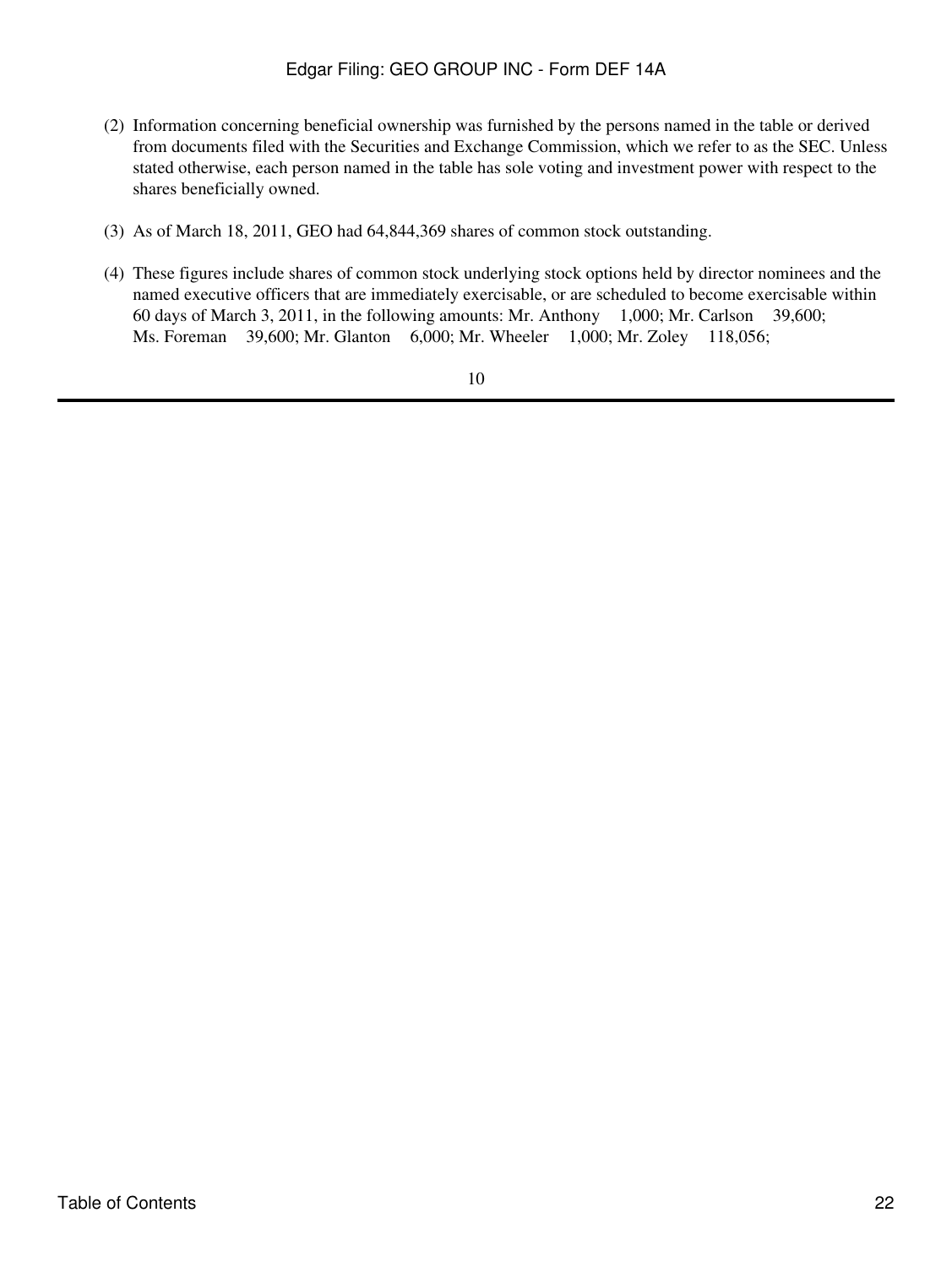Mr. Dominicis 48,000; Mr. Bulfin 162,971; Mr. Evans 16,560; Mr. Hurley 86,226; and Mr. Calabrese 63,765

- (5) These figures include shares of restricted stock held by director nominees and the named executive officers, that are unvested but have voting rights, in the following amounts: Mr. Anthony 5,000; Mr. Carlson 8,250; Ms. Foreman 8,250; Mr. Glanton 8,250; Mr. Wheeler 5,000; Mr. Zoley 163,750; Mr. Bulfin 22,500; Mr. Dominicis 27,500; Mr. Evans 26,000; and Mr. Hurley 27,500.
- (6) Includes 657,678 shares of common stock underlying stock options held by director nominees and executive officers (15 persons in total) that are immediately exercisable or are scheduled to become exercisable within 60 days of March 3, 2011.
- (7) The principal business address of Fidelity Management and Research LLC (FMR LLC) is 82 Devonshire Street, Boston, MA 02109. By Schedule 13G filed by FMR LLC, Fidelity Management & Research Company (FMR Company) and Edward C. Johnson 3d (Johnson) filing jointly, dated February 11, 2011, they reported that, as of December 31, 2010, they beneficially owned 7,490,972 shares consisting of: 6,617,202 shares that FMR Company is the beneficial owner of, and Johnson and FMR LLC have sole voting power and dispositive power over such shares; 31,930 shares that Pyramis Global Advisors, LLC is the beneficial owner of, and Johnson and FMR LLC have sole voting and dispositive power over such shares; and 841,840 shares that Pyramis Global Advisors Trust Company is the beneficial owner of, and Johnson and FMR LLC have sole dispositive power over such shares and sole voting power over 744,250 of such shares.
- (8) The principal business address of BlackRock, Inc. is 40 East 52nd Street, New York, NY 10022. By Schedule 13G, dated January 21, 2011, BlackRock, Inc. reported that, as of December 31, 2010, it beneficially owned 5,892,886 shares with sole voting power and sole dispositive power over such shares.
- (9) The principal business address of Wellington Management Company, LLP is 280 Congress Street, Boston, MA 02210. By Schedule 13G, dated February 14, 2011, Wellington Management Company, LLP reported that, as of December 31, 2010, it beneficially owned 4,230,130 shares with shared voting power over 3,518,783 of such shares and shared dispositive power over 4,230,130 of such shares.
- (10) The principal business address of Scopia Management, Inc. is 152 West 57th Street, 33rd Floor, New York, NY 10019. By Schedule 13G filed by Scopia Management, Inc., Matthew Sirovich, Jeremy Mindich, Tajar Varghese and Joseph Yin filing jointly, dated February 10, 2011, they reported that, as of December 31, 2010, they beneficially owned 3,849,332 shares with shared voting power and dispositive power over 3,779,332 of such shares, with sole voting power and dispositive power over 70,000 of such shares held by Matthew Sirovich, and with sole voting power and dispositive power over 1,154 of such shares held by Tajar Varghese.
- (11) The principal business address of Wells Fargo & Company is 420 Montgomery Street, San Francisco, California 94104. By Schedule 13G, dated January 14, 2011, Wells Fargo & Company reported that, as of December 31, 2010, it beneficially owned 3,623,603 shares with sole voting power over 3,309,898 of such shares, shared voting power over 1,231 of such shares, sole dispositive power over 3,594,034 of such shares and shared dispositive power over 3,279 of such shares.
- (12) The principal business address of Vanguard is 100 Vanguard Blvd., Malvern, PA 19355. By Schedule 13G, dated February 9, 2011, Vanguard reported that, as of December 31, 2010, it beneficially owned 3,298,284 shares with sole voting power over 91,814 of such shares, sole dispositive power over 3,206,470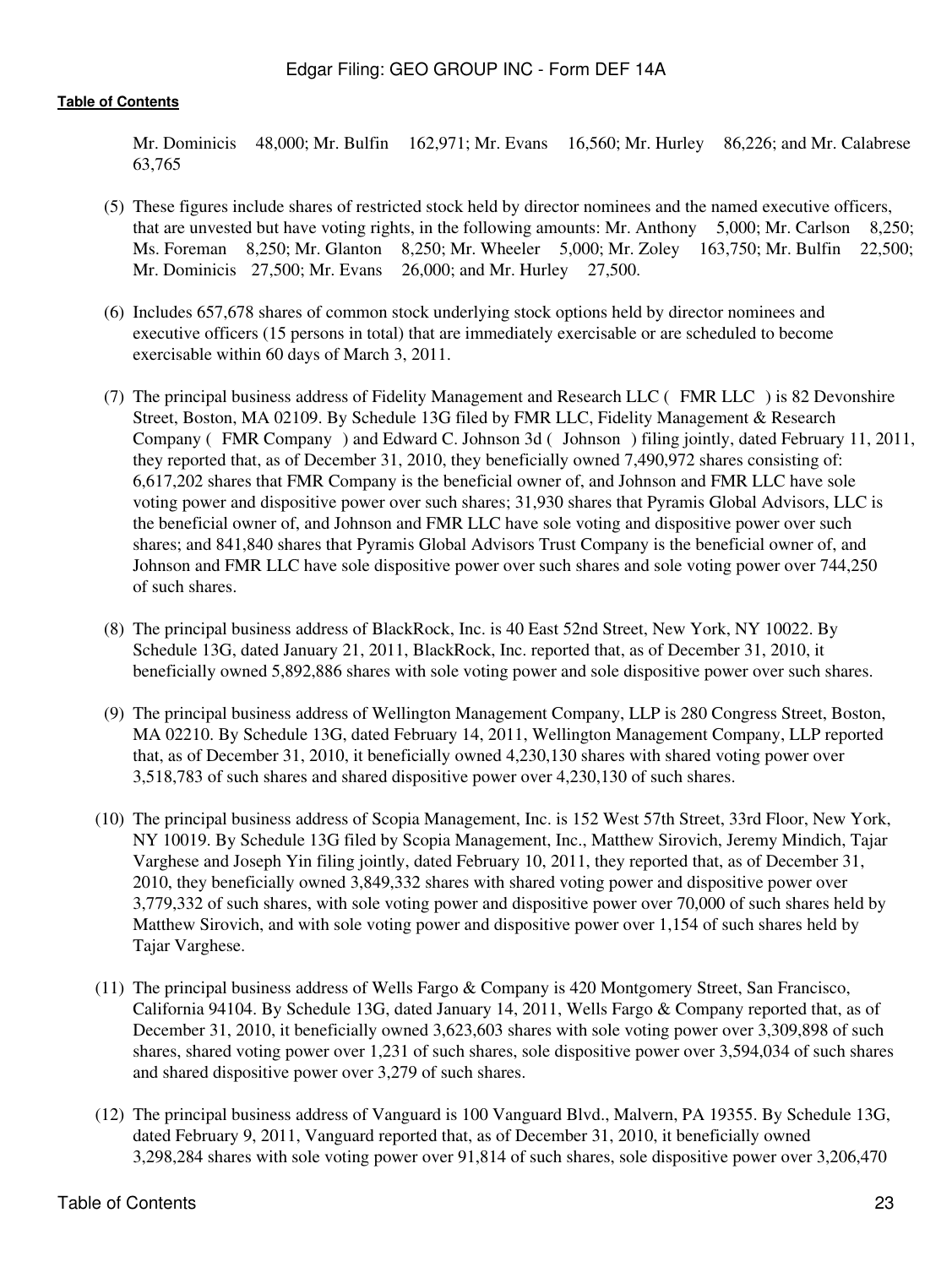of such shares and shared dispositive power over 91,814 of such shares.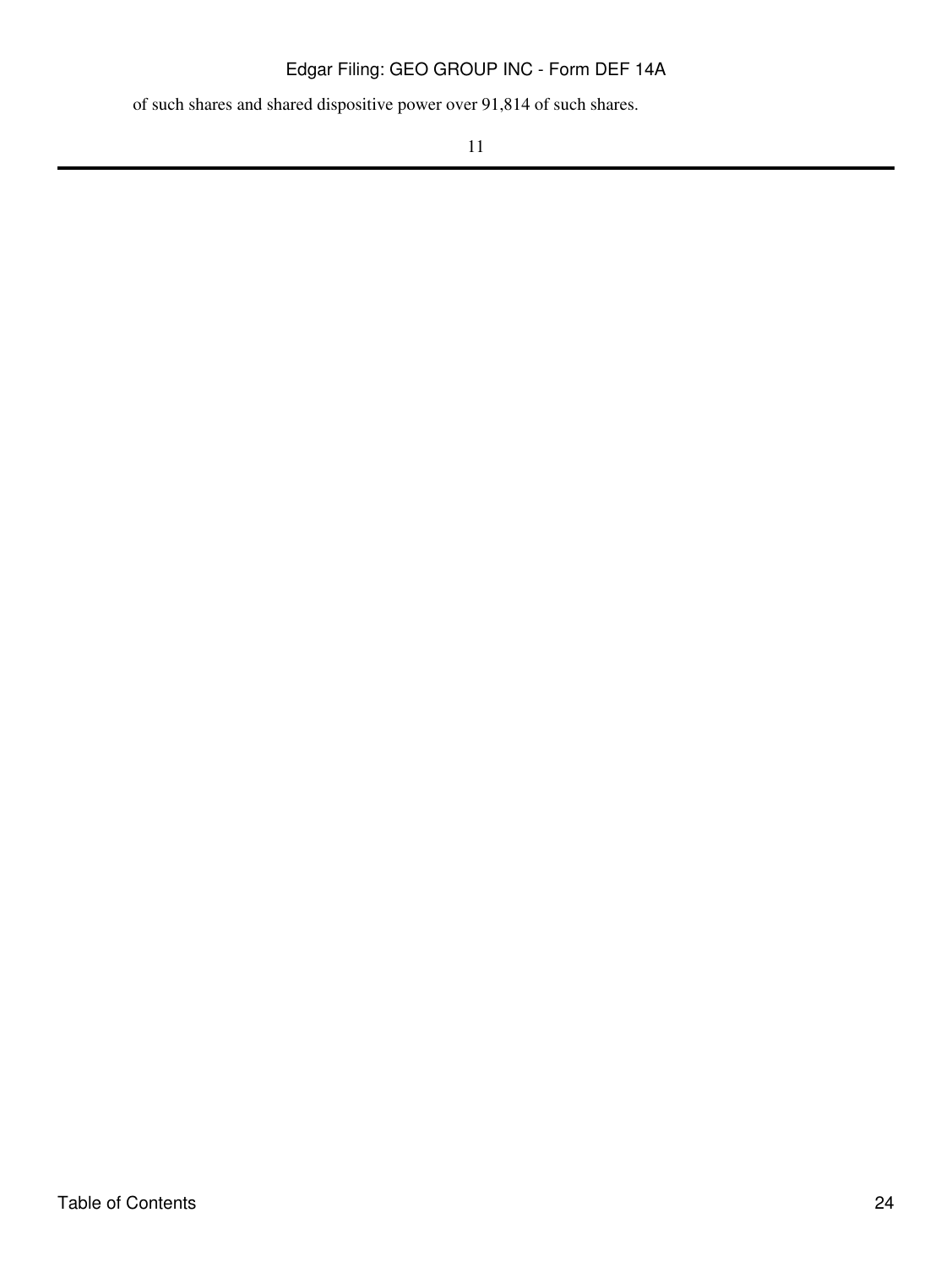# <span id="page-24-0"></span>**THE BOARD OF DIRECTORS, ITS COMMITTEES AND OTHER CORPORATE GOVERNANCE INFORMATION**

GEO s board of directors held eleven meetings during fiscal year 2010. Each director attended at least 75% of the total number of meetings of the board of directors and of the meetings held by all board committees on which such director served.

#### **Director Independence**

Pursuant to the corporate governance standards applicable to companies listed on the New York Stock Exchange (NYSE), the board of directors must be comprised of a majority of directors who qualify as independent directors. In determining independence, each year the board of directors affirmatively determines whether directors have a material relationship with GEO. When assessing the materiality of a director s relationship with GEO, the board of directors considers all relevant facts and circumstances, not merely from the director s standpoint, but also from that of the persons or organizations with which the director has an affiliation. An independent director is free from any relationship with GEO that may impair the director s ability to make independent judgments. Particular attention is paid to whether the director is independent from management and, with respect to organizations affiliated with a director with which GEO does business, the frequency and regularity of the business conducted, and whether the business is carried out at arms length on substantially the same terms to GEO as those prevailing at the time from unrelated third parties for comparable business transactions. Material relationships can include commercial, banking, industrial, consulting, legal, accounting, charitable and familial relationships.

Applying the NYSE s independence standards, the board of directors has determined that Clarence E. Anthony, Norman A. Carlson, Anne N. Foreman, Richard H. Glanton and Christopher C. Wheeler qualify as independent under the NYSE s corporate governance standards, and that the board of directors is therefore comprised of a majority of independent directors. The board of directors determination that each of these directors is independent was based on the fact that none of the directors had a material relationship with GEO outside of such persons position as a director, including a relationship that would disqualify such director from being considered independent under the NYSE s listing standards.

#### **Committees**

Under our corporate governance guidelines, the board of directors has established eight standing committees. The members of the board of directors serving on these committees and the functions of those committees are set forth below.

**AUDIT AND FINANCE COMMITTEE** Richard H. Glanton, Chairman

Clarence E. Anthony Christopher C. Wheeler

**COMPENSATION COMMITTEE**

Table of Contents 25

**CORPORATE PLANNING COMMITTEE**

Anne N. Foreman, Chairman Norman A. Carlson Clarence E. Anthony

Richard H. Glanton, Chairman **OPERATIONS AND OVERSIGHT**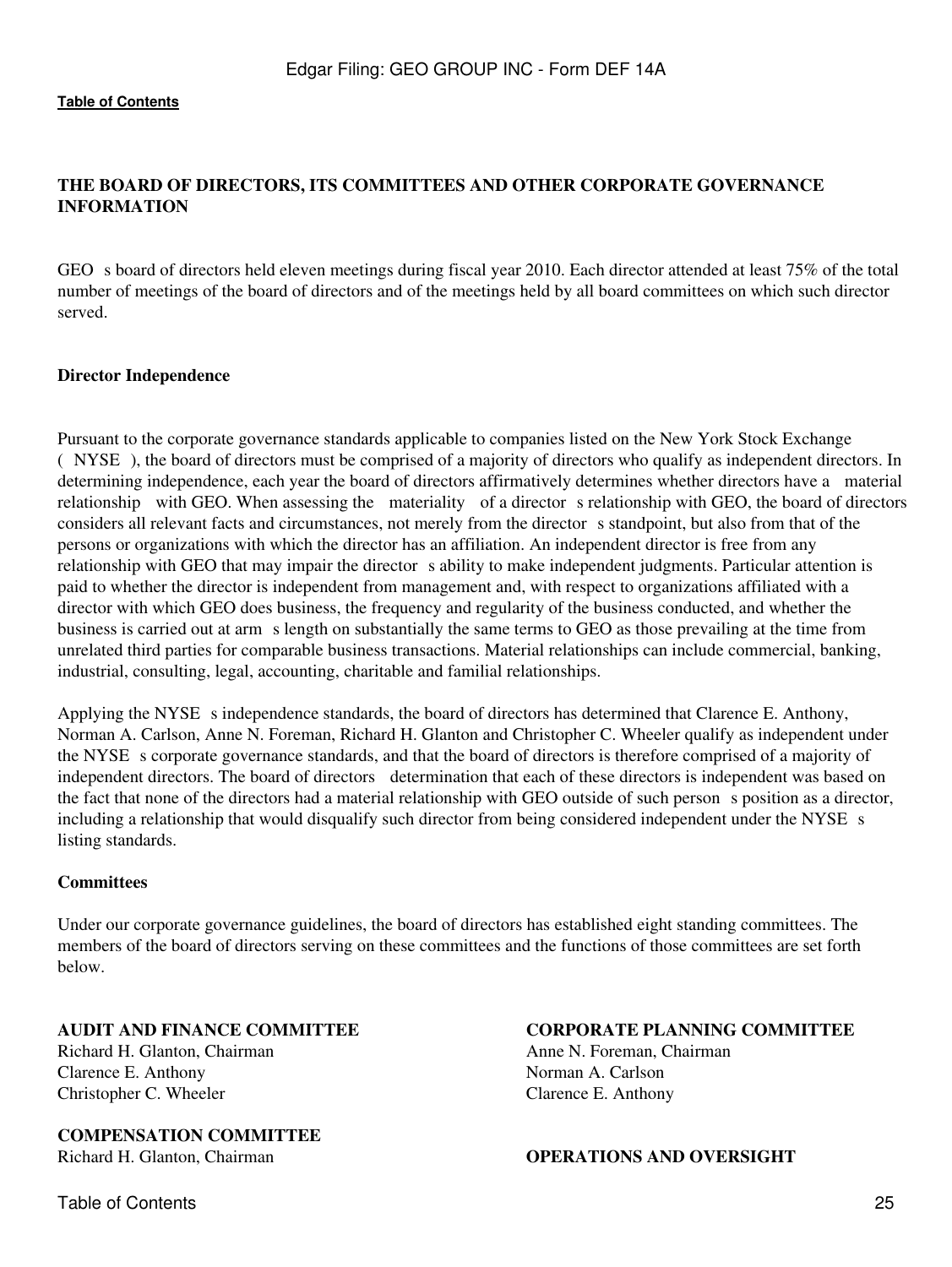Anne N. Foreman Christopher C. Wheeler

## **NOMINATING AND CORPORATE GOVERNANCE COMMITTEE**

Anne N. Foreman, Chairman Richard H. Glanton Christopher C. Wheeler

## **EXECUTIVE COMMITTEE**

George C. Zoley, Chairman Christopher C. Wheeler Richard H. Glanton

#### **COMMITTEE**

Norman A. Carlson, Chairman Richard H. Glanton Anne N. Foreman

# **LEGAL STEERING COMMITTEE**

Richard H. Glanton, Chairman Anne N. Foreman Clarence E. Anthony

## **INDEPENDENT COMMITTEE**

Norman A. Carlson, Chairman Christopher C. Wheeler Anne N. Foreman Richard H. Glanton Clarence E. Anthony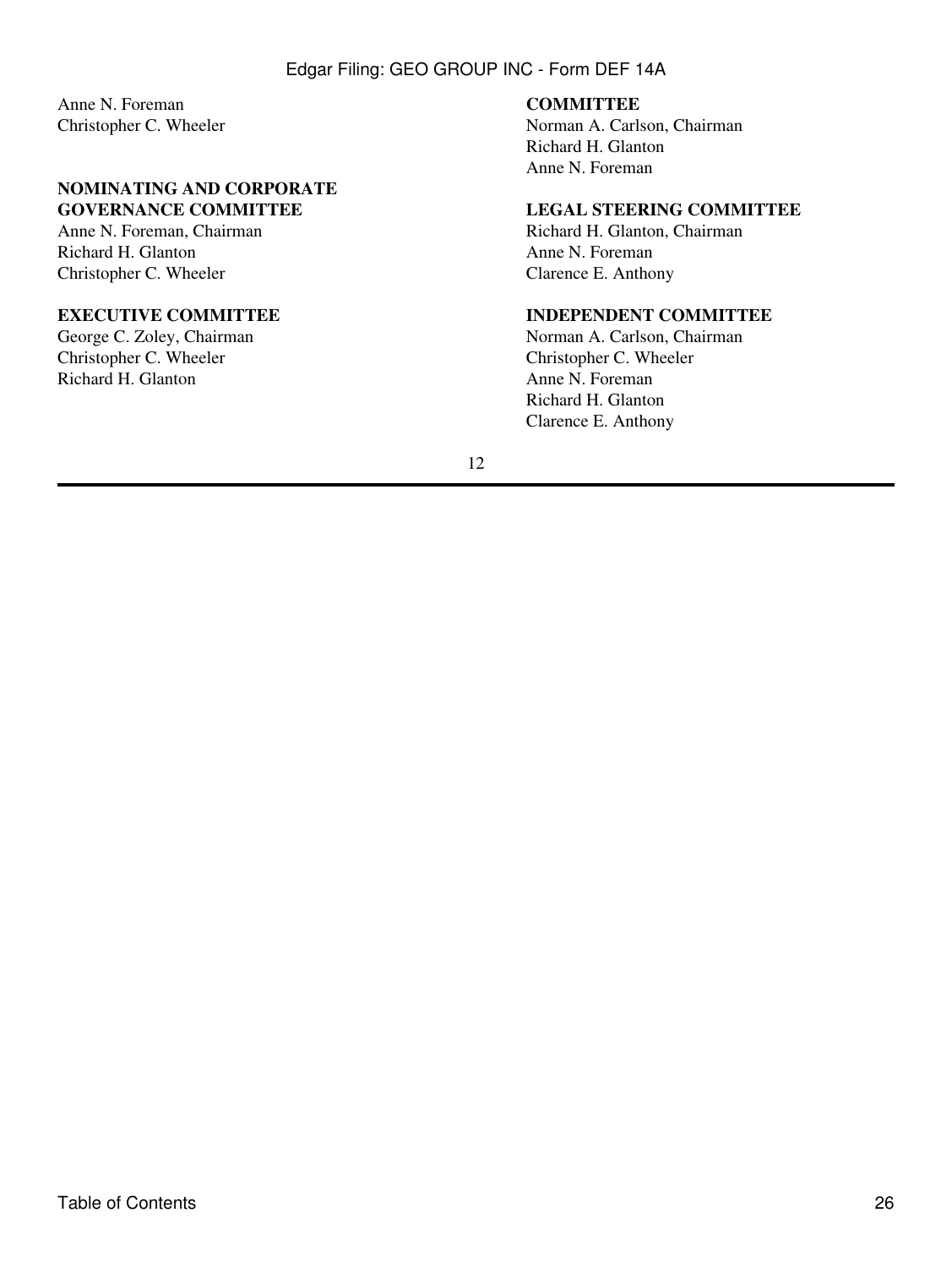### **Audit and Finance Committee**

The Audit and Finance Committee met seven times during fiscal year 2010. The Report of the Audit and Finance Committee is included in this proxy statement.

All of the members of the Audit and Finance Committee are independent (as independence is defined under Exchange Act Rule 10A-3, as well as under Section 303A.02 of the NYSE s listing standards). In addition, the board of directors has determined that Mr. Glanton is an audit committee financial expert as that term is defined under Item 407(d)(5) of Regulation S-K of the SEC s rules.

The Audit and Finance Committee has a written charter adopted by the board of directors. It can be found on our website at http://www.geogroup.com by clicking on the link About Us on our homepage and then clicking on the link Corporate Governance. In addition, the charter is available in print to any shareholder who requests it by contacting our Vice President of Corporate Relations at 561-999-7306. Pursuant to the charter, the main functions and responsibilities of the Audit and Finance Committee include the following:

select, in its sole discretion, our independent auditor and review and oversee its performance;

 review and approve in advance the terms of our independent auditors annual engagement, including the proposed fees, as well as the scope of auditing services to be provided;

 review and approve in advance any non-audit services to be provided by the independent auditor, including the proposed fees;

 review with management, our internal auditor and our independent auditor, our significant financial risks or exposures and assess the steps management has taken to monitor and mitigate such risks or exposures;

 review and discuss with management and our independent auditor the audit of our annual financial statements and our internal controls over financial reporting, and our disclosure and the independent auditor s reports thereon;

meet privately with our independent auditor on any matters deemed significant by the independent auditor;

 establish procedures for the submission, receipt, retention and treatment, on an anonymous basis, of complaints and concerns regarding our accounting, internal accounting controls or auditing matters;

 review with our counsel legal matters that may have a material impact on our financial statements, our compliance policies and any material reports or inquiries from regulators or government agencies; and

 address or take action with respect to any other matter specifically delegated to it from time to time by the board of directors.

## **Compensation Committee**

The Compensation Committee met eight times during fiscal year 2010. The Report of the Compensation Committee is included in this proxy statement.

All of the members of the Compensation Committee are independent (as independence is defined under Section 303A.02 of the NYSE s listing standards).

## Table of Contents 27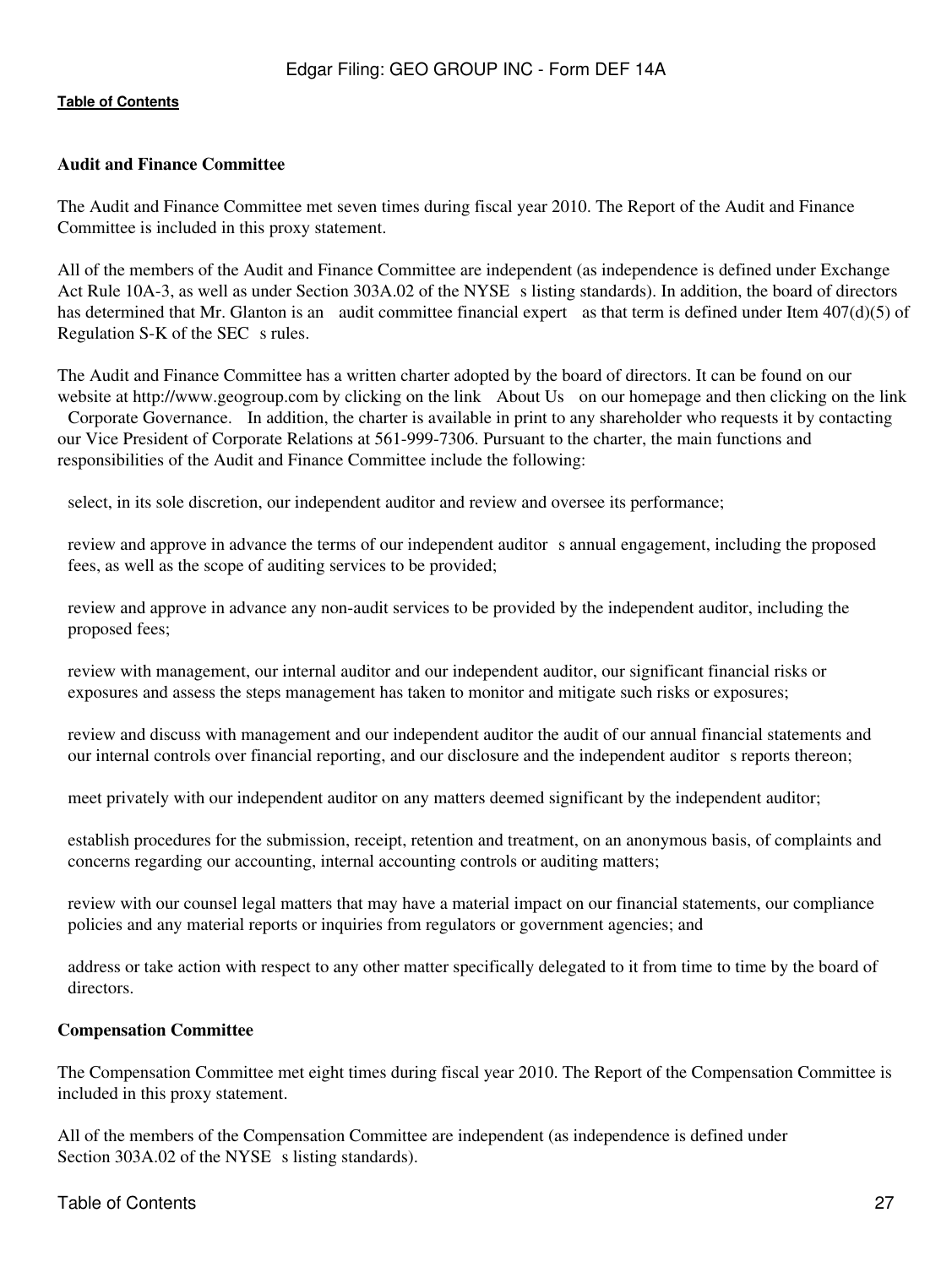The Compensation Committee has a written charter adopted by the board of directors. It can be found on our website at http://www.geogroup.com by clicking on the link About Us on our homepage and then clicking on the link

Corporate Governance. In addition, the charter is available in print to any shareholder who requests it by contacting our Vice President of Corporate Relations at 561-999-7306. Pursuant to the charter, the main functions and responsibilities of the Compensation Committee include the following:

review on a periodic basis and, if appropriate, make recommendations with respect to director compensation;

 establish our executive compensation philosophy, and review and approve the compensation of all of our corporate officers, including salaries, bonuses, stock option grants and other forms of compensation;

review the general compensation structure for our corporate and key field employees;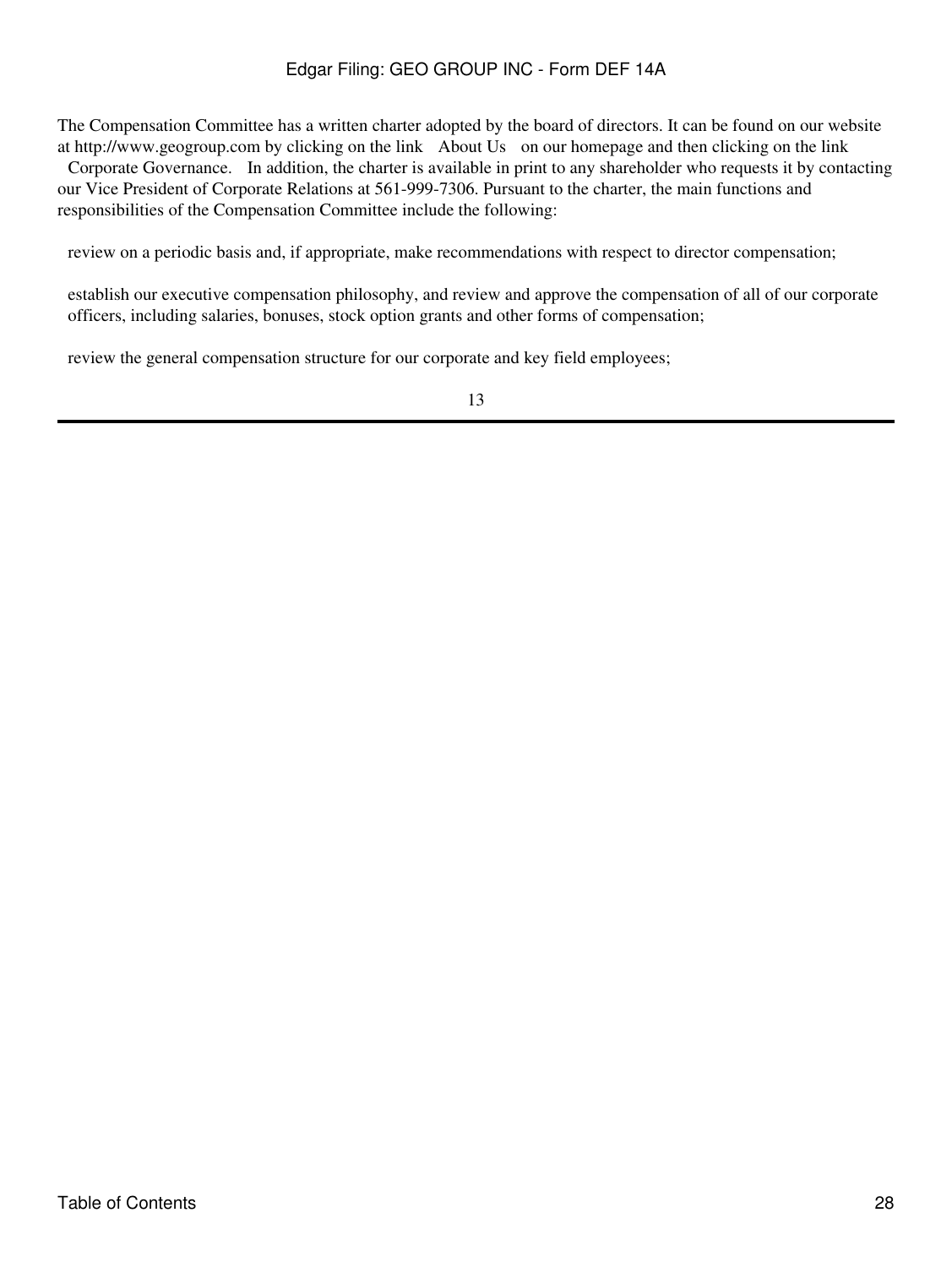establish annual and long-term performance goals for the compensation of our CEO and other senior executive officers, evaluate the CEO s and such other senior executives performance in light of those goals, and, either as a committee or together with the other independent members of the board of directors, determine and approve the CEO s and such other senior executives compensation level based on this evaluation;

review our program for succession and management development;

 review our incentive-based compensation and equity-based plans and make recommendations to the board of directors with respect thereto;

 review and discuss with management our disclosures under Compensation Discussion and Analysis and based on such review and discussion make a recommendation to the Board as to whether the CD&A should be included in our proxy statement; and

 address or take action with respect to any other matter specifically delegated to it from time to time by the board of directors.

For further information on the Compensation Committee s processes and procedures for consideration and determination of executive compensation, see Compensation Discussion and Analysis elsewhere in this proxy statement.

#### **Nominating and Corporate Governance Committee**

The Nominating and Corporate Governance Committee met four times during fiscal year 2010.

All of the members of the Nominating and Corporate Governance Committee are independent (as independence is defined under Section 303A.02 of the NYSE s listing standards).

The Nominating and Corporate Governance Committee has a written charter adopted by the board of directors. It can be found on our website at http://www.geogroup.com by clicking on the link About Us on our homepage and then clicking on the link Corporate Governance. In addition, the charter is available in print to any shareholder who requests it by contacting our Vice President of Corporate Relations at 561-999-7306. Pursuant to the charter, the main functions and responsibilities of the Nominating and Corporate Governance Committee include the following:

 identify candidates qualified to become members of the board of directors and select or recommend that the full board of directors select such candidates for nomination and/or appointment to the board of directors;

review candidates for the board of directors recommended by shareholders;

 after consultation with the Chairman and CEO, recommend to the board of directors for approval all assignments of committee members, including designations of the chairs of the committees;

 establish the evaluation criteria for the annual self-evaluation by the board of directors, including the criteria for determining whether the board of directors and its committees are functioning effectively, and implement the process for annual evaluations;

 develop, adopt, review annually and, if appropriate, update, corporate governance guidelines for GEO and evaluate compliance with such guidelines;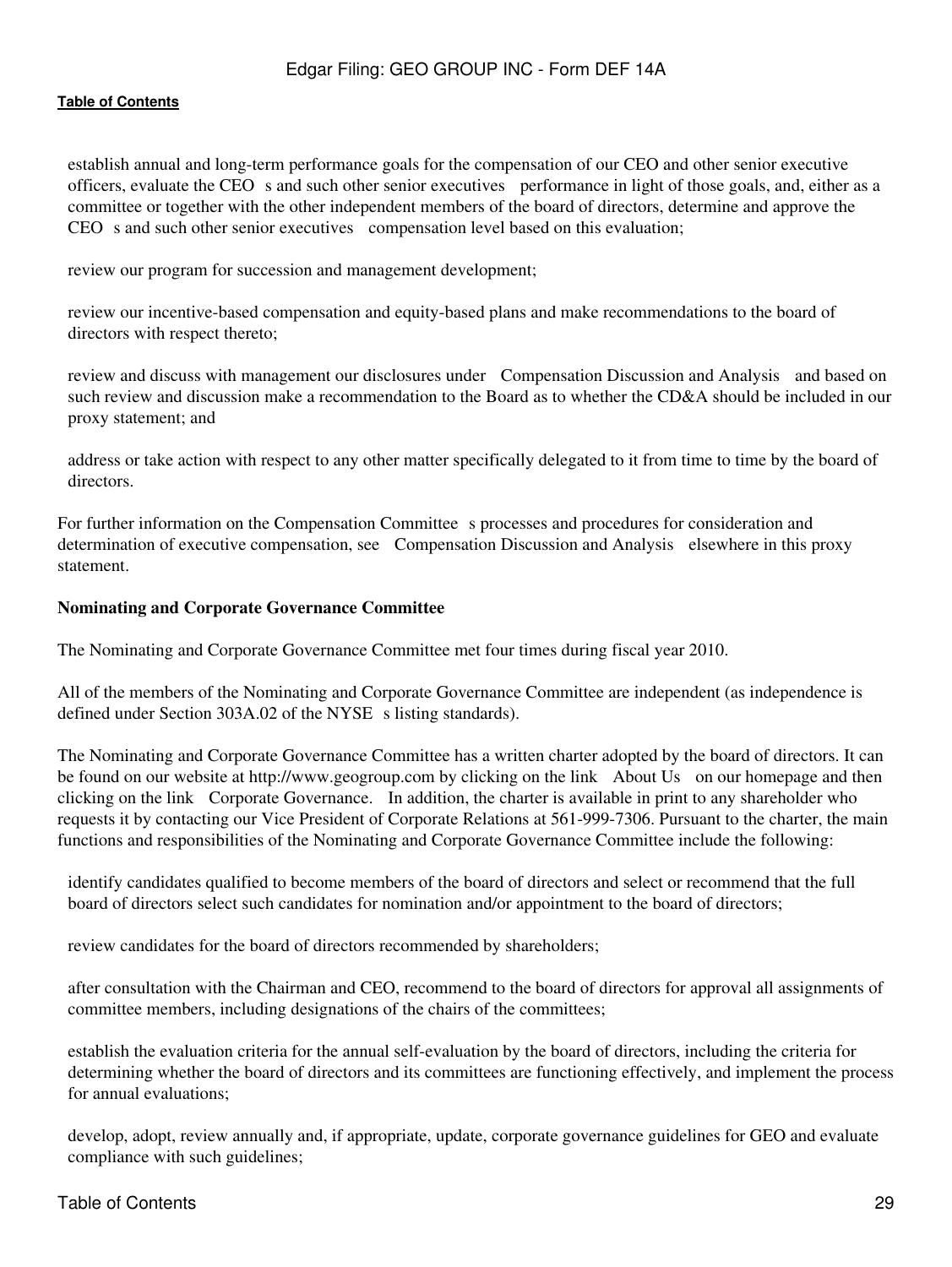periodically review our Code of Business Conduct and Ethics for directors, officers and employees, and to approve amendments to the Code of Business Conduct and Ethics to the extent deemed appropriate by the committee;

 advise the board of directors with regard to our policies and procedures for the review, approval or ratification of any transaction presenting a potential conflict of interest between us and any member of our board of directors or any executive officers;

 consider other corporate governance issues that arise from time to time, and advise the board of directors with respect to such issues; and

 address or take action with respect to any other matter specifically delegated to it from time to time by the board of directors.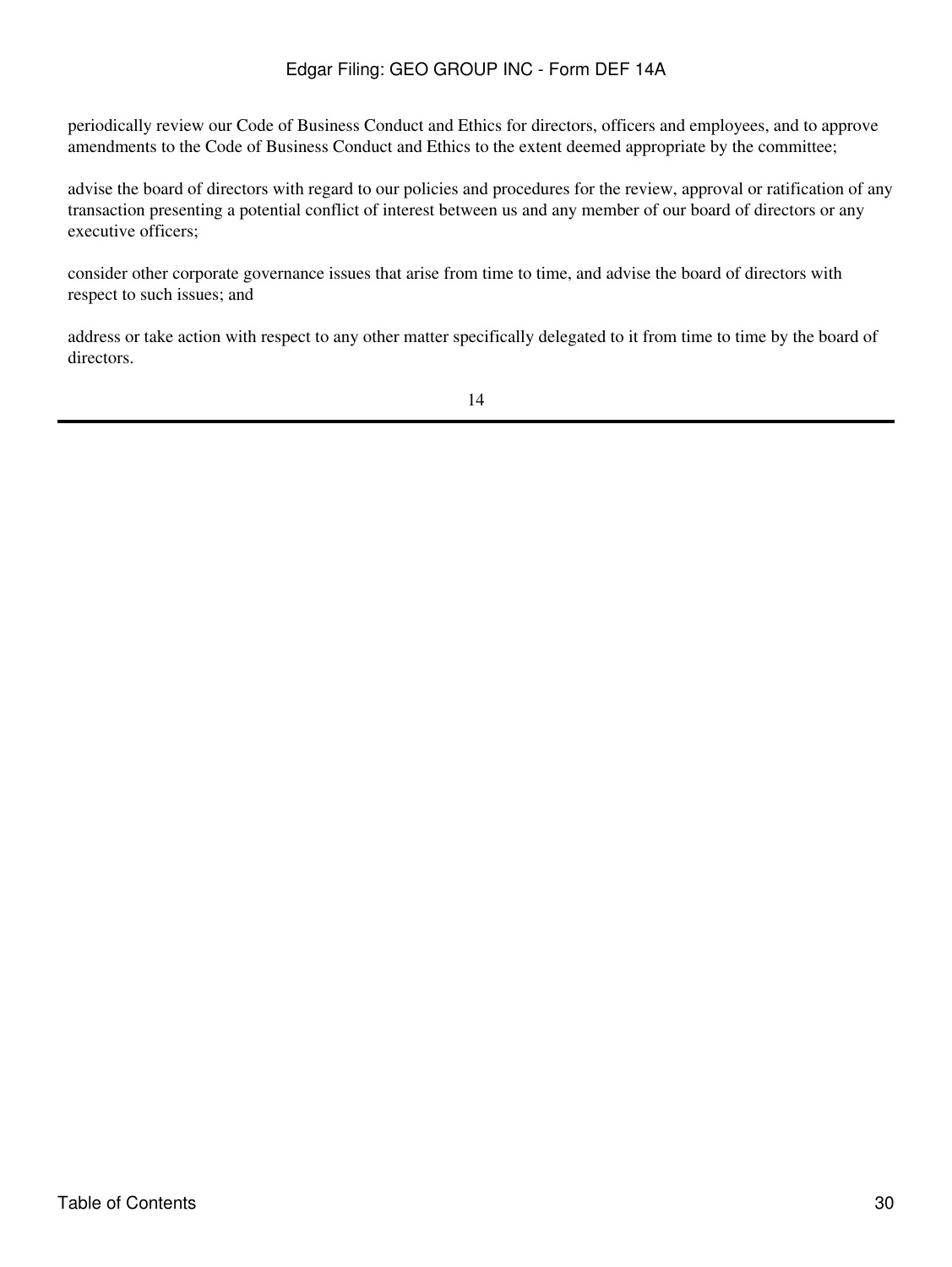In fulfilling the committee s duties to identify and recommend candidates for election to our board of directors, the Nominating and Corporate Governance Committee considers the mix of skills, experience, character, commitment, and diversity diversity being broadly construed to mean a variety of opinions, perspectives and backgrounds, such as gender, race and ethnicity differences, as well as other differentiating characteristics, all in the context of the requirements of our board of directors at the time of election.

## **Executive Committee**

Periodically during fiscal year 2010, members of the Executive Committee informally discussed various matters relating to GEO s business. The Executive Committee has full authority to exercise all the powers of the board of directors between meetings of the board of directors, except as reserved by the board of directors. During 2010, the Executive Committee acted four times through resolutions adopted at duly convened meetings or by unanimous written consent. All actions taken by the Executive Committee in 2010 were ratified by the board of directors at their next quarterly meeting.

#### **Corporate Planning Committee**

The Corporate Planning Committee periodically reviews with management various corporate strategic initiatives, including potential merger and acquisition activities, business expansion issues and corporate finance matters.

#### **Operations and Oversight Committee**

The Operations and Oversight Committee reviews with management various issues relating to our operations that may arise from time to time.

#### **Legal Steering Committee**

The Legal Steering Committee reviews with management strategy issues with respect to material litigation and other discrete legal issues.

#### **Independent Committee**

The Independent Committee considers matters that may arise from time to time that the board of directors designates for independent director review.

#### **Director Identification and Selection**

The processes for director selection and director qualifications are set forth in Section 3 of our Corporate Governance Guidelines. The board of directors, acting on the recommendation of the Nominating and Corporate Governance Committee, will nominate a slate of director candidates for election at each annual meeting of shareholders and will elect directors to fill vacancies, including vacancies created as a result of any increase in the size of the board, between annual meetings. Nominees for director are selected on the basis of outstanding achievement in their personal careers, broad experience, wisdom, integrity, ability to make independent, analytical inquiries, understanding of the business environment, and willingness to devote adequate time to the duties of the board of directors. The board believes that each director should have a basic understanding of (i) the principal operational and financial objectives and plans and strategies of GEO, (ii) the results of operations and financial condition of GEO and of any significant subsidiaries or business segments, and (iii) the relative standing of GEO and its business segments in relation to its competitors. The board is committed to diversified membership and will not discriminate on the basis of race, color, national origin,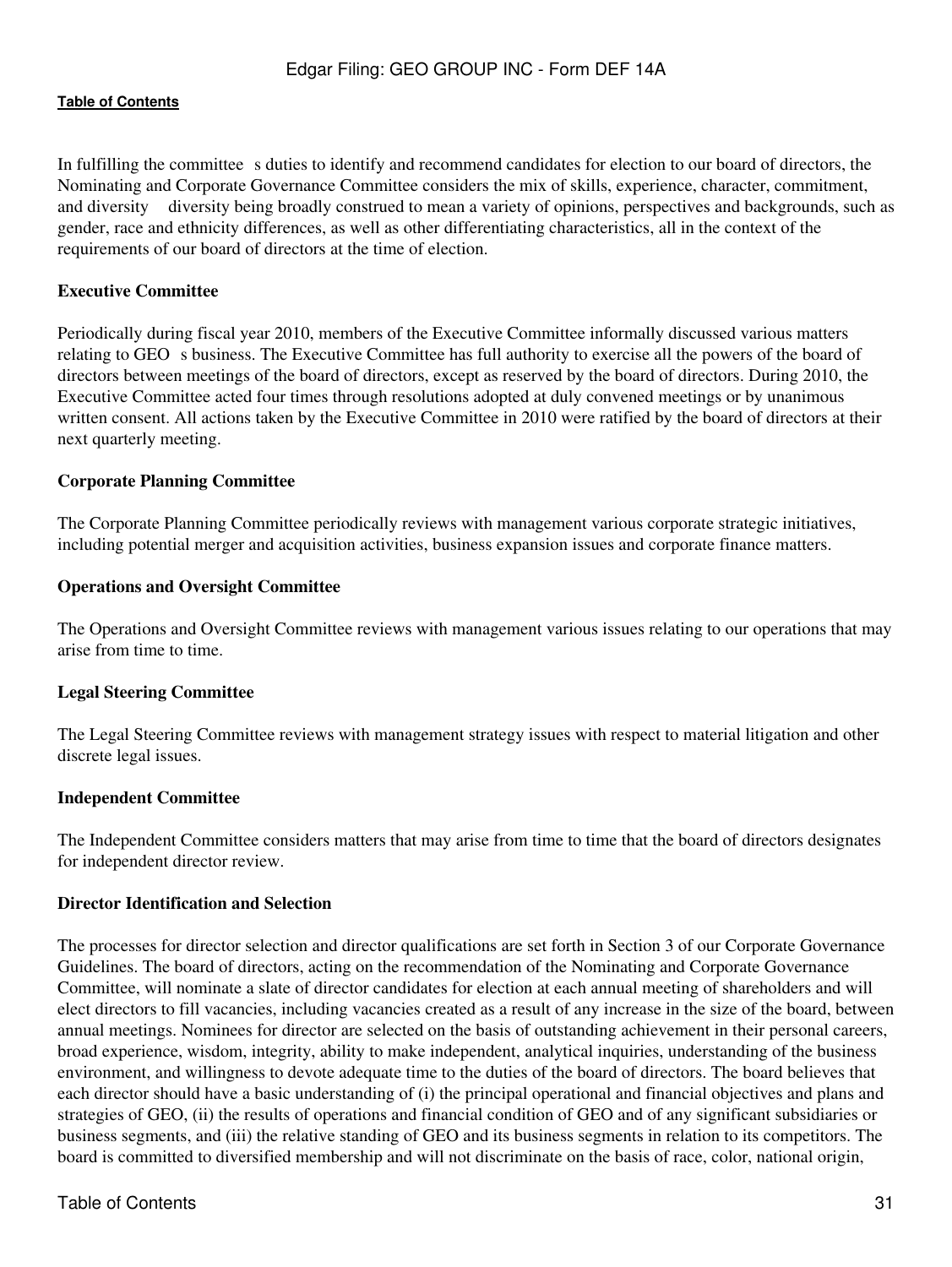gender, religion or disability in selecting nominees. The Nominating and Corporate Governance Committee may, to the extent it deems appropriate, engage a third party professional search firm to identify and review new director candidates and their credentials.

The Nominating and Corporate Governance Committee will consider proposed nominees whose names are submitted to it by shareholders; however, it does not have a formal process for that consideration. There are no differences between the considerations and qualifications for director nominees that are recommended by shareholders and director nominees recommended by the Nominating and Corporate Governance Committee. The Nominating and Corporate Governance Committee has not adopted a formal process because it believes that the informal consideration process has been adequate to date. The Nominating and Corporate Governance Committee intends to review periodically whether a more formal policy should be adopted. If a shareholder wishes to suggest a proposed name for committee consideration, the name of that nominee and related personal information should be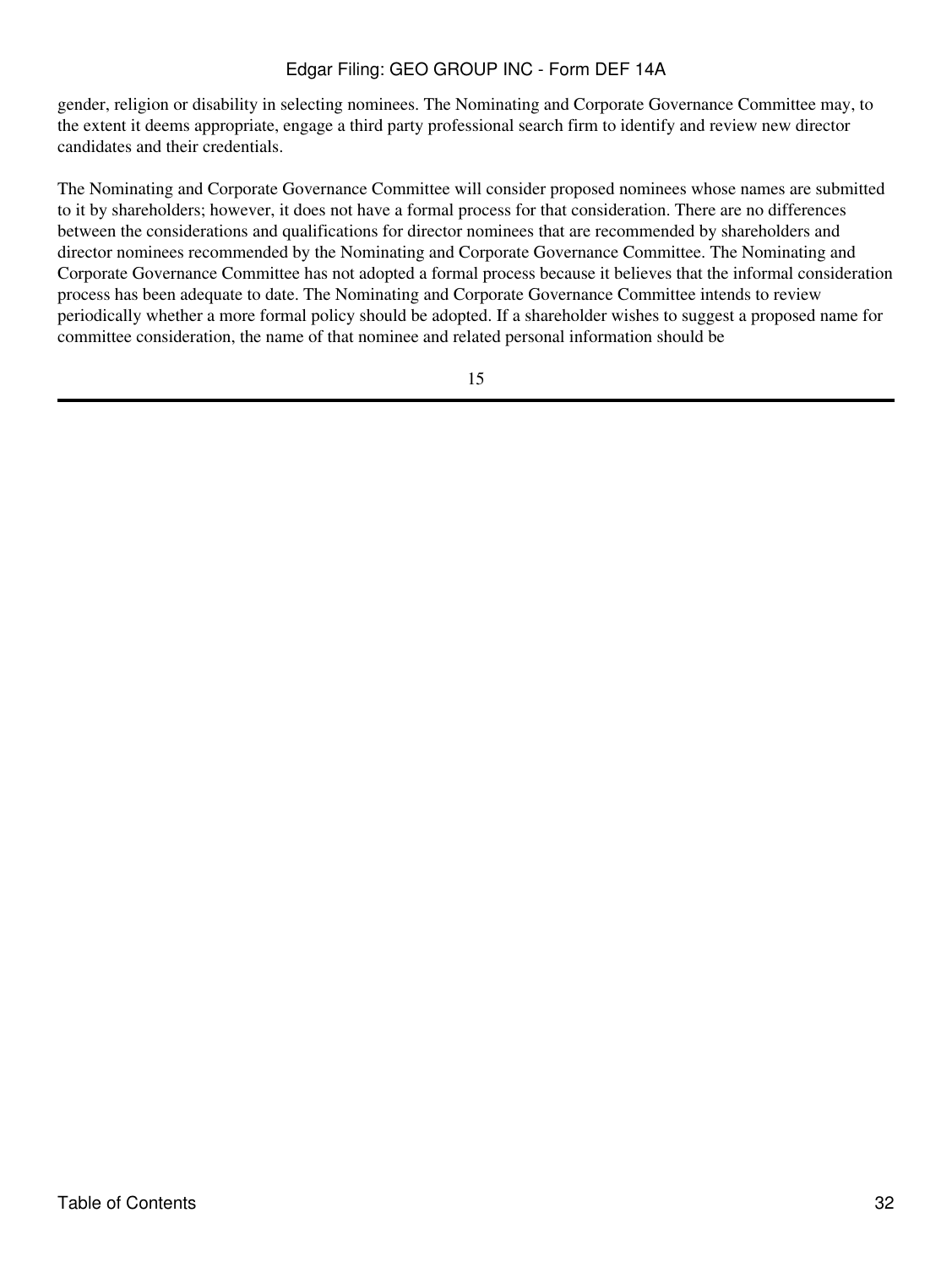forwarded to the Nominating and Corporate Governance Committee, in care of the Corporate Secretary, at least six months before the next annual meeting to assure time for meaningful consideration by the committee.

## **Board Leadership Structure**

Our CEO also serves as the Chairman of the board of directors. On November 4, 2010, the board of directors, based upon the recommendation of the Nominating and Governance Committee, appointed Richard H. Glanton as Lead Independent Director of the Company effective January 1, 2011.

Mr. Glanton has been a director of GEO since 1998 and is currently the Chairman of the Audit and Finance Committee and the Compensation Committee and a member of the Executive Committee. As the Lead Independent Director, Mr. Glanton will have input to the Chairman of the Board on preparation of agendas for Board and Committee meetings. Mr. Glanton will chair Board meetings when the Chairman of the Board is not in attendance and provide input to the independent directors and insure that the effectiveness of the Board is assessed on a regular basis. The Lead Independent Director will report to the Board regarding deliberations of the independent directors and may recommend special meetings of the independent directors as necessary. Because of Mr. Glanton s long history as a Board member and his service as the Chair of the Audit and Finance Committee and Compensation Committee, the Board believes that Mr. Glanton is uniquely qualified to serve as the Lead Independent Director of the Company.

As a company that is focused on its core business, we believe the CEO is in the best position to direct the board of directors attention on the issues of greatest importance to the Company and its shareholders. Since our CEO knows the Company s business, is a pioneer in the industry and has over twenty six years experience, we believe that our CEO is the appropriate person to lead the board of directors. Our overall corporate governance policies and practices combined with the strength of our independent directors and our internal controls minimize any potential conflicts that may result from combining the roles of Chairman and CEO. In addition, we believe that our newly created position of Lead Independent Director provides an additional key leadership resource and further minimizes any potential conflicts of interest that may result from combining the roles of Chairman and CEO.

We believe the current leadership structure of the board of directors supports the risk oversight functions described below by providing independent leadership at the Board and committee level through the Lead Independent Director with ultimate oversight by the full board of directors led by our Chairman and CEO. The board of directors periodically reviews and considers whether the current Board leadership structure continues to be appropriate for our Company.

#### **Board Risk Oversight**

Our board of directors has overall responsibility for risk oversight with a focus on the most significant risks facing the Company. Throughout the year, the board of directors and the committees to which it has delegated responsibility dedicate a portion of their meetings to review and discuss specific risk topics in greater detail. The board of directors has delegated responsibility for the oversight of specific risks to the following committees:

The Audit and Finance Committee oversees GEO s risk policies and processes relating to the financial statements, financial reporting processes and credit risks.

The Operations and Oversight Committee oversees GEO s operating risk. The Operations and Oversight Committee meets regularly during the year and on occasions when an operating incident occurs. The Operations and Oversight Committee may travel to the appropriate site to audit the operating practices and procedures if an incident has occurred.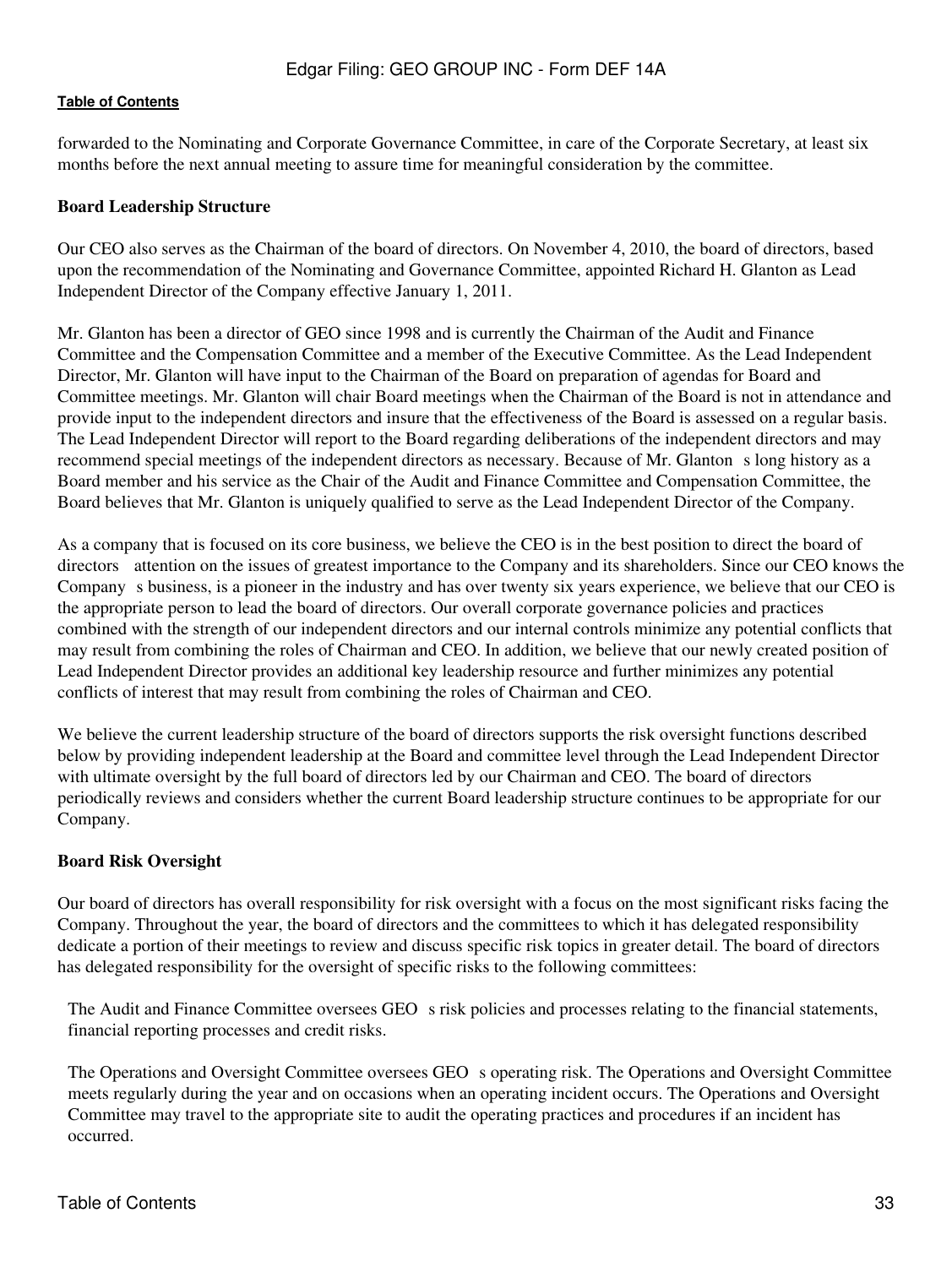The Compensation Committee oversees risks related to the Company s compensation policies and practices.

The Legal Steering Committee oversees risks related to major litigation.

# **Code of Business Conduct and Ethics**

The board of directors has adopted a code of business conduct and ethics applicable to GEO s directors, officers, employees, agents and representatives, including its consultants. The code strives to deter wrongdoing and promote honest and ethical conduct, the avoidance of conflicts of interest, full, fair, accurate, timely and transparent disclosure, compliance with the applicable government and self-regulatory organization laws, rules and regulations, prompt internal reporting of violations of the code, and accountability for compliance with the code. The code can be found on our website at http://www.geogroup.com by clicking on the link About Us on our homepage and then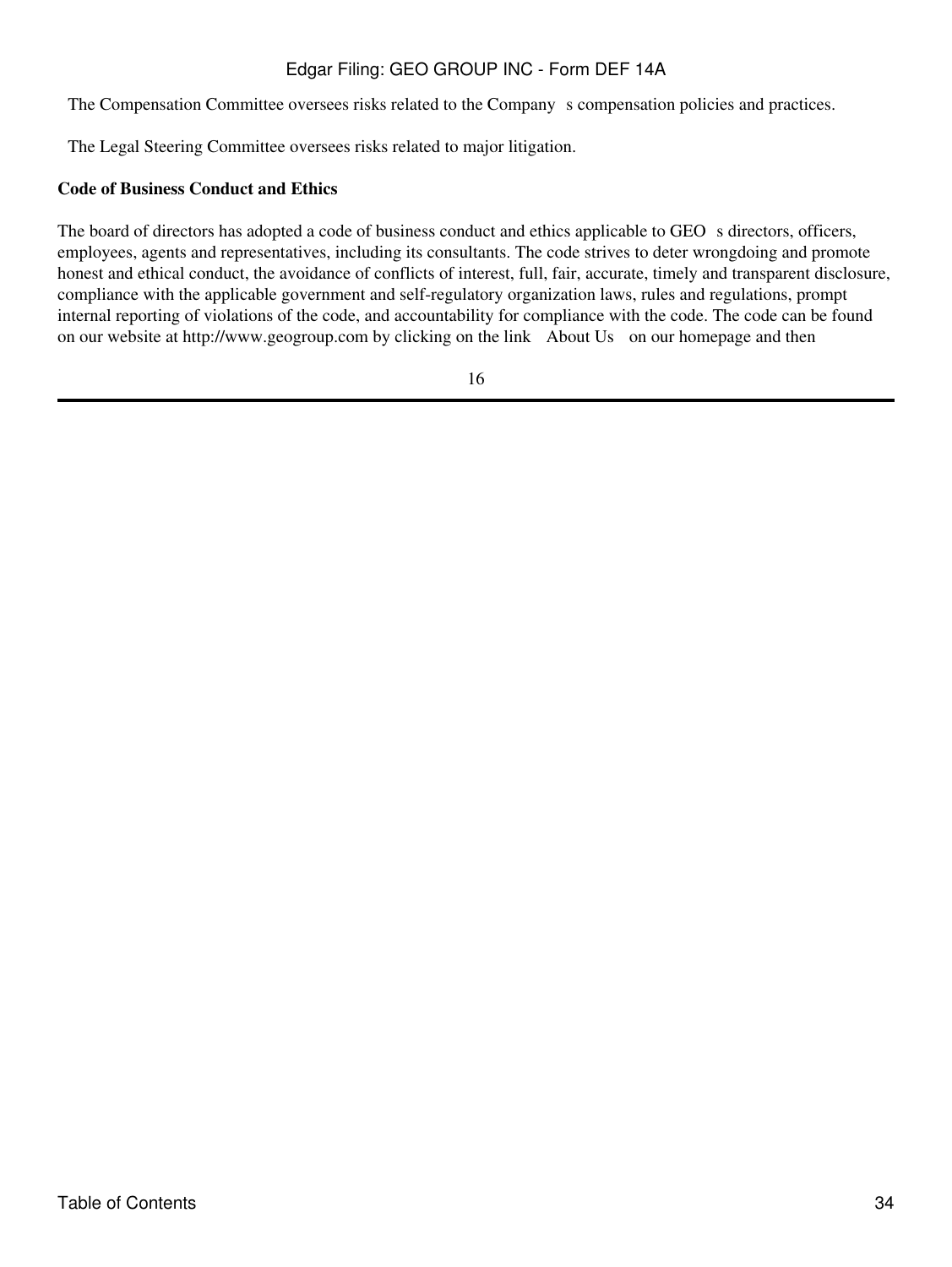clicking on the link Corporate Governance. In addition, the code is available in print to any shareholder who requests it by contacting our Vice President of Corporate Relations at 561-999-7306.

## **Code of Ethics for CEO, Senior Financial Officers and Other Employees**

Pursuant to Section 406 of the Sarbanes-Oxley Act of 2002, the board of directors has also adopted a code of ethics for the CEO, its senior financial officers and all other employees. The text of this code is located in Section 18 of GEO s code of business conduct and ethics. The code can be found on our website at http://www.geogroup.com by clicking on the link About Us on our homepage and then clicking on the link Corporate Governance. In addition, the code is available in print to any shareholder who requests it by contacting our Vice President of Corporate Relations at 561-999-7306.

#### **Corporate Governance Guidelines**

The board of directors has adopted corporate governance guidelines to promote the effective functioning of the board of directors and its committees, and the continued implementation of good corporate governance practices. The corporate governance guidelines address matters such as the role and structure of the board of directors, the selection, qualifications and continuing education of members of the board of directors, board meetings, non-employee director executive sessions, board self-evaluation, board committees, CEO performance review, succession planning, non-employee director compensation, certain shareholder matters and certain shareholder rights.

The corporate governance guidelines can be found on our website at http://www.geogroup.com by clicking on the link About Us on our homepage and then clicking on the link Corporate Governance. In addition, the corporate governance guidelines are available in print to any shareholder who requests them by contacting our Vice President of Corporate Relations at 561-999-7306.

#### **Annual Board and Committee Self-Assessments and Non-Employee Director Executive Sessions**

The board of directors conducts a self-assessment annually, which is reported by the Nominating and Corporate Governance Committee to the board of directors. In addition, the Audit and Finance Committee, the Compensation Committee and the Nominating and Corporate Governance Committee also undergo annual self-assessments of their performance. The non-employee directors of the board of directors meet in executive session at least twice per year and such meetings are presided over by a presiding director who is typically the chairman of the Nominating and Corporate Governance Committee, who is currently Anne Foreman.

#### **Communications with Directors**

The board of directors has adopted a process to facilitate written communications by shareholders or other interested parties to the entire board, the independent members of the board as a group or any individual member of the board, including the presiding director for non-employee director executive sessions. Persons wishing to write to the board of directors of GEO, or to a specified director (including the presiding director for non-employee director executive sessions) or committee of the board, should send correspondence to the Corporate Secretary at 621 NW 53rd Street, Suite 700, Boca Raton, Florida, 33487.

The Corporate Secretary will forward to the directors all communications that, in his or her judgment, are appropriate for consideration by the directors. Examples of communications that would not be appropriate for consideration by the directors include commercial solicitations and matters not relevant to the shareholders, to the functioning of the board, or to the affairs of GEO.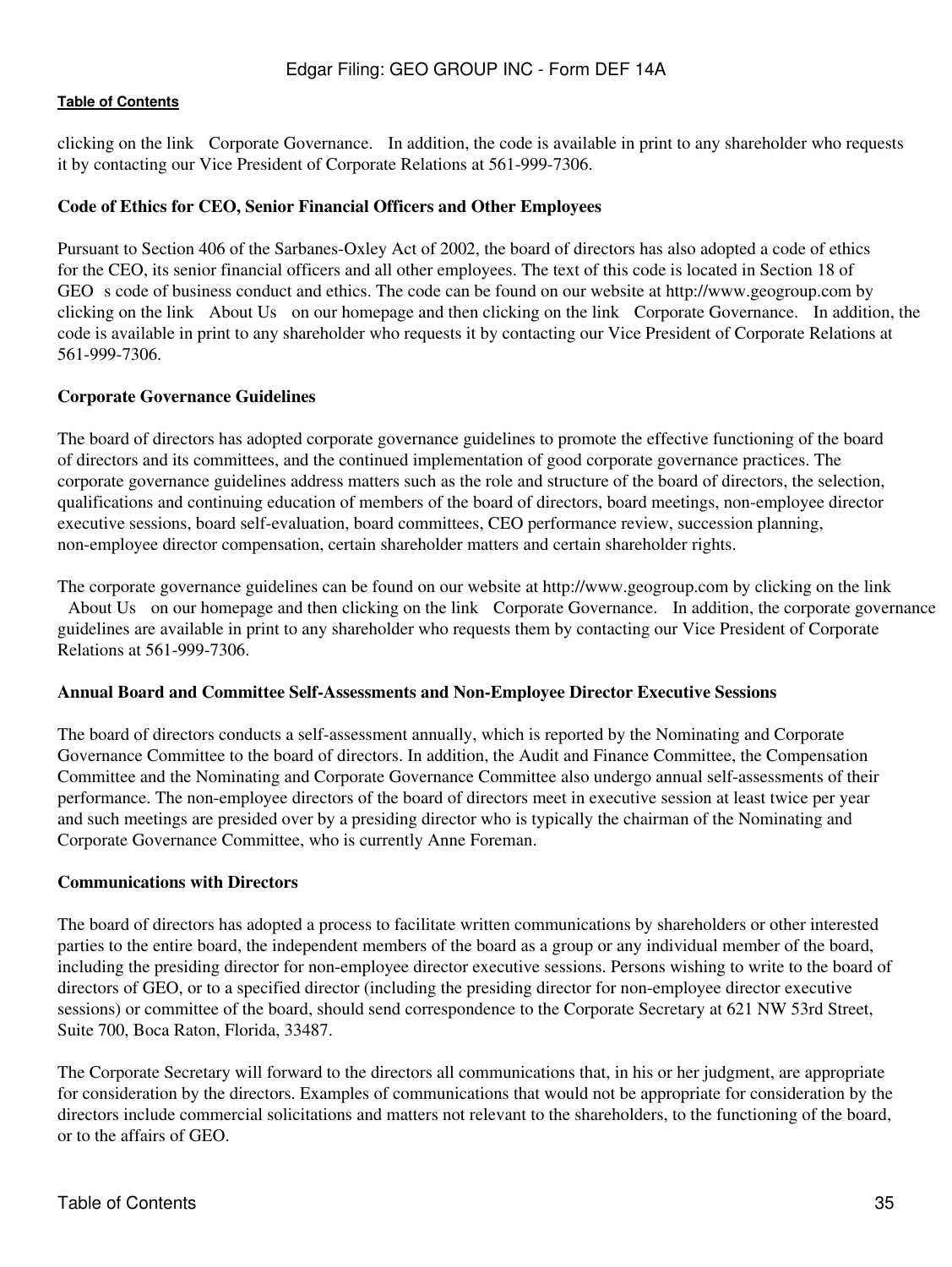# **Board Member Attendance at Annual Meetings**

GEO encourages all of its directors to attend the annual meeting of shareholders. We generally hold a board meeting coincident with our annual meeting to minimize director travel obligations and facilitate their attendance at the annual meeting of shareholders. All of our then current directors attended the 2010 annual meeting of shareholders.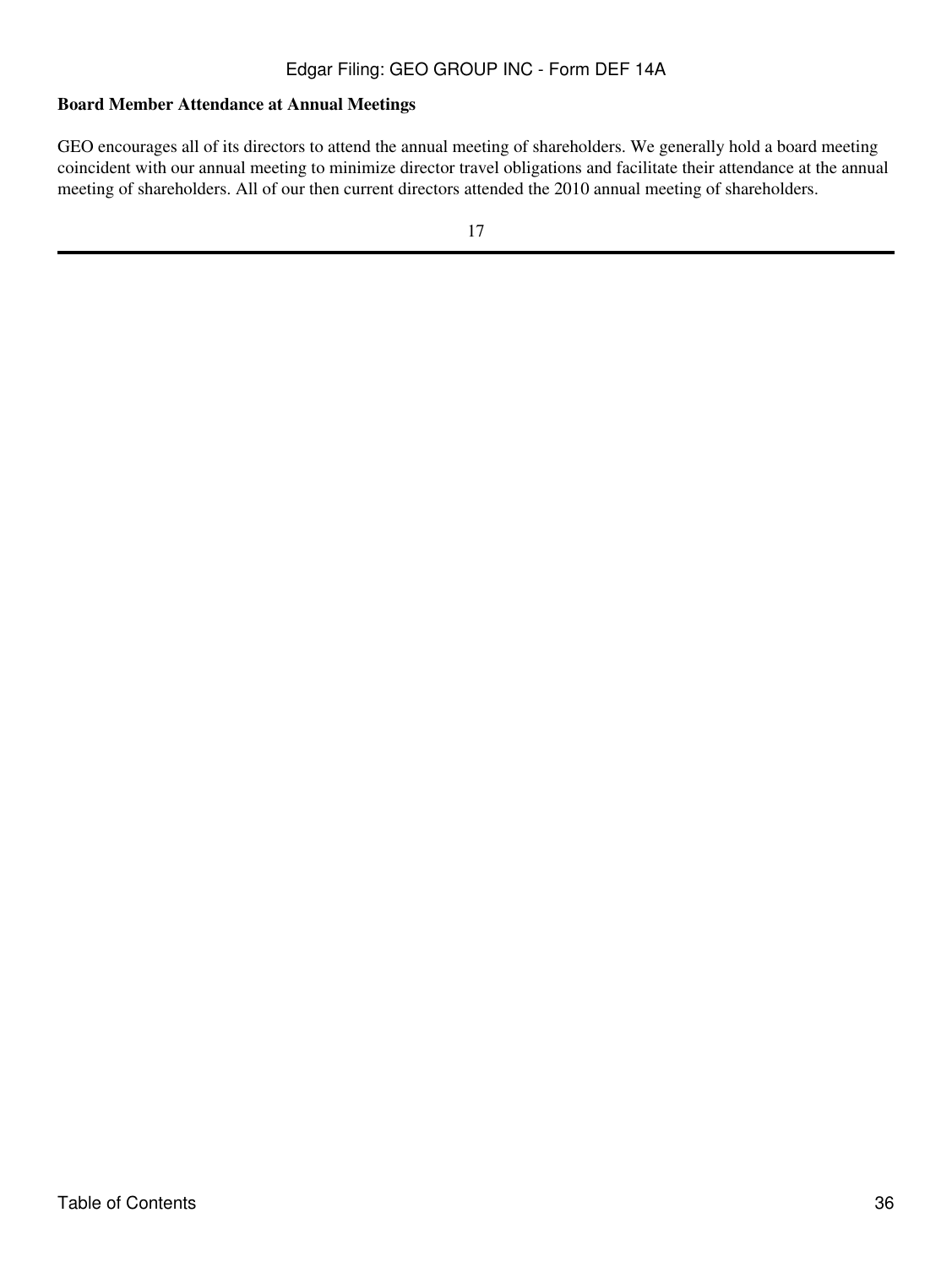## **INDEPENDENT REGISTERED PUBLIC ACCOUNTANTS**

Grant Thornton LLP (Grant Thornton) served as GEO s independent registered public accountants in fiscal years 2010 and 2009. A member of Grant Thornton will be present at the annual meeting to make a statement if so desired and will be available to respond to appropriate questions. The following sets forth the aggregate fees billed to GEO by Grant Thornton in fiscal years 2010 and 2009.

|                       | <b>Grant Thornton</b><br><b>LLP</b><br>2010 |           |    | <b>Grant Thornton</b><br><b>LLP</b><br>2009 |  |
|-----------------------|---------------------------------------------|-----------|----|---------------------------------------------|--|
| Audit Fees $(1)$      | \$                                          | 2,405,283 | \$ | 1,888,457                                   |  |
| Audit Related Fees(2) |                                             | 155,020   |    | 19,400                                      |  |
| Tax Fees $(3)$        |                                             | 9,209     |    | 26,940                                      |  |
| All Other Fees $(4)$  |                                             | 3,683     |    | 1,740                                       |  |
| Total                 | \$                                          | 2,573,195 | \$ | 1,936,537                                   |  |

- (1) Audit fees for 2010 include fees for professional services rendered in connection with the annual audit of the Company s consolidated financial statements, audit of internal controls over financial reporting, reviews of quarterly financial statements reported on Form 10-Q, statutory audits required internationally, correspondence with the SEC, and comfort letters and consents associated with the Company s acquisition of Cornell Companies, Inc. and its registration statements filed on Form S-8. Audit fees for 2009 include fees for professional services rendered in connection with the annual audit of the Company s financial statements, audit of internal controls over financial reporting, reviews of quarterly financial statements reported on Form 10-Q, statutory audits required internationally, correspondence with the SEC, and comfort letter and consents associated with the offering of the Company s 73/4% Senior Notes and corresponding registration on Form S-4.
- (2) Audit-related fees primarily consist of fees for due diligence pertaining to business combinations.
- (3) Tax fees consist of fees for tax compliance and advice primarily pertaining to GEO s foreign locations.
- (4) All Other Fees consists of work performed internationally. During 2010, these fees were related to compliance work performed in connection with international business development opportunities. In 2009, these fees related to the review of shareholder agreements at one of GEO s foreign subsidiaries.

The Audit and Finance Committee of the board of directors has implemented procedures to ensure that all audit and permitted non-audit services provided to GEO are pre-approved by the Audit and Finance Committee. All of the audit, audit-related, tax and all other services provided by Grant Thornton to GEO in 2010 and 2009 were approved by the Audit and Finance Committee pursuant to these procedures. All non-audit services provided in 2010 and 2009 were reviewed with the Audit and Finance Committee, which concluded that the provision of such services by Grant Thornton was compatible with the maintenance of that firm s independence in the conduct of its auditing functions.

## **Audit and Finance Committee Pre-Approvals of Audit, Audit-Related, Tax and Permissible Non-Audit Services**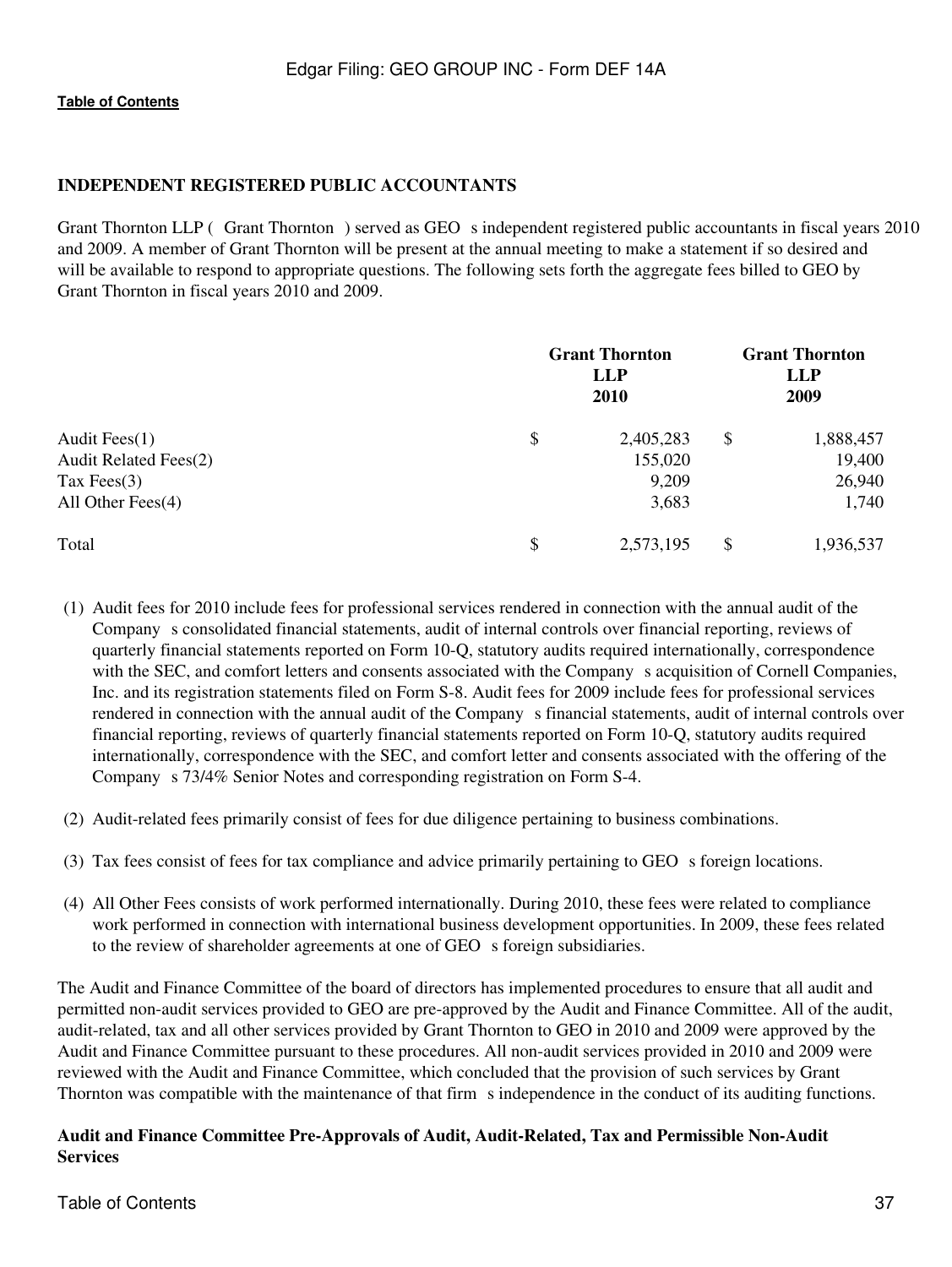The Audit and Finance Committee periodically approves the provision of various audit, audit-related, tax and other services by Grant Thornton. The Audit and Finance Committee plans to continue to review and pre-approve such services as appropriate. In addition, the Audit and Finance Committee has delegated to its Chairman, Richard H. Glanton, the authority to grant, on behalf of the Audit and Finance Committee, the pre-approvals required under the Sarbanes-Oxley Act for the provision by Grant Thornton to GEO of auditing and permissible non-audit services; provided, however, that any decision made by Mr. Glanton with respect to any such pre-approvals must be presented at the next regularly scheduled full Audit and Finance Committee meeting that is held after such decision is made.

All of the services provided by Grant Thornton to GEO in 2010 and 2009 were approved by the Audit and Finance Committee pursuant to these procedures. The Audit and Finance Committee will continue to review and pre-approve such services as appropriate.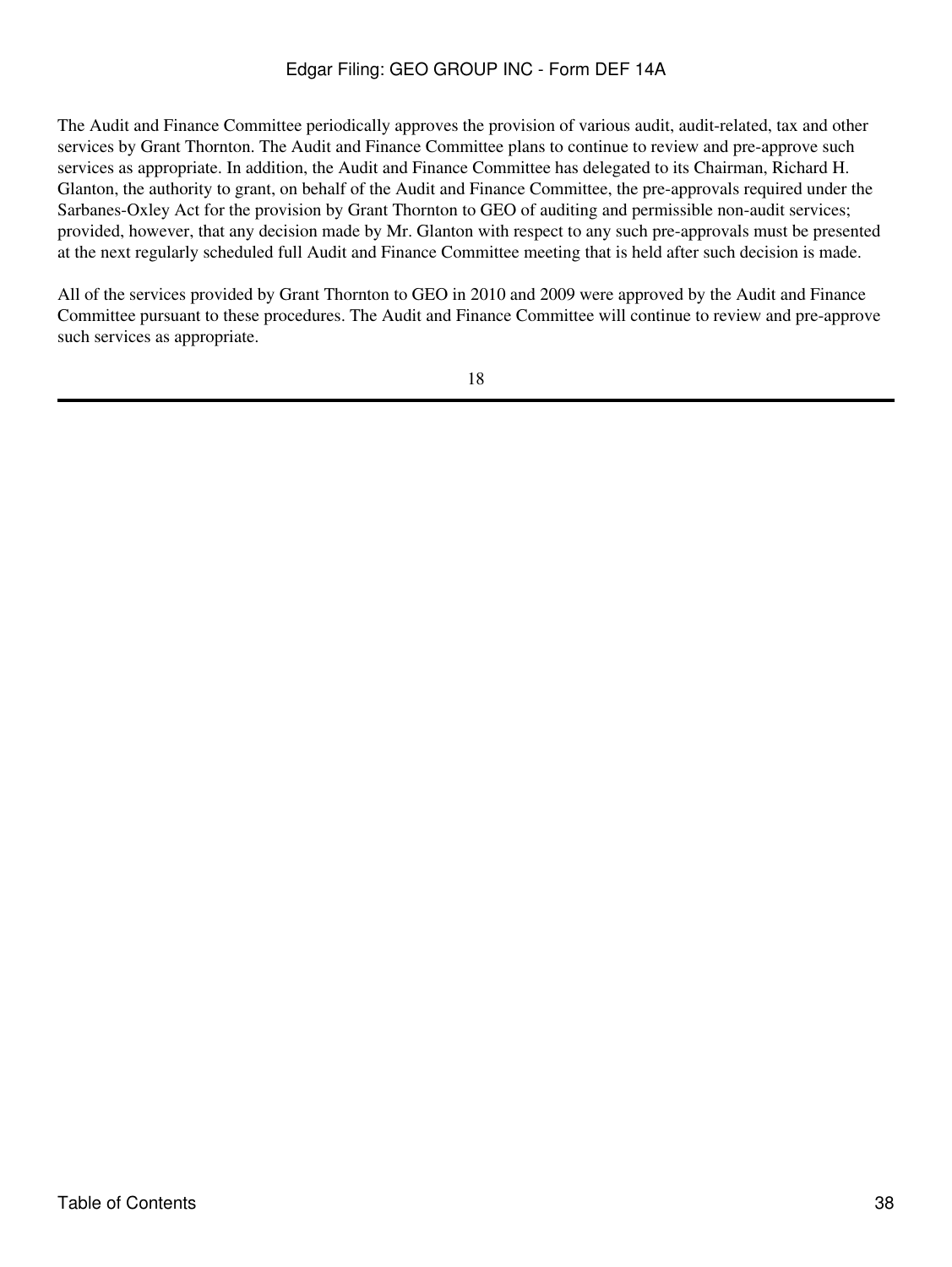## **EXECUTIVE COMPENSATION**

## **COMPENSATION DISCUSSION & ANALYSIS**

#### **Role of the Compensation Committee**

The Compensation Committee of our board of directors establishes and regularly reviews our compensation philosophy and programs, exercises authority with respect to the determination and payment of base and incentive compensation to executive officers and administers our 2006 stock incentive plan. Our Compensation Committee consists of three members, each of whom is independent as that term is defined in the Sarbanes-Oxley Act of 2002 and the rules and regulations that have been promulgated under that Act, and in the listing standards of the New York Stock Exchange. The Compensation Committee operates under a written charter that was first adopted by our board of directors in February 2004 and has been amended one time since. The charter more fully describes the role, responsibilities and functioning of the Compensation Committee. A current copy of this charter can be viewed on our website at www.geogroup.com.

#### **Overview of Compensation Structure**

Our compensation structure for named executive officers has historically consisted of four basic components a salary, an annual bonus, an annual equity compensation grant and certain other benefits and perquisites, as more fully described below.

In 2004, our Compensation Committee selected and engaged Towers Perrin (nka Towers Watson), a nationally recognized independent compensation consulting firm, to conduct a comprehensive review of executive compensation. This review was undertaken to determine whether the compensation package afforded to our executive officers was, at that time, competitive and/or complete when compared with similarly situated companies.

In the review, Towers Perrin was asked to review the current compensation packages for our top executive officers and compare them with packages offered to officers at a targeted universe of peer group companies. The peer group companies included America Service Group, Inc., Avalon Correctional Services, Inc., Cornell Companies, Inc., Correctional Services Corp., Corrections Corporation of America and MTC Technologies, Inc. Since the date of the Towers Perrin review, Cornell Companies, Inc. and Correctional Services Corp. were acquired by GEO and are no longer considered peer companies. The analysis and development of findings entailed regular meetings between Towers Perrin and the committee. Towers Perrin ultimately provided the committee with its findings and analysis, which the committee has continued to take into account when determining its policies and the basis upon which our named executive officers are compensated.

The Compensation Committee retained Towers Perrin directly, supervised all work assignments performed by them, and reviewed and approved all work invoices received from them for payment. In conducting its review, Towers Perrin was at times required to work with our management in order to obtain compensation information and data to perform its tasks. Other than as described above, Towers Perrin was not asked to perform any other services for us. The Compensation Committee intends to periodically retain a nationally recognized independent compensation consulting firm in order to conduct updated reviews of our named executive officer compensation. The Compensation Committee has not engaged a compensation consultant since 2004 and no fees have been paid to a compensation consultant in the last year.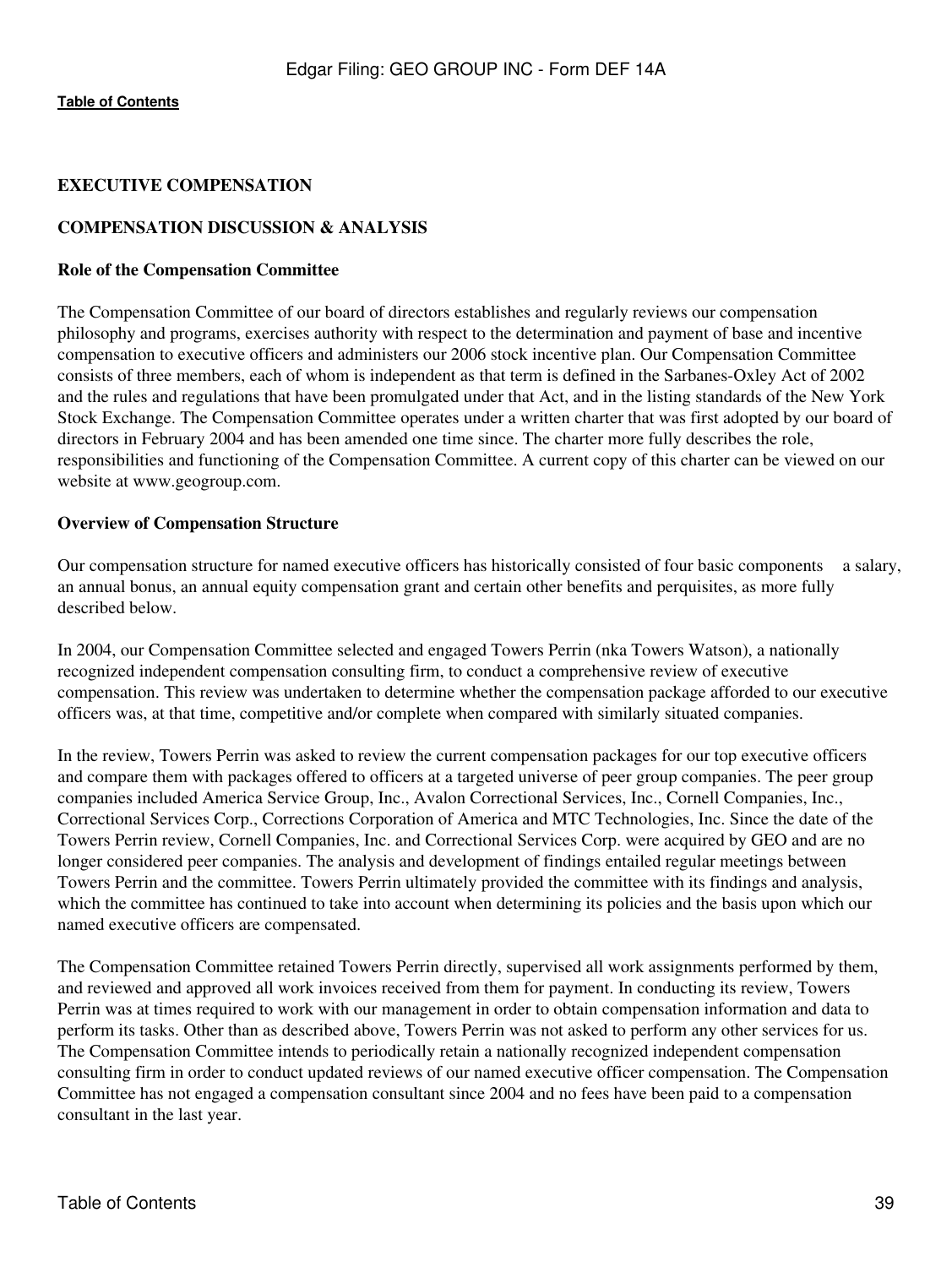Under its charter, the Compensation Committee has the ability to retain any advisors it deems necessary or desirable in order for it to discharge its duties. The Compensation Committee also has sole authority to terminate the retention of any advisor it has retained.

When making decisions regarding the compensation of named executive officers, including the Chief Executive Officer, the Compensation Committee considers the data and analyses prepared by Towers Perrin that include our Company s prior performance, historical pay to the named executive officers and the appropriateness of such compensation compared to that of our peer group companies. The Compensation Committee uses peer group data to obtain a general understanding of current compensation practices and therefore ensure that it is acting in an informed and responsible manner to make sure our executive compensation program is competitive. The Compensation Committee views peer group data as one factor in assisting its compensation decisions, but does not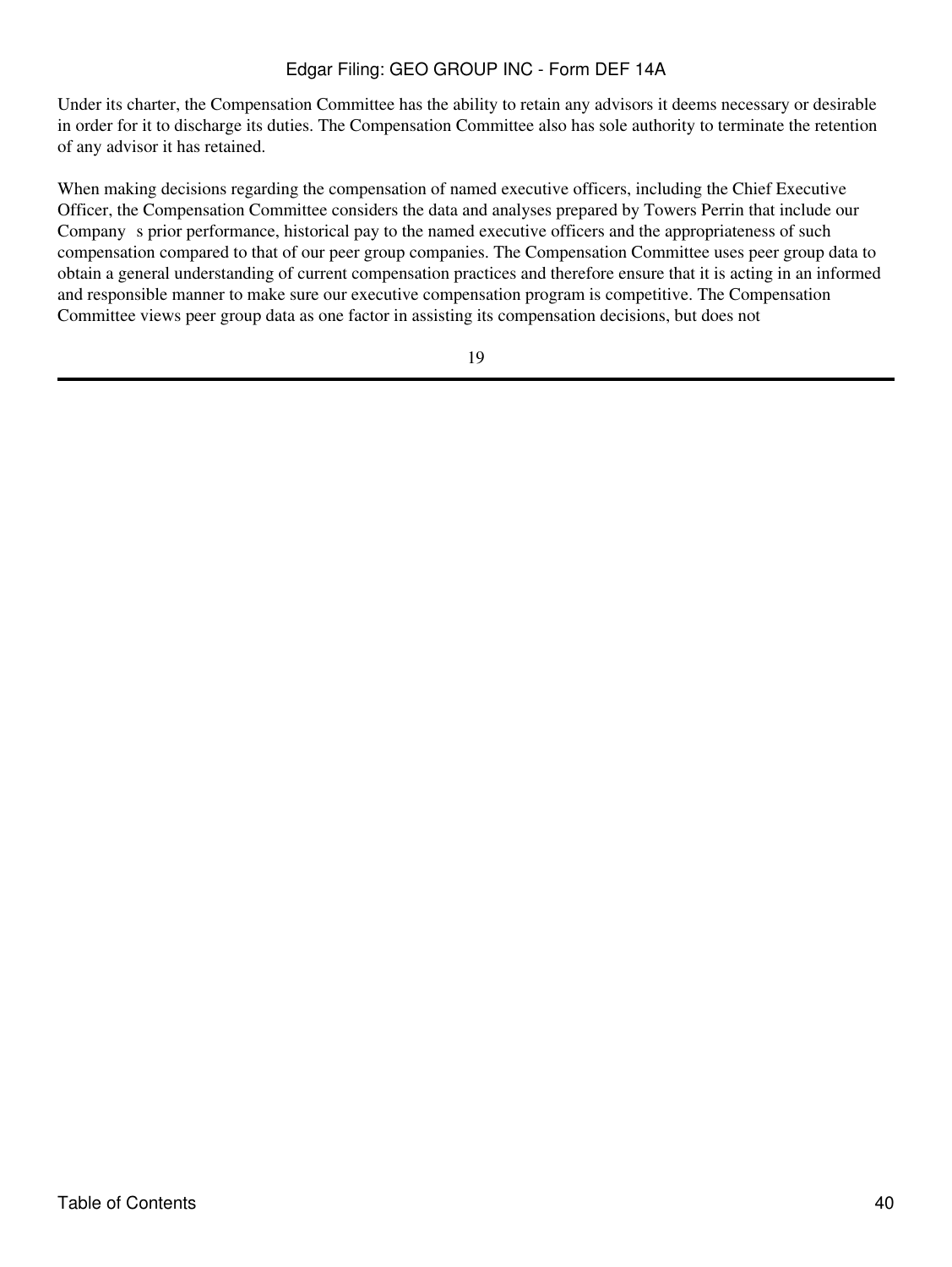engage in benchmarking or rely wholly or in part on this information. The Compensation Committee also considers the compensation recommendations set forth by the Chief Executive Officer for named executive officers other than himself. Additionally, the Chief Executive Officer provides the Compensation Committee with a compensation recommendation for himself which the committee takes into account in setting his compensation. In making recommendations regarding his base salary, the Chief Executive Officer recommends an annual increase of at least 5% in accordance with the terms of his employment agreement. When considering compensation matters generally, and the compensation packages of the named executive officers in particular, the Compensation Committee meets in executive session outside the presence of the named executive officers. The Compensation Committee uses its experience and judgment to make final compensation decisions.

#### **Compensation Program Objectives and What the Program is Designed to Reward**

Our executive compensation program is designed to attract and retain our officers and to motivate them to increase shareholder value on both an annual and a longer term basis primarily by generating increasing levels of revenue and net income. To that end, compensation packages include significant incentive forms of compensation to ensure that an executive officer s interest is aligned with the interests of our shareholders in generating revenue and net income. Based upon the Compensation Committee s regular review of the Company s compensation policies and practices, the Compensation Committee determined that the risks arising from our compensation policies and practices for our employees are not reasonably likely to have a material adverse effect on the Company.

#### **Elements of Compensation**

Our compensation program for named executive officers consists of the following components:

Salaries

Annual cash incentive compensation

Equity compensation

Other benefits and perquisites

Each of these components is reflected in the Summary Compensation Table set forth below and is also discussed in further detail below.

## **Why Each Element of Compensation is Paid and How the Amount of Each Element is Determined**

The following is a brief discussion of each element of our named executive officer compensation. The Compensation Committee pays each of these elements in order to ensure that a desirable overall mix is established between base compensation and incentive compensation, cash and non-cash compensation and annual and long-term compensation. The committee also evaluates on a periodic basis the overall competitiveness of our executive compensation packages as compared to packages offered in the marketplace for which we compete for executive talent. Overall, our committee believes that our executive compensation packages are currently appropriately balanced and structured to retain and motivate our named executive officers, who we believe constitute the most experienced senior management team in our industry.

*Salaries.* The cash salaries paid to the named executive officers were established following the Towers Perrin study in 2004 and have either remained at the same level or increased by no more than 10% annually since the time of the study. These salaries have been incorporated into the terms of existing executive employment agreements with our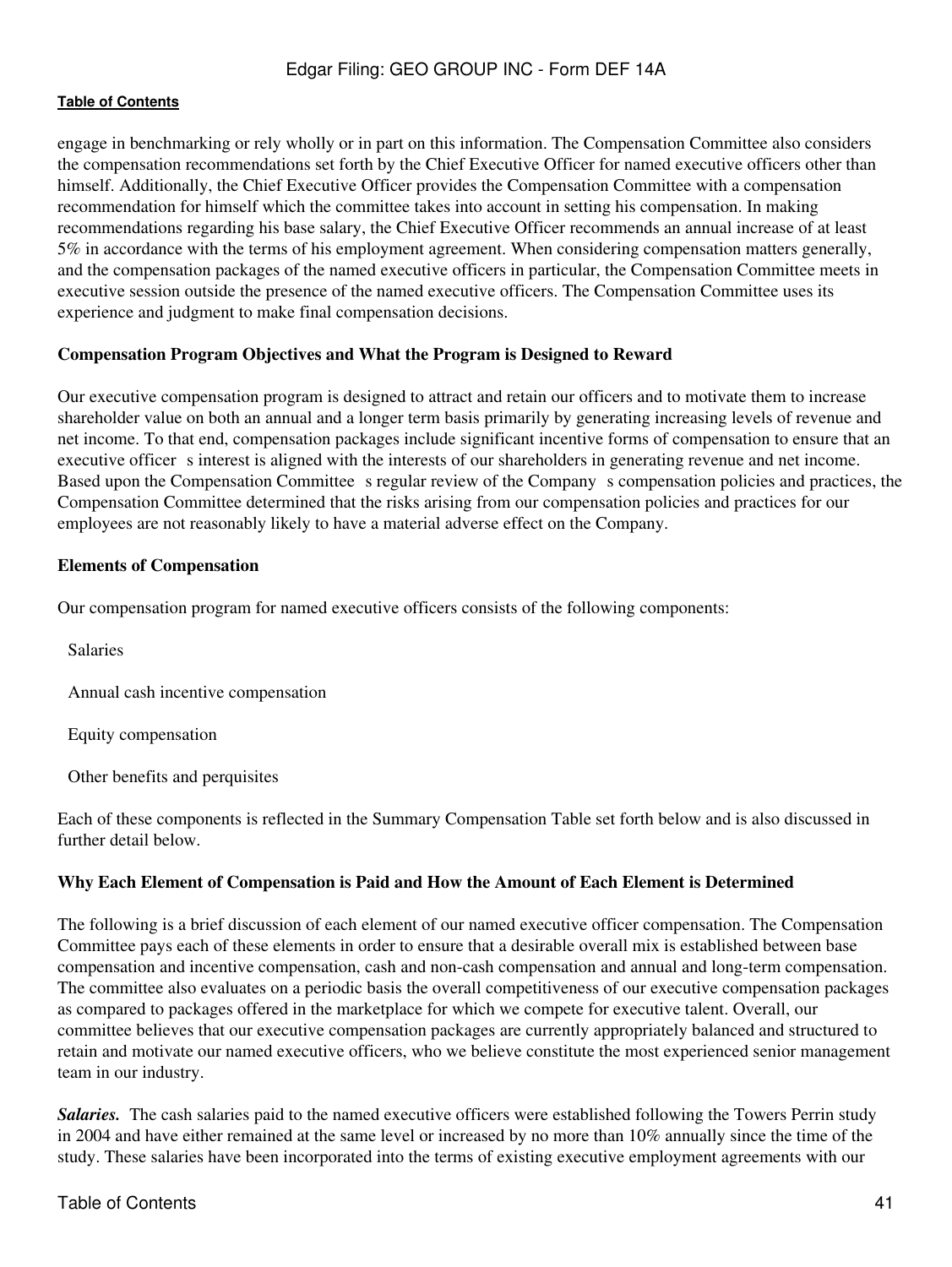named executive officers. Any increases in salaries have been made either pursuant to the terms of the employment agreements or at the discretion of the Compensation Committee. Mr. Zoley, who also serves as our Chairman, receives no additional compensation for his board service.

*Annual Cash Incentive Compensation.* Annual cash incentive compensation for each of our named executive officers is governed by our Senior Management Performance Award Plan which was approved by our shareholders at the Company s 2010 annual meeting of shareholders. Payments made in accordance with this plan are tax deductible under Section 162(m) of the Internal Revenue Code of 1986, as amended. The plan is administered by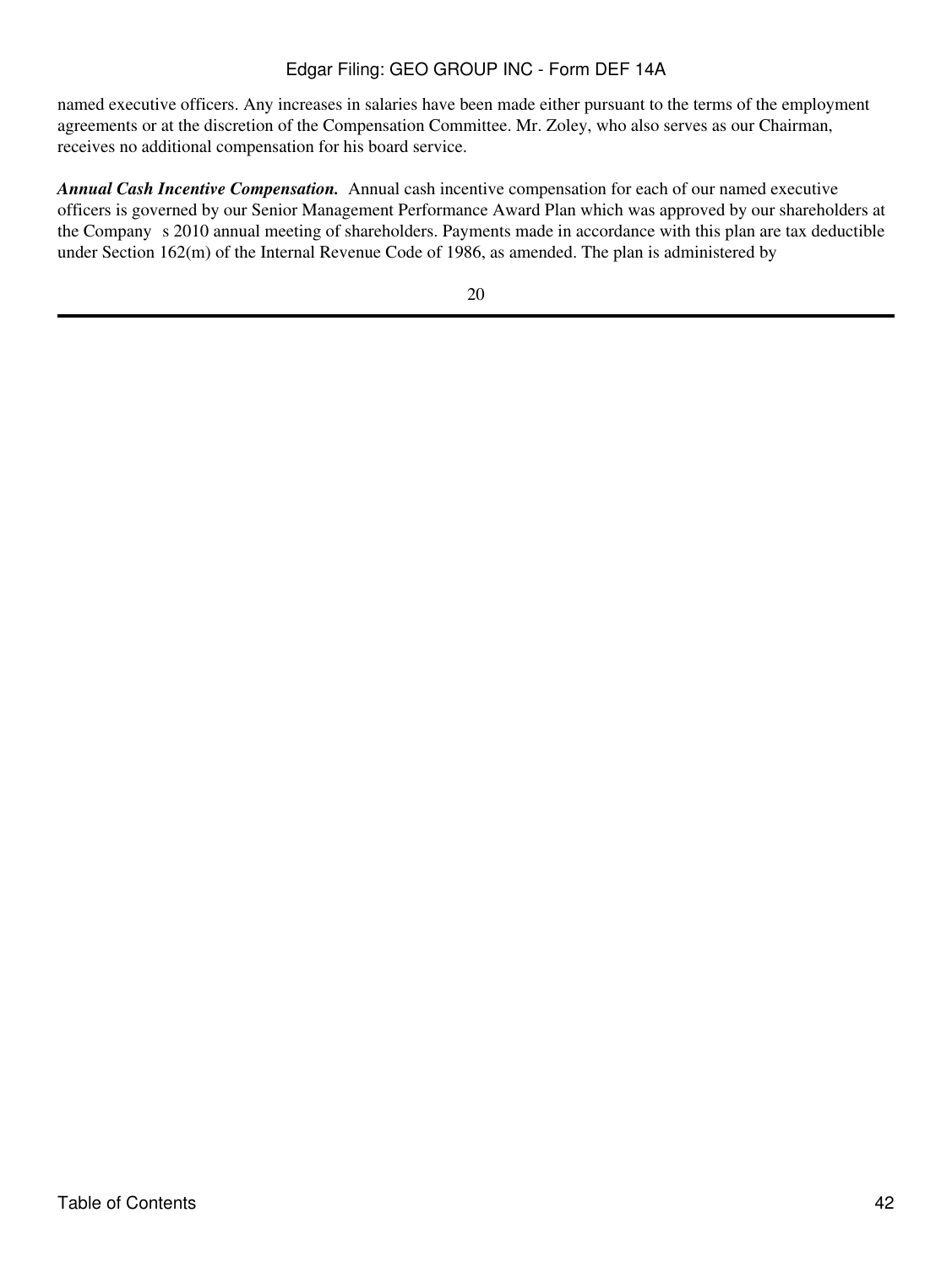our Compensation Committee, which has the authority to make all discretionary determinations necessary or appropriate under the plan. The plan is governed by the Compensation Committee and is administered on a day to day basis by the Chief Executive Officer and the Senior Vice President of Human Resources.

Under the plan, each of our named executive officers is eligible to receive annual cash incentive compensation based on our relative achievement of budgeted revenue and net income after tax for the fiscal year. For purposes of the plan, net income after tax means our net income after all federal, state and local taxes. Extraordinary items and changes in accounting principles, as defined by U.S. generally accepted accounting principles, may be disregarded in determining our net income after tax. Non-recurring and unusual items not included or planned for in our annual budget may also be excluded from net income after tax in the sole and absolute discretion of the Compensation Committee. In determining the amount of annual incentive cash compensation awarded, our net income after tax is weighted 65% and our revenue is weighted 35% (collectively, the Target Weighting of Revenue and Net-Income-After-Tax).

Awards under the plan are made as follows: (i) targets for budgeted revenue and net income after tax are set at the beginning of each fiscal year; (ii) the plan includes for each named executive officer an annual incentive target amount as a percentage of the officer s salary which forms the basis for computing the officer s award under the plan; and (iii) at the end of the fiscal year, a multiplier set forth in the plan that is based on our relative achievement of budgeted revenue and net income after tax for the fiscal year is applied to each officer s annual incentive target amount referenced in (ii) above. The multiplier is the same for all named executive officers.

The following table shows, for each named executive officer, the annual incentive target amount as a percentage of salary that the respective officer is eligible to receive under the plan.

|                                      | <b>Annual Incentive Target Amount</b>     |
|--------------------------------------|-------------------------------------------|
| <b>Named Executive Officer:</b>      | (As a Percentage of Salary):              |
|                                      |                                           |
| $\sim \cdot$ $\sim$<br>$\sim$ $\sim$ | $\rightarrow$ $\rightarrow$ $\rightarrow$ |

| <b>Chief Executive Officer</b> | .50% |
|--------------------------------|------|
| <b>Chief Financial Officer</b> | 50%  |
| Senior Vice Presidents         | 45%  |

The following table shows how each named executive officer s annual incentive cash compensation award is calculated by applying a percentage adjustment methodology, or multiplier, separately to the respective Target Weighting of Revenue and Net-Income-After-Tax results:

| <b>Percentage of Budgeted</b><br><b>Fiscal Year Targets Achieved</b><br>for Revenue and for<br><b>Net-Income-After-Tax</b> | Percentage by which the<br><b>Target Weighting of</b><br><b>Revenue and Net-Income-After-</b><br><b>Tax is Reduced/Increased</b>                                                                           |  |  |
|----------------------------------------------------------------------------------------------------------------------------|------------------------------------------------------------------------------------------------------------------------------------------------------------------------------------------------------------|--|--|
| Less than $80\%$                                                                                                           | No Performance Award                                                                                                                                                                                       |  |  |
| 80%<br>$100\%$                                                                                                             | 2.5 times the percentage (negative) difference between the actual achieved<br>percentages of budgeted Revenue and Net-Income-After-Tax targets and<br>100% of the Revenue and Net-Income-After-Tax targets |  |  |
| $100\%$                                                                                                                    | No Adjustment to Target Weighting                                                                                                                                                                          |  |  |
| $101\%$<br>$120\%$                                                                                                         | (Amounts over 120% shall not be considered for purposes of this<br>calculation) 2.5 times the percentage (positive) difference between the actual                                                          |  |  |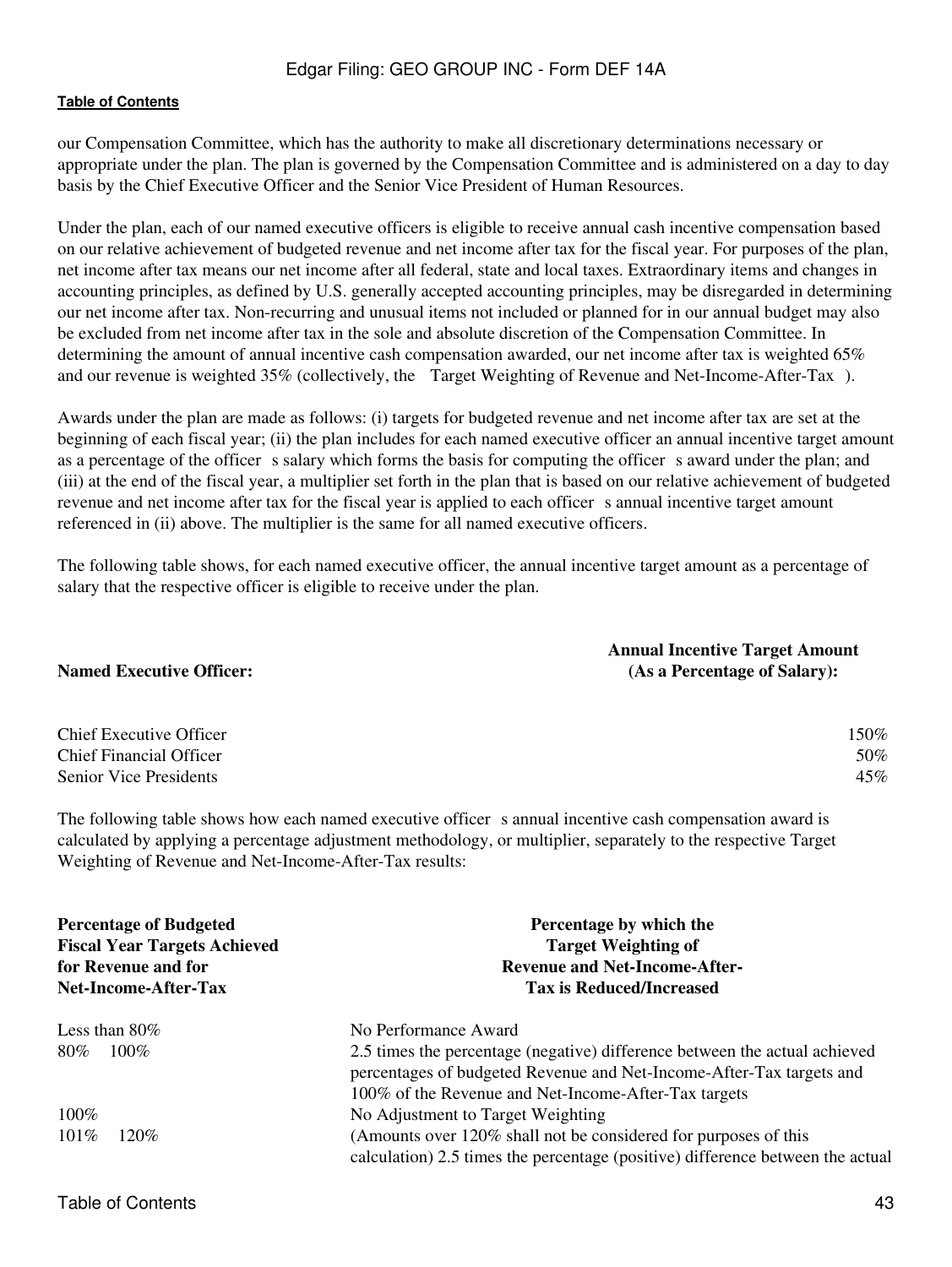achieved percentages of budgeted Revenue (up to 120%) and Net-Income-After-Tax targets and 100% of the Revenue and Net-Income-After-Tax targets

In addition to the calculations described above, if the budgeted goals for revenue and net income after tax are exceeded, the annual incentive target amounts for the Chief Financial Officer and the other Senior Vice Presidents may be increased up to an additional 50% upon the recommendation of the Chief Executive Officer subject to the approval of the Compensation Committee. The Chief Executive Officer is not eligible for discretionary adjustments. The Compensation Committee and the Chief Executive Officer consider the contribution of the particular officer during the fiscal year when determining whether to grant the discretionary award.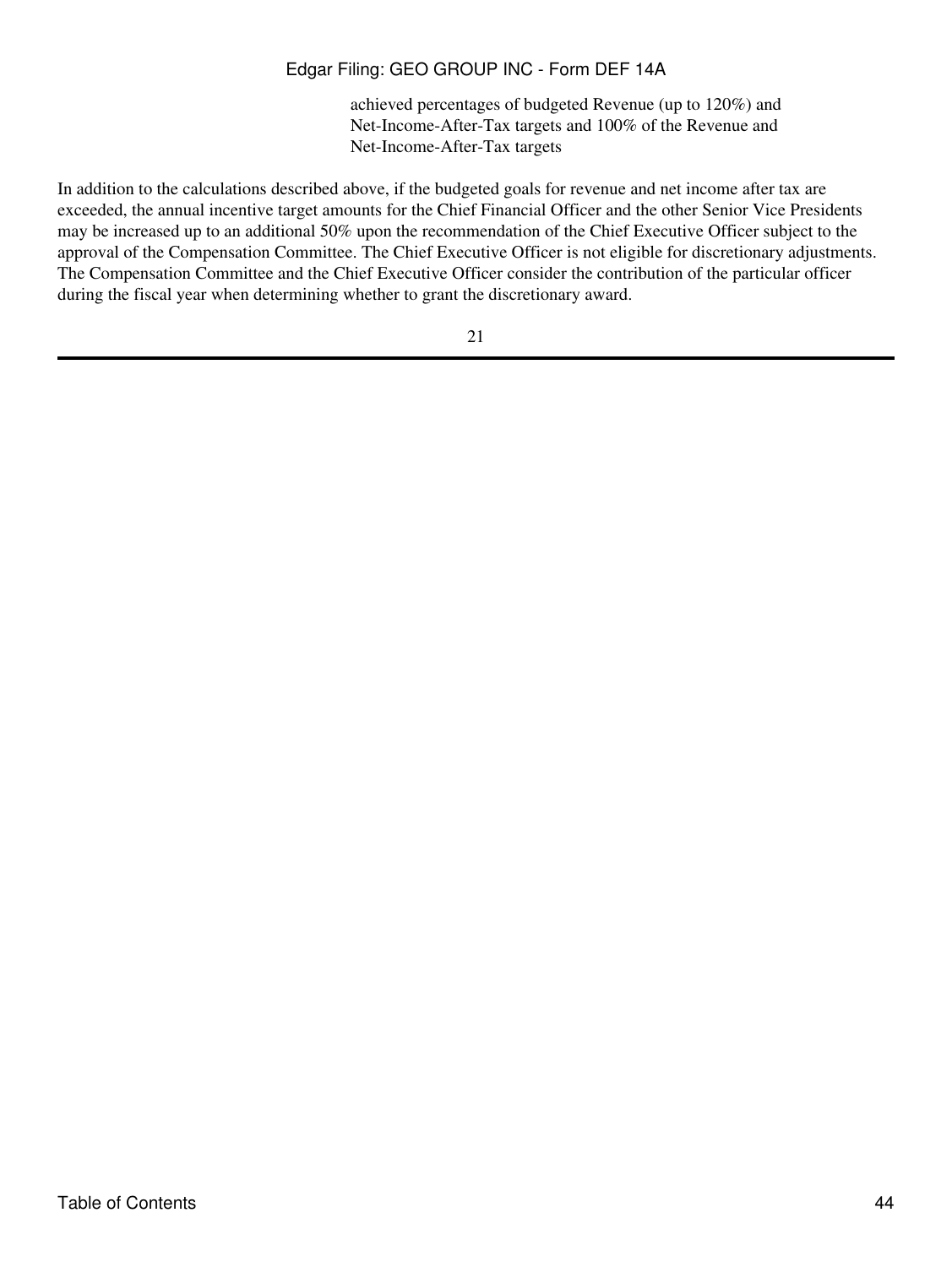Our Senior Management Performance Award Plan formerly provided for an annual incentive target amount (as a percentage of salary) of 120% for the President. Mr. Calabrese, who served as our President until his retirement on December 31, 2010, received annual cash incentive compensation for 2010 pursuant to this target amount applying the applicable multiplier discussed above. Under the terms of the Senior Management Performance Award Plan applicable to Mr. Calabrese, the President was not eligible for discretionary adjustments. Following Mr. Calabrese s retirement effective December 31, 2010, Mr. Calabrese s business development and oversight responsibilities were reassigned throughout GEO s senior management team and existing corporate structure and as a result effective December 31, 2010, we do not have a President and our Senior Management Performance Award Plan was amended to reflect this fact.

In 2010, the target adjusted net income after tax and revenue was \$72,500,000 and \$1,124,000,000 respectively. The actual 2010 results achieved for adjusted net income after tax and revenue was \$86,161,000 and \$1,269,968,000 respectively. The Compensation Committee adjusted net income after tax for expenses related to the acquisitions of Cornell Companies, Inc. and B.I. Incorporated and net deferred financing fees. Additionally, there was a 50% discretionary upward adjustment in the 2010 performance awards for our senior vice presidents (not including our Chief Executive Officer and President), based upon Company performance, including the successful acquisition of Cornell Companies, Inc. in August 2010 and the signing of the definitive agreement in December 2010 relating to our acquisition of B.I. Incorporated.

Under the terms of the plan, no amendment to the plan may alter the performance goals, increase the maximum amount which can be awarded to any participant, change the class of eligible employees or make any other change that would require shareholder approval under the exemption for performance-based compensation under Section 162(m) of the Internal Revenue Code, in each case, without the prior approval of our shareholders (to the extent required under the performance-based compensation exception of Section 162(m) of the Internal Revenue Code).

*Equity Compensation.* Our Compensation Committee has historically granted awards under our equity compensation plans to our key employees and members of our board of directors to create a more performance-oriented culture and to further align the interests of management and our shareholders.

Our current equity compensation plan is The GEO Group, Inc. 2006 Stock Incentive Plan (the 2006 Plan), which was approved by our shareholders at our 2006 annual meeting of shareholders. As of March 3, 2011, awards with respect to a total of 4,400,000 had previously been authorized for issuance under the 2006 Plan, awards with respect to a total of 2,669,946 shares of common stock had previously been issued under the 2006 Plan, and there were awards with respect to an additional total of 1,730,054 shares of common stock available for future issuance under the 2006 Plan. Prior to the implementation of the 2006 Plan, substantially all of our equity compensation awards had consisted of stock option grants. However, since the adoption of the 2006 Plan, we have issued 1,352,518 shares of restricted stock (excluding cancelled shares) and stock options representing the right to acquire 1,670,750 shares of common stock. Of these awards, 615,004 represent shares of restricted stock granted to the named executive officers, including 409,966 shares to Mr. Zoley, 40,628 shares to Mr. Evans, 56,972 shares to Mr. Hurley, 55,466 shares to Mr. Dominicis and 51,972 shares to Mr. Bulfin. These numbers include the March 1, 2011 grant of performance based restricted stock made to Mr. Zoley (100,000 shares), Mr. Evans (20,000 shares), Mr. Hurley (20,000 shares), Mr. Dominicis (20,000 shares) and Mr. Bulfin (15,000 shares). This grant will be forfeited if GEO does not achieve \$1.3 billion in total revenue for its fiscal year ending January 1, 2012 as certified by the compensation committee, which equals 80% of GEO s targeted total revenue for its fiscal year ending January 1, 2012.

Our Compensation Committee has historically granted awards under our equity compensation plans either at the time of our annual shareholders meetings or following the end of our fiscal year in connection with the completion of our annual compensation cycle, however, in October 2008 and October 2009 we granted stock options to management and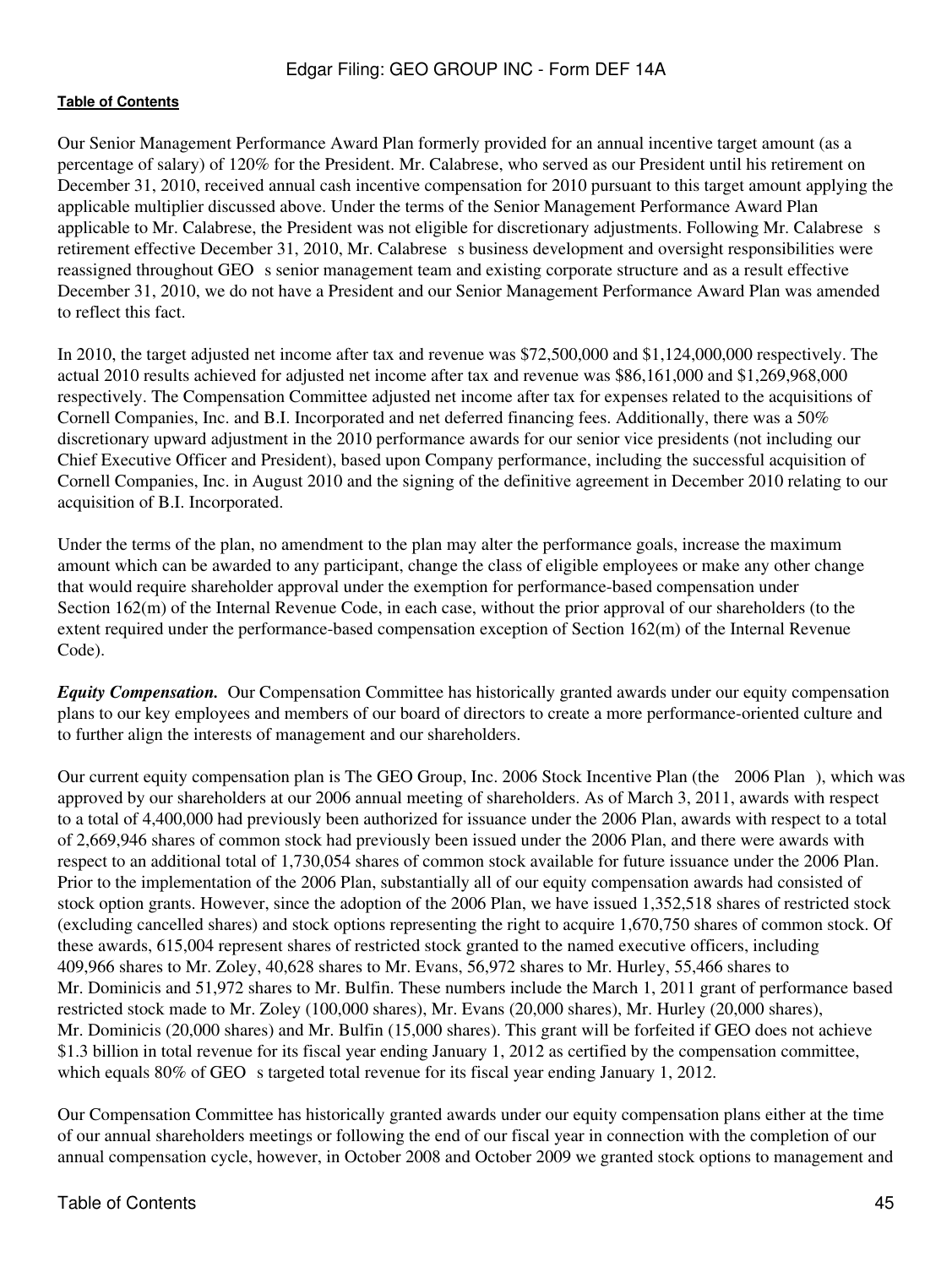employees, in June 2009 we granted restricted stock awards to management. We did not grant any equity awards during the 2010 fiscal year. On March 1, 2011 we granted stock options and restricted stock awards to employees, management and non-employee directors. As described above, some of the awards that were granted to our named executive officers and other senior management are performance-based awards. In the future, we may from time to time grant equity awards throughout the year. Equity compensation awards are priced as of the close of business on the date of grant.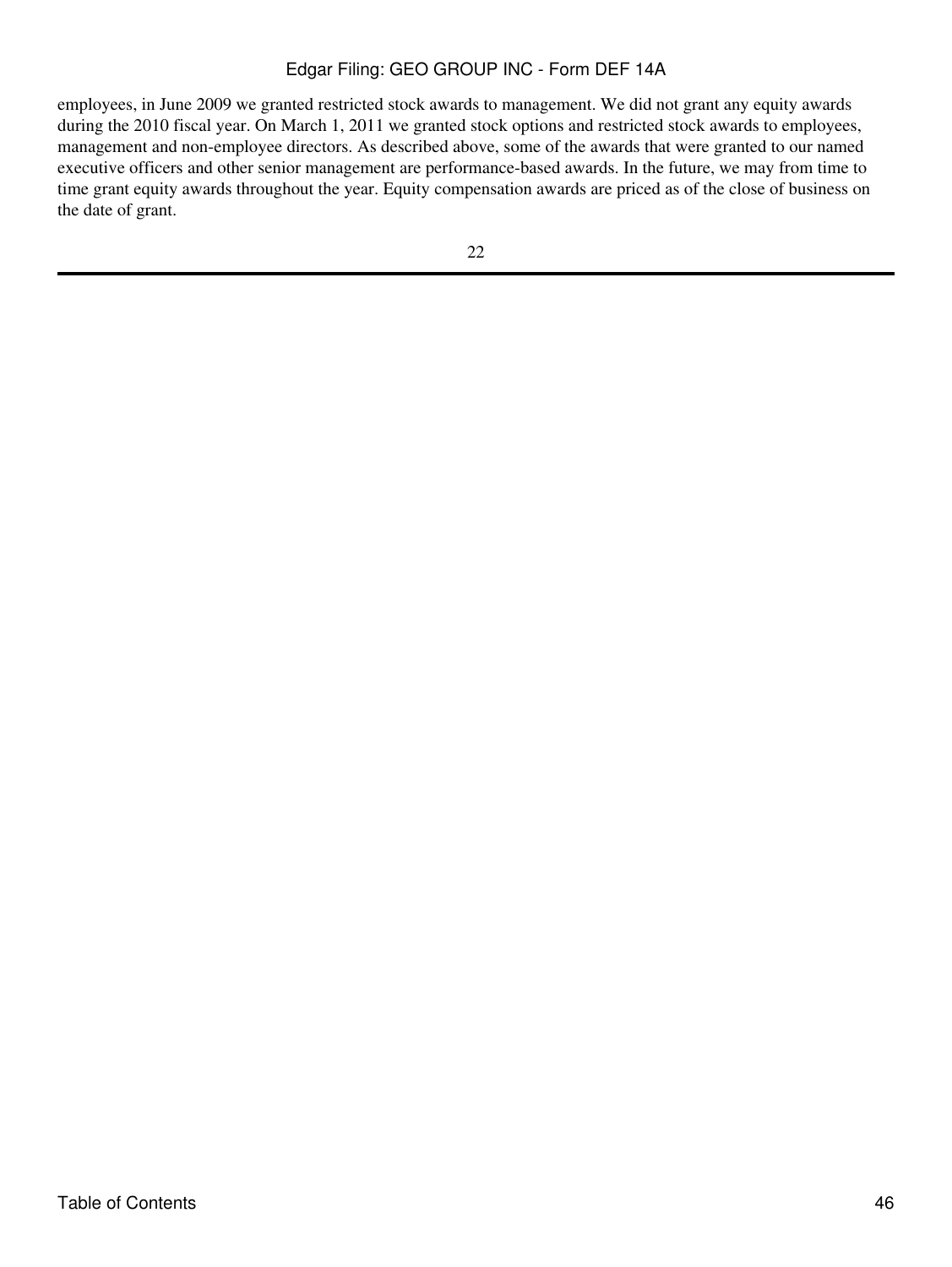Our Compensation Committee also from time to time grants equity compensation awards, including stock options, in connection with the hiring of new employees. In this case, the new employee may receive a grant of stock options that is priced as of the close of business on the date of hire, and is in a quantity generally consistent with amounts initially granted to similarly situated employees in the past by the Compensation Committee.

The amounts of awards granted under our equity compensation plans are determined by the Compensation Committee after taking into account the following factors: the recommendations of the Chief Executive Officer, the availability of awards for issuance companywide, the overall performance of the Company and the individual performances of the grantees.

Under our plan, unless otherwise provided by the Compensation Committee, shares of restricted stock vest at the rate of 25% per year in each of the four years following the date of grant, subject to vesting acceleration in the case of a change in control as defined in our plan. However, the restricted stock awards granted to non-employee directors and the performance based restricted stock awards granted to senior management on March 1, 2011 will vest in three equal annual increments on each of the three anniversary dates immediately following the date of grant. Except for stock option awards to Mr. Zoley prior to 2008, and stock option awards granted to non-employee directors in 2009, which all vested immediately on the date of grant, and unless otherwise provided by the Compensation Committee, stock options vest 20% immediately and an additional 20% on each of the four anniversary dates immediately following the grant date.

We believe that equity compensation awards offer significant motivation to our officers and employees and serve to align their interests with those of our shareholders. While the Compensation Committee will continually evaluate the use of equity compensation both types and amounts it intends to continue to use such awards as part of the Company s overall compensation program.

*Other Benefits and Perquisites.* Our executive compensation program includes other benefits and perquisites as more fully reflected on the table set forth below entitled All Other Compensation. These benefits and perquisites are reviewed annually by the Compensation Committee with respect to amounts and appropriateness. Currently, the benefits and perquisites which the named executive officers are eligible to receive fall into three general categories: (i) retirement benefits pursuant to our executive retirement agreements in the case of Mr. Zoley and pursuant to our senior officer retirement plan in the case of the other named executive officers; (ii) benefits under certain other deferred compensation plans; and (iii) value attributable to life insurance we afford our named executive officers beyond that which is offered to our other employees generally.

*Executive Retirement Agreement.* Mr. Zoley has an executive retirement agreement that requires us to pay him a lump sum amount on the date that his employment with GEO ends. Mr. Zoley s benefits under the executive retirement agreement are fully vested and he will therefore be entitled to receive the amount called for by the agreement whenever his employment with GEO is terminated for any reason, whether by GEO or by him. Such amount is determined by his age at the time of retirement with the amount increasing by approximately 4% per year up to age 71. The retirement agreement also requires the Company to gross-up the retirement payment for all appropriate taxes related to the payment. If Mr. Zoley had retired at January 2, 2011, we would have had to pay him \$5,557,828, including a tax gross-up relating to the retirement payment equal to \$2,025,828. The amount owed under the retirement agreements are payable from the general assets of the Company.

*Senior Officer Retirement Plan.* Messrs. Evans, Hurley, Bulfin and Dominicis participate in our senior officer retirement plan, which is offered to all of our Senior Vice Presidents. The senior officer retirement plan is a defined benefit plan and, subject to certain maximum and minimum provisions, provides for the payment to the officer of a monthly retirement benefit based on a percentage of the officer s final average annual salary earned during the employee s last five years of credited service (excluding bonus) times the employee s years of credited service. A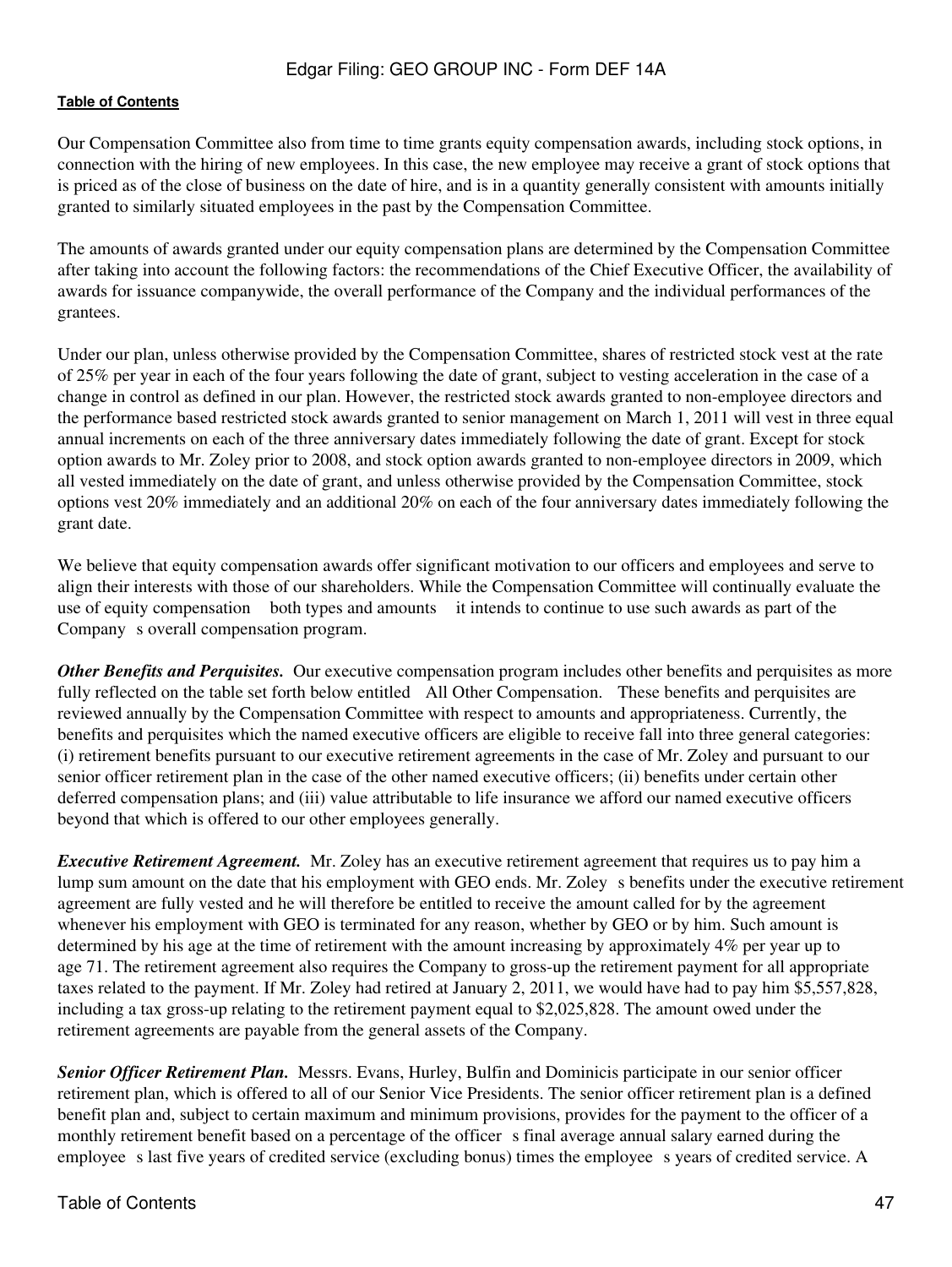participant will vest in his or her benefits under the senior officer retirement plan upon the completion of ten (10) years of service. The amount of benefit increases for each full year beyond ten (10) years of service except that there are no further increases after twenty-five (25) years of service. The maximum target benefit under the senior officer retirement plan is 45% of final average salary. Reduced benefits are payable for lesser service and early retirement. Benefits under the senior officer retirement plan are offset 100% by social security benefits received by the officer and are computed on the basis of a straight-life annuity. The plan also provides for pre-retirement death and disability benefits. Amounts owing under the plan are payable from the general assets of the Company.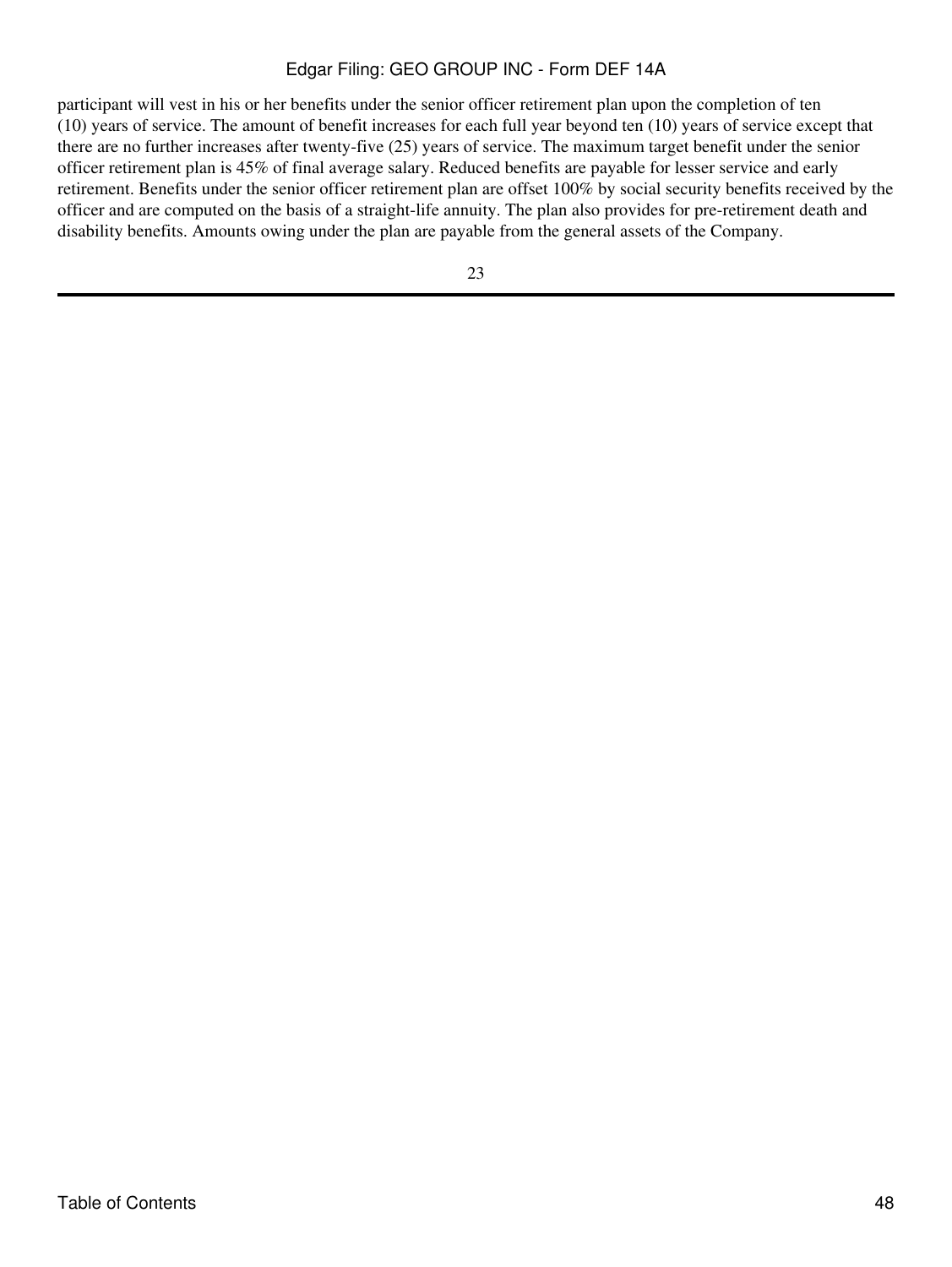*Deferred Compensation Plans.* Our named executive officers are currently excluded from participating in our 401(k) plan by virtue of their compensation level. Accordingly, we have established a deferred compensation plan for certain employees, including the named executive officers, which permits them to defer up to 100% of their compensation to provide for their retirement. Under the deferred compensation plan, the Company may make matching contributions on a discretionary basis. None of the named executive officers currently participate in the deferred compensation plan.

*Excess Group Life Insurance.* We pay rates for the life insurance policies of our named executive officers above the level that is excludable under applicable tax rules. Payments in connection with the resulting excess coverage are treated as imputed income to the officers and are not deductible by the Company.

*Retirement of Wayne H. Calabrese.* Mr. Calabrese retired as GEO s President and Chief Operating Officer effective December 31, 2010. Mr. Calabrese s business development and oversight responsibilities were reassigned throughout GEO s senior management team and existing corporate structure.

Mr. Calabrese has entered into a one-year consulting agreement with GEO pursuant to which he will be entitled to receive \$10,000 per month during the year immediately following the termination of his employment in exchange for his consulting services. The consulting agreement has an initial term of one year which may be renewed as agreed upon by GEO and Mr. Calabrese. The consulting agreement also contains customary provisions relating to non-competition, work product and confidentiality.

Mr. Calabrese received his retirement payment of \$4,446,892 under the terms of his retirement agreement. This amount includes a tax gross-up of \$1,620,892. Additionally, GEO repurchased from Mr. Calabrese on September 1, 2010, 381,460 shares of GEO common stock held by Mr. Calabrese at \$22.59 per share, the closing price of GEO common stock as reported on the New York Stock Exchange on September 1, 2010, for a total of \$8,617,181. GEO also repurchased from Mr. Calabrese 7,500 shares of GEO restricted stock held by Mr. Calabrese that vested on September 1, 2010 at \$22.59, the closing price of GEO common stock as reported on the New York Stock Exchange on September 1, 2010, for a total of \$169,425.

## **How Each Compensation Element Fits into the Overall Compensation Objectives and Affects Decisions Regarding Other Elements**

In establishing compensation packages for executive officers, numerous factors are considered, including the particular executive s experience, expertise and performance, the Company s overall performance and compensation packages available in the marketplace for similar positions. In arriving at amounts for each component of compensation, our Compensation Committee strives to strike an appropriate balance between base compensation and incentive compensation, including equity based compensation and awards under the Senior Management Performance Award Plan. The committee also endeavors to properly allocate between cash and non-cash compensation (subject to the availability of equity compensation awards under our then current equity compensation plans), and between annual and long-term compensation.

When considering the marketplace, particular emphasis is placed upon compensation packages available at a comparable group of peer companies. The Compensation Committee has consistently worked to establish a meaningful comparable group of peer companies. Today, that comparable group principally consists of two types of companies which are publicly traded and with respect to which compensation data is therefore publicly available: direct competitors in the privatized corrections and detention industry, and diversified government outsourced services providers with revenues and/or market capitalizations approaching or exceeding the \$2 billion level.

As noted above, the Compensation Committee has in the past selected and worked with independent compensation consulting firms as appropriate to evaluate its executive compensation program in light of the marketplace to make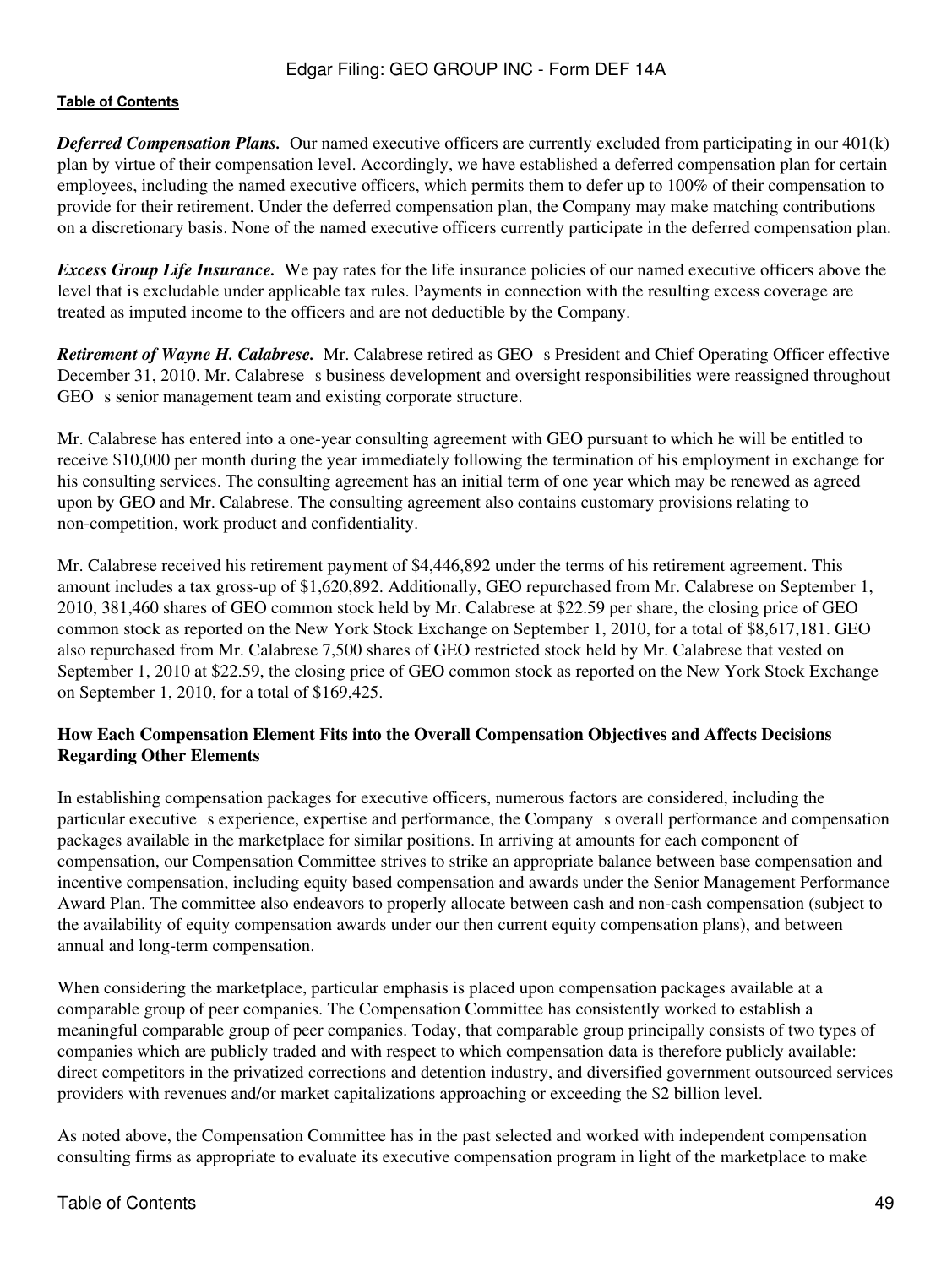sure the program is competitive. The Compensation Committee intends to continue this practice on a periodic basis in the future.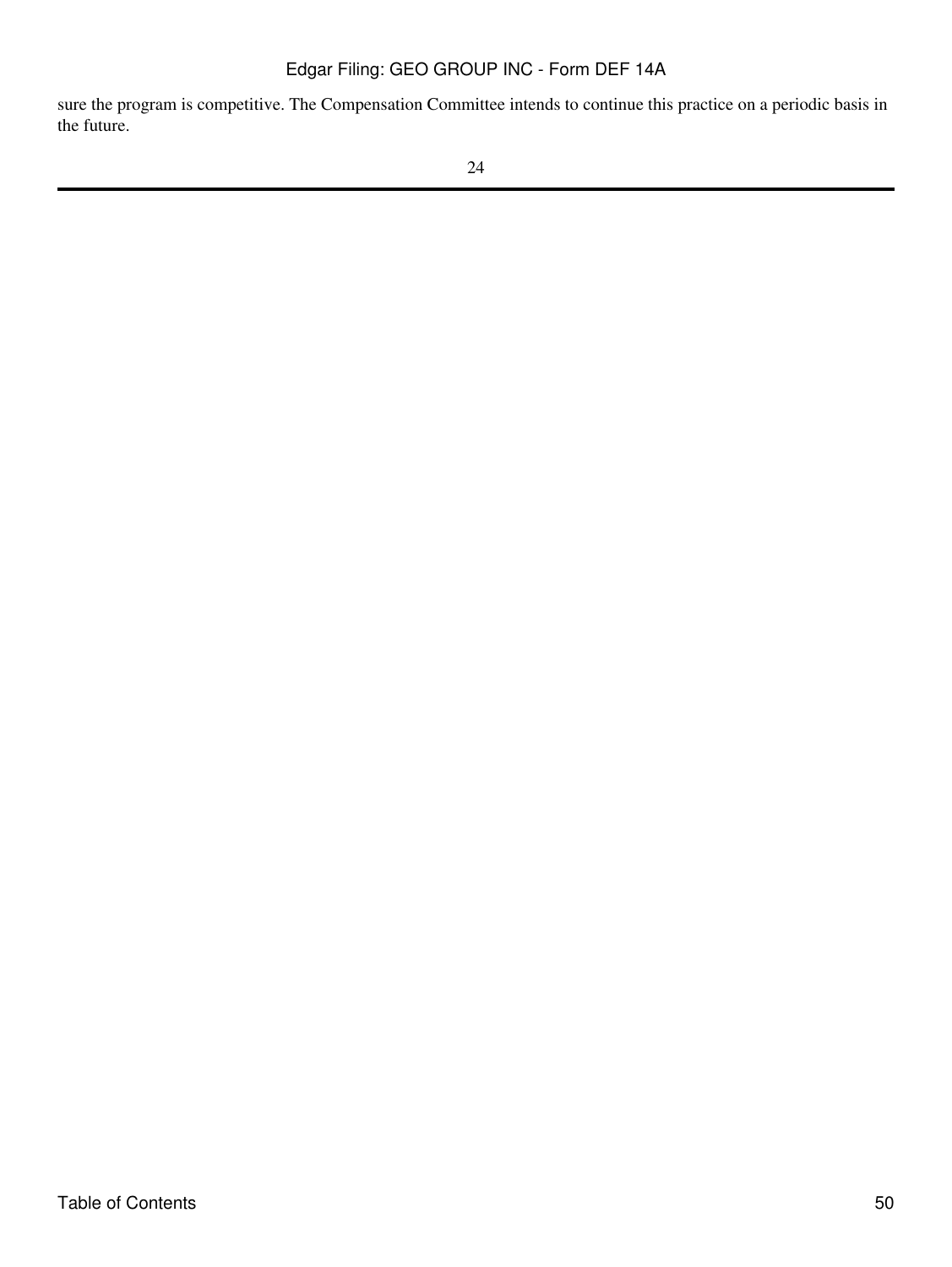## **SUMMARY COMPENSATION TABLE**

The following table shows compensation earned by each of the named executive officers of GEO during 2010, 2009 and 2008, for services in all capacities while they were employees of GEO, and the capacities in which the services were rendered. For purposes of this proxy statement, GEO s named executive officers are (i) the Chief Executive Officer of GEO, (ii) the Chief Financial Officer of GEO, (iii) each of the three most highly compensated executive officers of GEO other than the Chief Executive Officer and the Chief Financial Officer, and (iv) the former Vice Chairman, President and COO of GEO who would have been listed among the most highly compensated executive officers had he been an officer at January 2, 2011.

|                                                             |      |              |                         |         | <b>Non-Equity</b><br><b>Incentive</b> | Change in<br><b>Pension</b><br><b>Value</b><br>and<br>Nonqualified<br><b>Deferred</b> |           |           |
|-------------------------------------------------------------|------|--------------|-------------------------|---------|---------------------------------------|---------------------------------------------------------------------------------------|-----------|-----------|
| ne and                                                      |      |              | Awards $(\text{$}0)(1)$ |         | Plan                                  | <b>Compensation All Other</b>                                                         |           |           |
| <b>ncipal Position</b>                                      | Year | $Salary(\$)$ | <b>Stock</b>            |         |                                       | <b>Earnings</b><br>OptionCompensation(\$)(2) (\$)(3) Compensation(\$)(4) Total        |           |           |
| rge C. Zoley                                                | 2010 | 1,040,920    |                         |         | 2,216,900                             | 207,710                                                                               | 19,277    | 3,484,807 |
| irman of the                                                | 2009 | 1,017,962    | 946,560                 | 371,500 | 1,654,179                             | 201,416                                                                               | 61,479    | 4,253,096 |
| rd & CEO                                                    | 2008 | 932,692      |                         | 304,000 | 1,408,110                             | 193,549                                                                               | 27,897    | 2,866,248 |
| n R. Evans                                                  | 2010 | 408,000      |                         |         | 434,469                               | 52,199                                                                                | 21,001    | 915,669   |
| or Vice President &                                         | 2009 | 360,577      | 111,360                 | 74,300  | 174,065                               | 60,991                                                                                | 10,654    | 791,947   |
| h M. Hurley                                                 | 2010 | 414,750      |                         |         | 397,491                               | 139,222                                                                               | 25,044    | 976,507   |
| or Vice President,                                          | 2009 | 409,423      | 111,360                 | 74,300  | 199,613                               | 123,772                                                                               | 11,425    | 929,893   |
| ention & Corrections<br>ices                                | 2008 | 374,039      |                         | 15,200  | 169,425                               | 90,723                                                                                | 11,433    | 660,820   |
| h J. Bulfin                                                 | 2010 | 396,900      |                         |         | 380,384                               | 54,415                                                                                | 6,275     | 837,974   |
| ior Vice President,                                         | 2009 | 391,846      | 111,360                 | 55,725  | 191,022                               | 71,127                                                                                | 35,725    | 856,805   |
| eral Counsel &<br>etary:                                    | 2008 | 359,616      |                         | 30,400  | 162,648                               | 54,560                                                                                | 8,862     | 616,086   |
| e A. Dominicis,<br>ior Vice President,<br>dential Treatment | 2010 | 416,984      |                         |         | 397,491                               | 42,641                                                                                | 7,151     | 864,267   |
| me H. Calabrese                                             | 2010 | 792,855      |                         |         | 1,225,458                             |                                                                                       | 4,453,376 | 6,471,689 |
| ner Vice Chairman,                                          | 2009 | 790,000      | 556,800                 | 222,900 | 923,106                               | 160,503                                                                               | 21,866    | 2,675,175 |
| ident $&$ COO(6)                                            | 2008 | 648,654      |                         | 182,400 | 783,120                               | 155,783                                                                               | 41,084    | 1,811,041 |
|                                                             |      |              |                         |         |                                       |                                                                                       |           |           |

(1) This column reflects aggregate grant date fair value computed in accordance with FASB ASC Topic 718 with respect to stock and stock option awards during 2009 and 2008 for each named executive officer. There were no stock or stock option awards in 2010. Assumptions used in the calculation of the amounts related to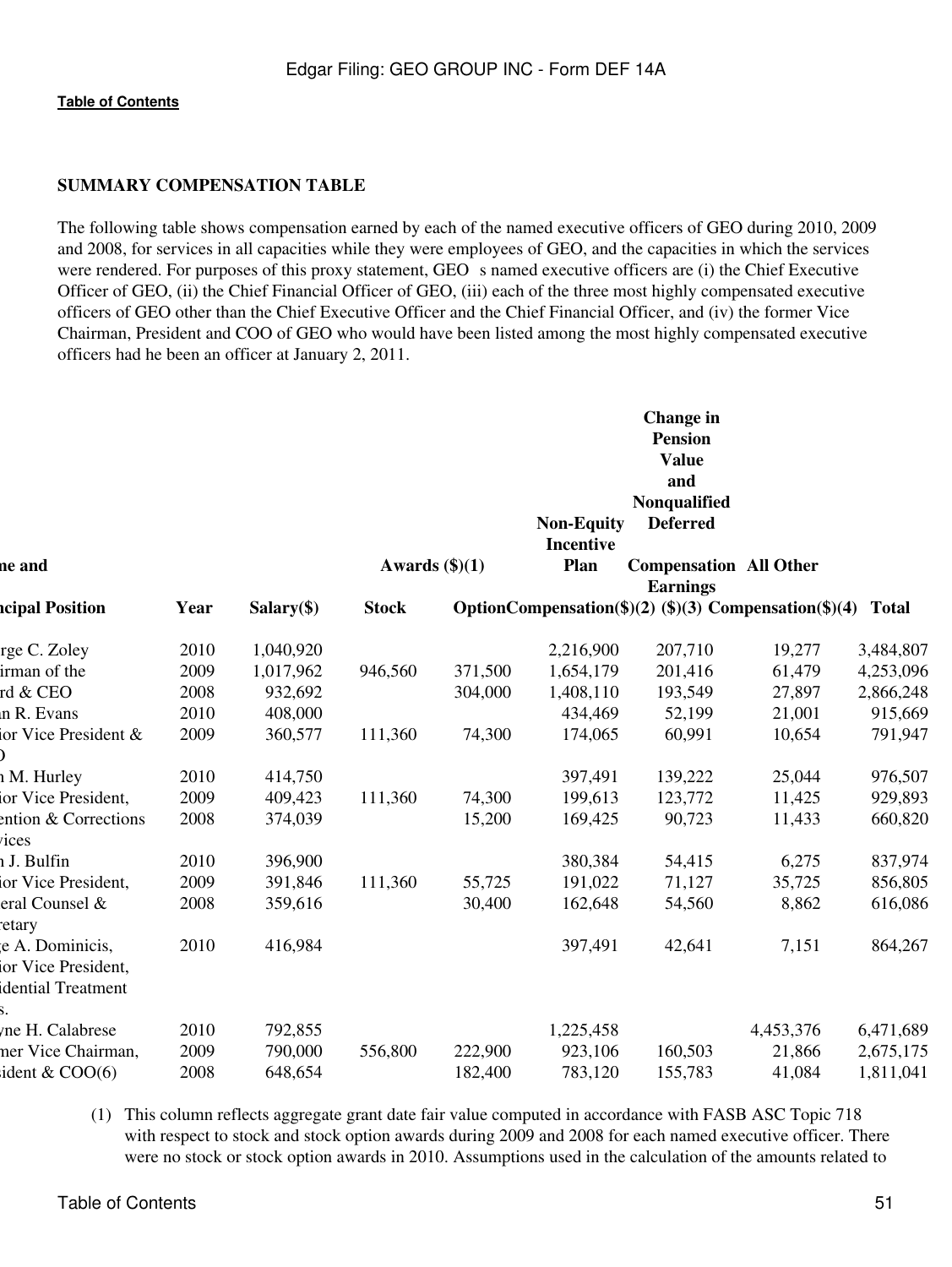stock option awards are described in Note 1 to the Company s audited financial statements for the fiscal year ended January 2, 2011, included in the Company s Annual Report on Form 10-K filed with the SEC on March 2, 2011.

- (2) We regard our Senior Management Performance Award Plan as our annual bonus plan. The column of this table titled Non-Equity Incentive Plan Compensation consists solely of amounts accrued in 2010, 2009 and 2008, and paid in 2011, 2010 and 2009, respectively, under our Senior Management Performance Award Plan with respect to each of our named executive officers. Please see Compensation Discussion & Analysis and Certain Material Executive Compensation Arrangements for a further description of our Senior Management Performance Award Plan. In 2010, the target adjusted net income after tax and revenue was \$72,500,000 and \$1,124,000,000 respectively. The actual 2010 results achieved for adjusted net income after tax and revenue was \$86,161,000 and \$1,269,968,000 respectively. There was a 50% discretionary upward adjustment in the 2010 performance awards for our senior vice presidents (not including our Chief Executive Officer and President), based upon Company performance, including the successful acquisition of Cornell Companies, Inc. in August 2010 and the signing of the definitive agreement in December 2010 relating to our acquisition of B.I. Incorporated.
- (3) Figures in this column consist of amounts accrued in 2010, 2009 and 2008 and with respect to each named executive officer s executive retirement agreement or senior officer retirement arrangement. For Messrs. Zoley and Calabrese, these amounts include tax gross-ups which we would have to pay in connection with their retirement payments pursuant to the terms of their retirement agreements.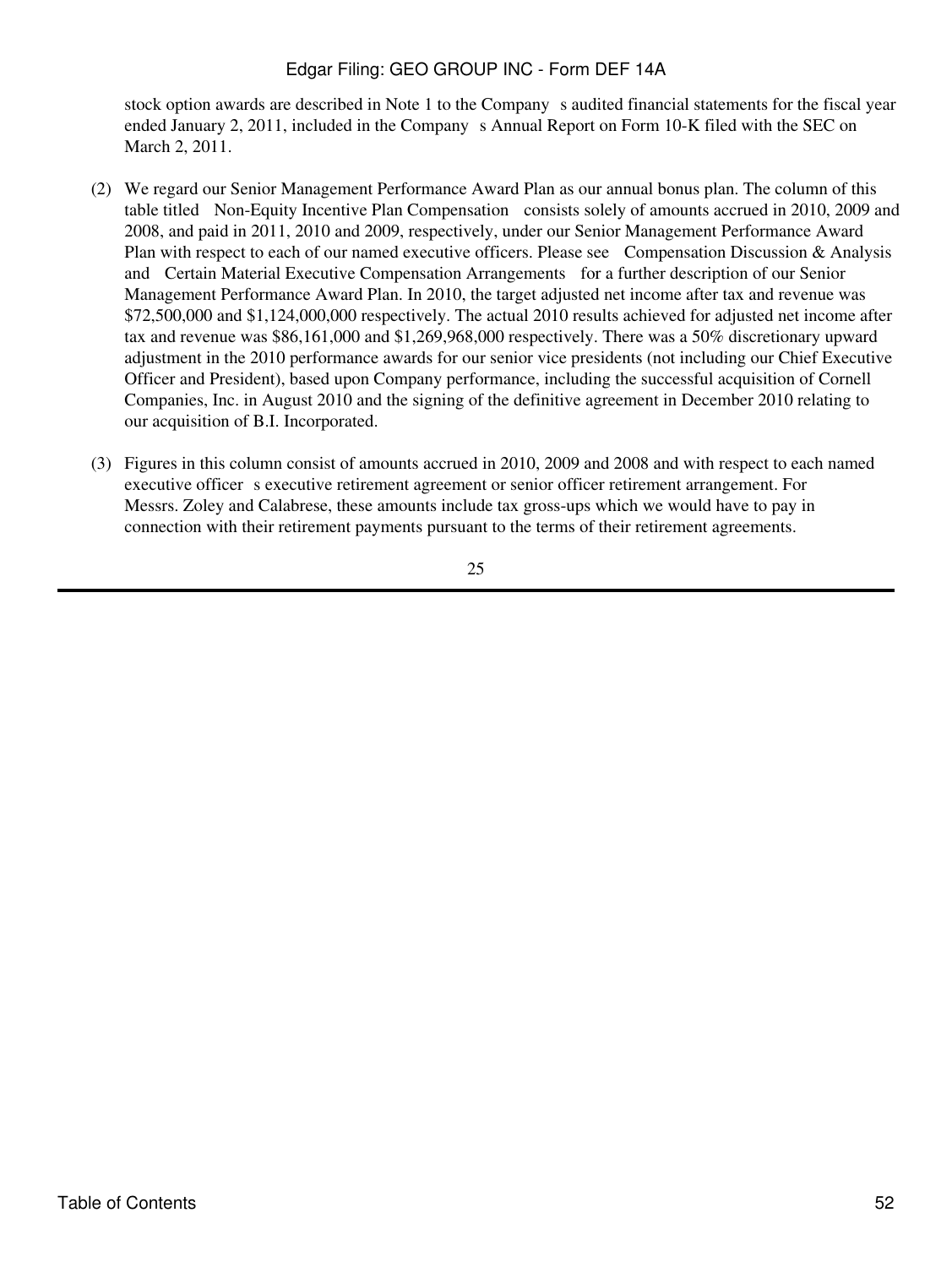Mr. Calabrese received a lump sum of \$4,446,892 in full settlement of his executive retirement agreement in December 2010. Please see Compensation Discussion & Analysis and Certain Material Executive Compensation Arrangements for a further description of our executive retirement agreements and our senior officer retirement arrangements.

(4) The following sets forth for each named executive officer the description and amount of each item comprising each officer s total compensation appearing in the All Other Compensation column for 2010, 2009 and 2008:

|                 |      |        |             | <b>Excess</b><br>Group |                   | <b>Total All</b>                                                   |
|-----------------|------|--------|-------------|------------------------|-------------------|--------------------------------------------------------------------|
|                 |      | Auto   | <b>Club</b> | Life                   | <b>Retirement</b> | Other                                                              |
|                 |      |        |             |                        |                   | Allowance(\$) Dues(\$)Insurance(\$)(5)Payment(\$) Compensation(\$) |
| George C. Zoley | 2010 | 10,728 | 6,433       | 2,116                  |                   | 19,277                                                             |
|                 | 2009 | 52,849 | 6,433       | 2,197                  |                   | 61,479                                                             |
|                 | 2008 | 20,147 | 5,634       | 2,116                  |                   | 27,897                                                             |
| Brian R. Evans  | 2010 | 14,448 | 6,433       | 120                    |                   | 21,001                                                             |
|                 | 2009 | 10,529 |             | 125                    |                   | 10,654                                                             |
| John M. Hurley  | 2010 | 22,193 |             | 2,851                  |                   | 25,044                                                             |
|                 | 2009 | 8,464  |             | 2,961                  |                   | 11,425                                                             |
|                 | 2008 | 8,582  |             | 2,851                  |                   | 11,433                                                             |
| John J. Bulfin  | 2010 | 5,972  |             | 303                    |                   | 6,275                                                              |
|                 | 2009 | 35,409 |             | 316                    |                   | 35,725                                                             |
|                 | 2008 | 8,558  |             | 304                    |                   | 8,862                                                              |
| Jorge Dominicis | 2010 | 7,151  |             |                        |                   | 7,151                                                              |
| Wayne H.        |      |        |             |                        |                   |                                                                    |
| Calabrese       | 2010 |        | 6,433       | 51                     | 4,446,892         | 4,453,376                                                          |
|                 | 2009 | 15,380 | 6,433       | 53                     |                   | 21,866                                                             |
|                 | 2008 | 35,399 | 5,634       | 51                     |                   | 41,084                                                             |

- (5) We pay rates for the life insurance policies of our named executive officers above the level that is excludable under applicable tax rules. The resulting excess coverage represented in this column is treated as imputed income to the officers.
- (6) Mr. Calabrese retired as GEO s President and Chief Operating Officer effective December 31, 2010.

## **CERTAIN MATERIAL EXECUTIVE COMPENSATION AGREEMENTS AND ARRANGEMENTS**

The following executive compensation agreements and arrangements are material to an understanding of the amounts paid and/or payable to our named executive officers disclosed in the table above.

## **EXECUTIVE EMPLOYMENT AGREEMENTS**

Effective December 31, 2008, we entered into a new amended and restated executive employment agreement with Mr. Zoley (the New Employment Agreement). The New Employment Agreement was in effect for fiscal year 2010. The New Employment Agreement has a continuously rolling three-year term.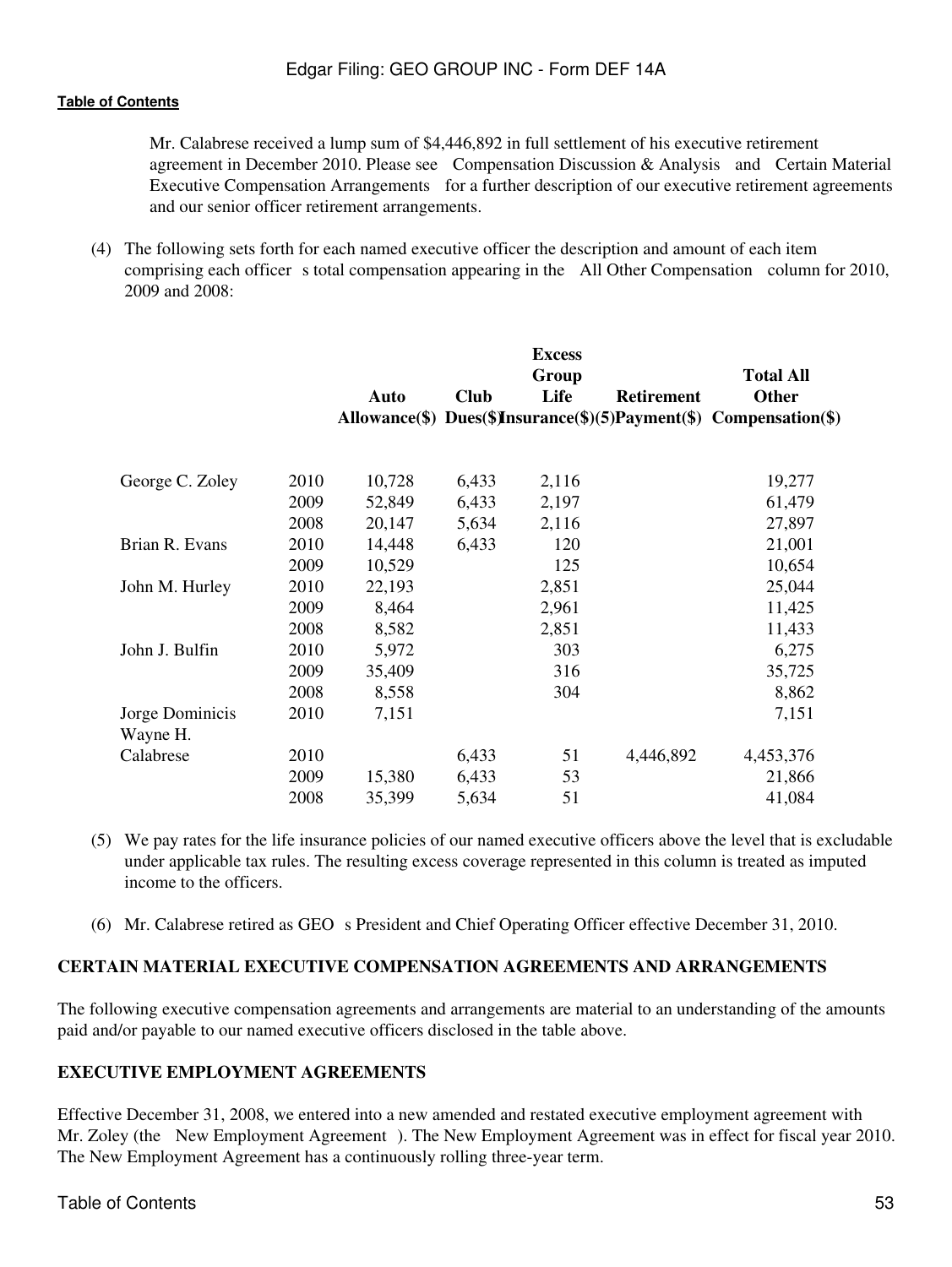The New Employment Agreement provides that Mr. Zoley is entitled to receive a target annual performance award of up to a maximum of 150% of his annual base salary in accordance with the Senior Management Performance Award Plan.

The New Employment Agreement provides that upon the termination of the agreement for any reason other than by GEO for cause (as defined in the employment agreement) or by Mr. Zoley without good reason (as defined in the employment agreement), he will be entitled to receive a termination payment equal to 5 (five) times his annual base salary at the time of such termination together with any gross-up payment (as defined in the employment agreement). In addition, the New Employment Agreement provides that upon such termination, GEO will transfer all of its interest in any automobile used by the executive pursuant to its employee automobile policy and pay the balance of any outstanding loans or leases on such automobile so that the executive owns the automobile outright. In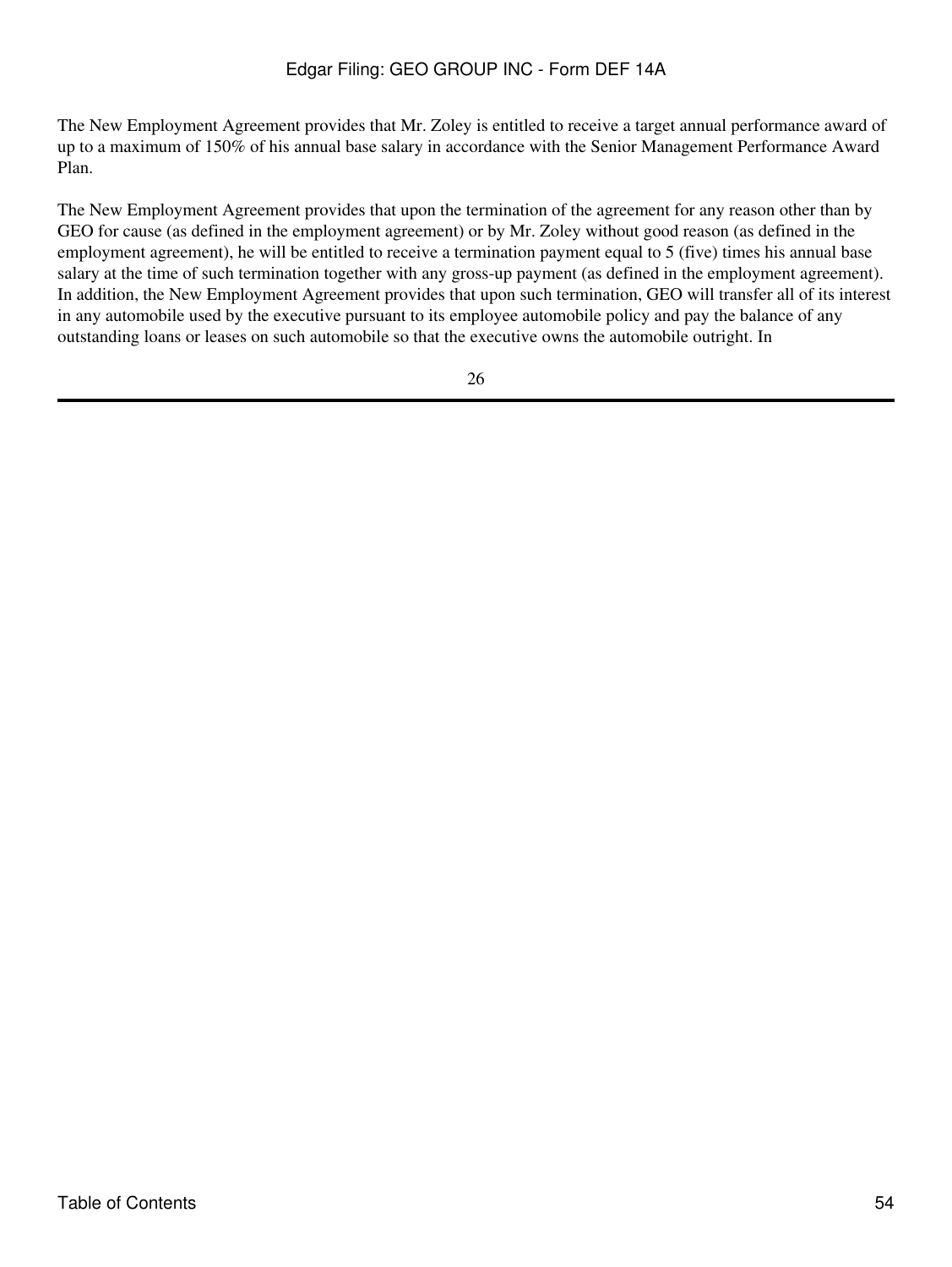the event such automobile is leased, the New Employment Agreement provides that GEO will pay the residual cost of the lease.

The New Employment Agreement provides that if any payment to Mr. Zoley thereunder would be subject to federal excise taxes imposed on certain employment payments, GEO will make an additional payment to Mr. Zoley to cover any such tax payable by him together with the taxes on such gross-up payment.

Upon the termination of the New Employment Agreement by GEO for cause or by Mr. Zoley without good reason, Mr. Zoley will be entitled to only the amount of compensation that is due through the effective date of the termination, including any performance award that may be due and payable to the him under the terms of the Senior Management Performance Award Plan. The New Employment Agreement includes a non-competition covenant that runs through the three-year period following the termination of the executive s employment, and customary confidentiality provisions.

Effective March 1, 2011, the New Employment Agreement was amended to reflect Mr. Zoleys annual base salary of \$1,145,000, subject to annual cost of living increases not lower than 5% per year, to be established by the board of directors. Additionally, effective March 1, 2011, Mr. Zoley s agreement was amended to add a provision that all outstanding unvested stock options and restricted stock granted to Mr. Zoley fully vest immediately upon a termination without cause as such term is defined in his employment agreement, as approved by the Compensation Committee.

*Retirement of Wayne H. Calabrese.* Mr. Calabrese retired as GEO s President and Chief Operating Officer effective December 31, 2010. Mr. Calabrese s business development and oversight responsibilities were reassigned throughout GEO s senior management team and existing corporate structure.

Mr. Calabrese has entered into a one-year consulting agreement with GEO pursuant to which he will be entitled to receive \$10,000 per month during the year immediately following the termination of his employment in exchange for his consulting services. The consulting agreement has an initial term of one year which may be renewed as agreed upon by GEO and Mr. Calabrese. The consulting agreement also contains customary provisions relating to non-competition, work product and confidentiality.

Mr. Calabrese received his retirement payment of \$4,446,892 under the terms of his retirement agreement. This amount includes a tax gross-up of \$1,620,892. Additionally, GEO repurchased from Mr. Calabrese on September 1, 2010, 381,460 shares of GEO common stock held by Mr. Calabrese at \$22.59 per share, the closing price of GEO common stock as reported on the New York Stock Exchange on September 1, 2010, for a total of \$8,617,181. GEO also repurchased from Mr. Calabrese 7,500 shares of GEO restricted stock held by Mr. Calabrese that vested on September 1, 2010 at \$22.59 per share, the closing price of GEO common stock as reported on the New York Stock Exchange on September 1, 2010, for a total of \$169,425.

## **EXECUTIVE RETIREMENT AGREEMENT**

We also have an executive retirement agreement with Mr. Zoley. The retirement agreement provides that upon the later of (i) the date he actually retires from employment with GEO, or (ii) his 55th birthday, GEO will make a lump sum payment to the Mr. Zoley. See Potential Payments Upon Termination or Change in Control for the amount we would have had to pay Mr. Zoley as of January 2, 2011 pursuant to his executive retirement agreement had he retired at his current age as of that date. The executive retirement agreement also requires us to make a tax gross-up payment with respect to the retirement payment in aggregate amounts that ensure that Mr. Zoley receive the full amount of his retirement payment on an after tax basis. Had Mr. Zoley retired on January 2, 2011, the aggregate amount of the tax gross-up payment would have been \$2,025,828.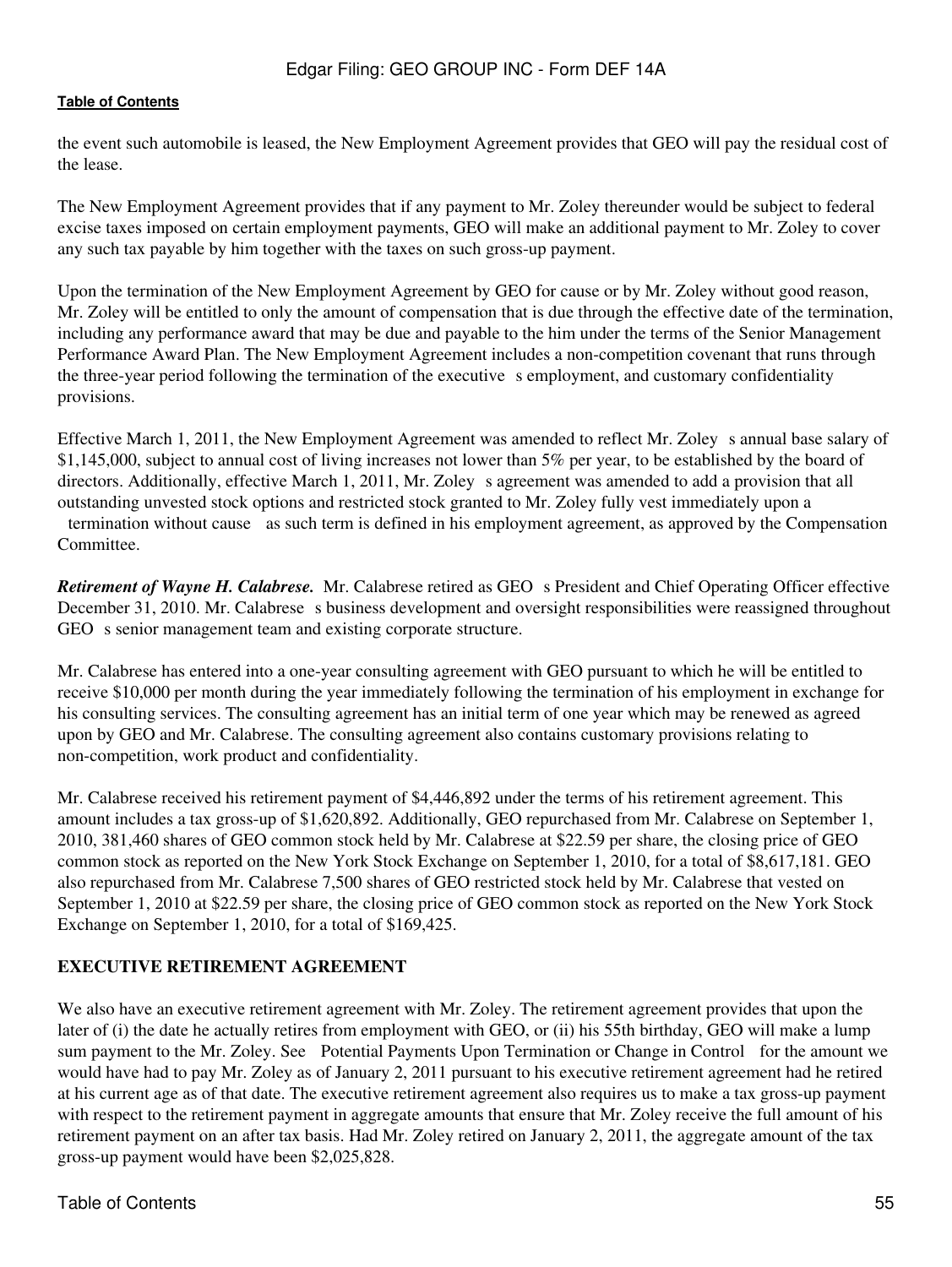The retirement agreement provides that if the executive should die after his 55th birthday but before he retires from GEO, GEO shall immediately pay to the executive s beneficiar(ies) or estate the amount GEO would have paid to the executive had he retired immediately prior to his death. The retirement agreement includes non-competition provisions that run for a two-year period after the termination of the executive s employment. Mr. Zoley has reached the age of 55.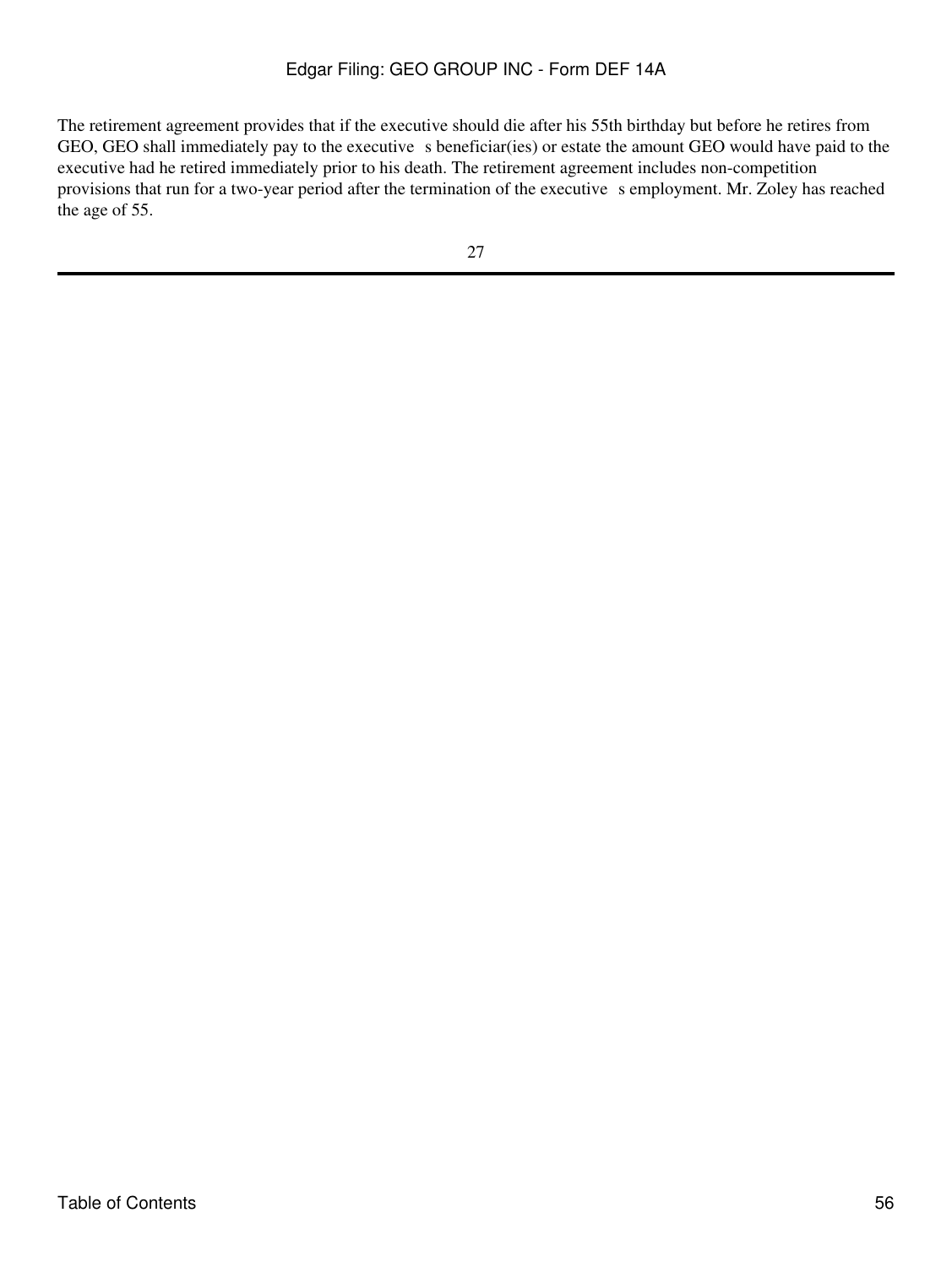## **OTHER SENIOR OFFICER EMPLOYMENT AGREEMENTS**

We have senior officer employment agreements with Messrs. Evans, Hurley, Dominicis and Bulfin. The employment agreements have rolling two-year terms which continue until each executive reaches age 67 absent earlier termination.

The amounts of base salaries that were paid to each of these executives during fiscal years 2010, 2009 and 2008 are set forth in the Summary Compensation Table above. The executives are also entitled to receive a target annual incentive bonus in accordance with the terms of our Senior Management Performance Award Plan which is further described below.

The senior officer employment agreements provide that upon the termination of the agreement for any reason other than by GEO for cause (as defined in the employment agreement) or by the voluntary resignation of the executive, the executive will be entitled to receive a termination payment equal to the following:  $(1)$  two years of the executive s then current annual base salary; plus (2) either the continuation of the executives employee benefits (as defined in the employment agreement) for a period of two years, or in the case of Mr. Hurley, at his election, a cash payment equal to the present value of GEO s cost of providing such executive benefits for a period of two years; plus (3) the dollar value of the sum of paid vacation time that the executive was entitled to take immediately prior to the termination which was not in fact taken by the executive. In addition, the employment agreements provide that upon such termination of the executive, we will transfer all of our interest in any automobile used by the executive pursuant to our employee automobile policy and pay the balance of any outstanding loans or leases on such automobile so that the executive owns the automobile outright. In the event such automobile is leased, the employment agreements provide that we will pay the residual cost of the lease. Also, upon such termination, all of the executive sunvested stock options will fully vest immediately.

Upon the termination of the employment agreements by us for cause or by the voluntary resignation of the executive, the executive will be entitled to only the amount of salary, bonus, and employee benefits that is due through the effective date of the termination. Each employment agreement includes a non-competition covenant that runs through the two-year period following the termination of the executive s employment, and customary confidentiality provisions.

On March 1, 2011, the agreements were amended to reflect the new 2011 annual base salaries approved by the Compensation Committee for Messrs. Evans, Hurley, Dominicis and Bulfin of \$500,000, \$500,000, \$500,000 and \$435,000, respectively. Additionally, we amended the senior executive employment agreements to add a provision that all outstanding unvested stock options and restricted stock granted to each of Messrs. Evans, Hurley, Dominicis and Bulfin fully vest immediately upon a termination without cause as such term is defined in each of their employment agreements, as approved by the Compensation Committee.

## **SENIOR OFFICER RETIREMENT PLAN**

GEO maintains a senior officer retirement plan for all of its Senior Vice Presidents, including Mr. Evans, Mr. Hurley, Mr. Dominicis, and Mr. Bulfin. The senior officer retirement plan is a non-qualified defined benefit plan and, subject to certain maximum and minimum provisions, provides for the payment to the officer of a monthly retirement benefit based on a percentage of the officer s final average annual salary earned during the employee s last five years of credited service (excluding bonus) times the employee s years of credited service. A participant will vest in his or her benefits under the senior officer retirement plan upon the completion of ten (10) years of service, provided such participant remains continuously employed by the Company until at least age fifty five (55). The amount of benefit increases for each full year beyond ten (10) years of service except that there are no further increases after twenty-five (25) years of service. The maximum target benefit under the senior officer retirement plan is 45% of final average annual salary. Reduced benefits are payable for lesser service and early retirement. Benefits under the senior officer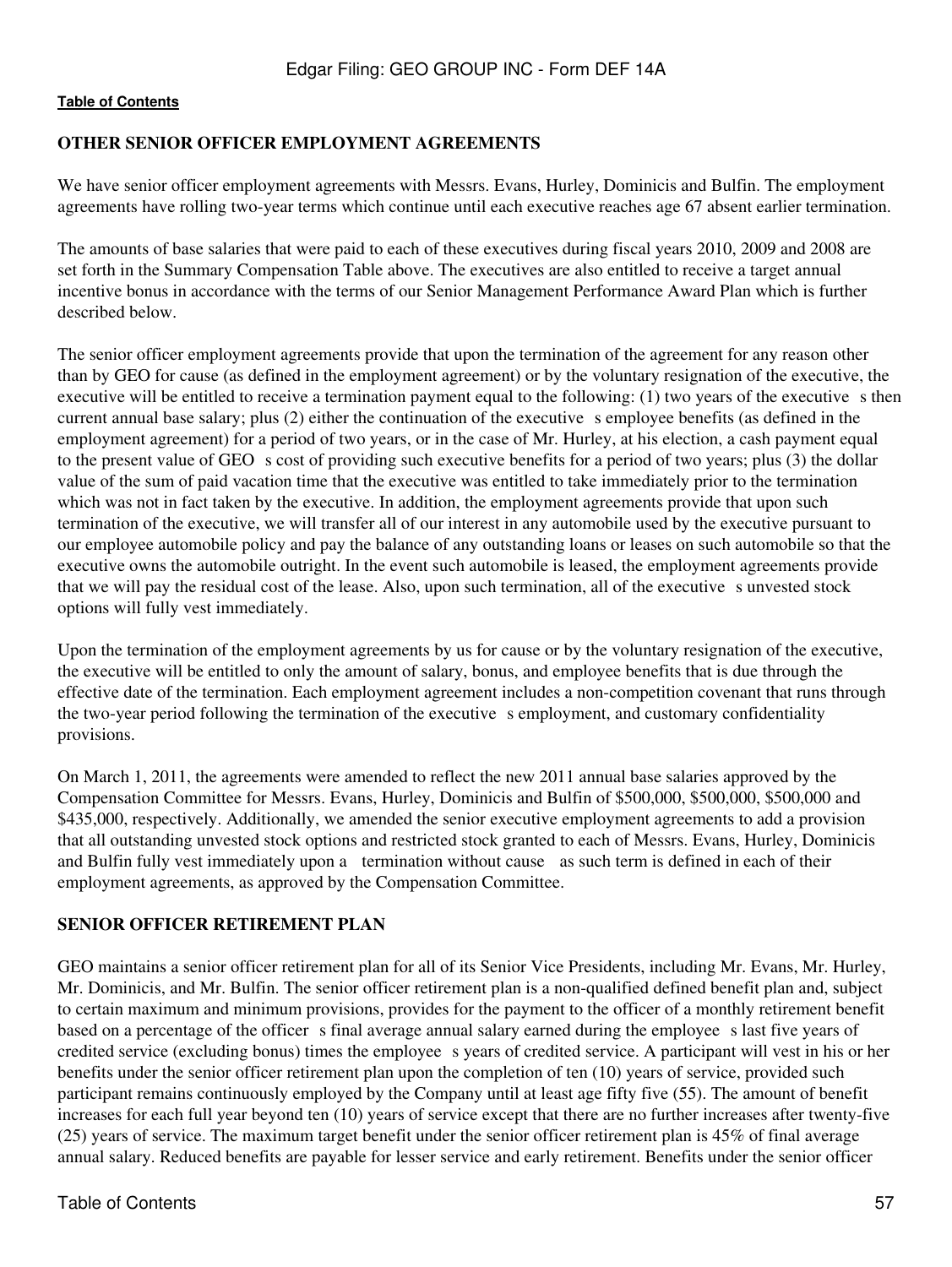retirement plan are offset one hundred percent (100%) by social security benefits received (or estimated social security benefits to be received, if applicable) by the officer and are computed on the basis of a straight-life annuity. The plan also provides for pre-retirement death and disability benefits. Amounts owing under the plan are payable from the general assets of the Company.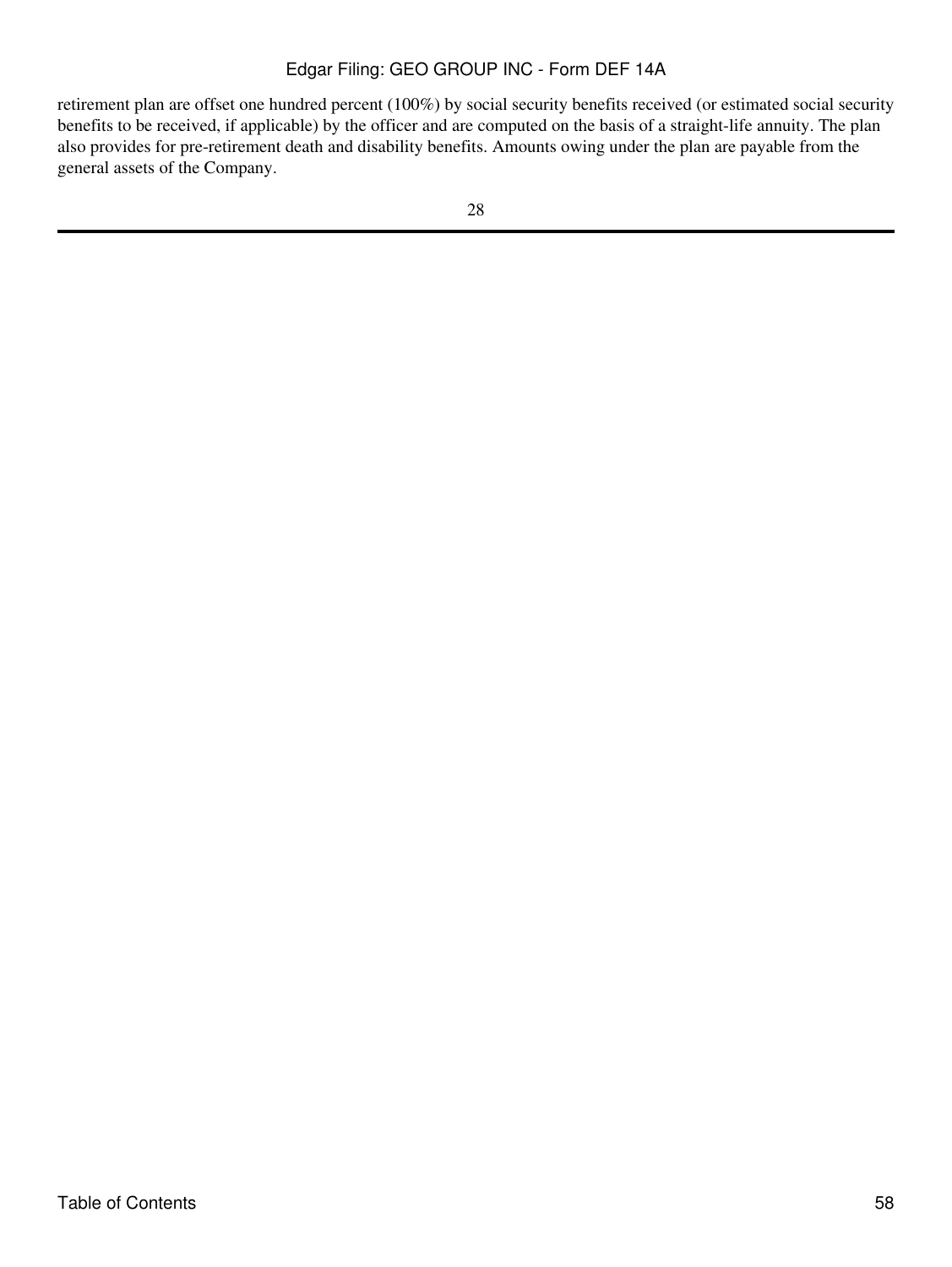#### **SENIOR MANAGEMENT PERFORMANCE AWARD PLAN**

GEO maintains a Senior Management Performance Award Plan, which is its annual senior executive bonus plan. All of its named executive officers, as well as its Senior Vice Presidents who are not named executive officers, are eligible to participate in the plan. Payments made in accordance with this plan are tax deductible under Section 162(m) of the Internal Revenue Code of 1986, as amended. The plan is administered by the Compensation Committee, which has the discretion to make all determinations necessary or appropriate under the plan. The plan is governed by the Compensation Committee and is administered on a day to day basis by the Chief Executive Officer and the Vice President of Human Resources.

Under the plan, each of GEO s named executive officers, as well as GEO s Senior Vice Presidents who are not named executive officers, are eligible to receive annual cash incentive compensation based on GEO s budgeted revenue and net income after tax for the fiscal year. For purposes of the plan, net income after tax means GEO s net income after all federal, state and local taxes. Extraordinary items and changes in accounting principles, as defined by U.S. generally accepted accounting principles, may be disregarded in determining GEO s net income after tax. Non-recurring and unusual items not included or planned for in GEO s annual budget may also be excluded from net income after tax in the sole and absolute discretion of the Compensation Committee. In determining the amount of annual incentive cash compensation awarded, net income after tax is weighted 65% and revenue is weighted 35% (collectively, the Target Weighting of Revenue and Net-Income-After-Tax).

The following table shows, for each named executive officer, the annual incentive target amount as a percentage of salary that the respective officer is eligible to receive under the plan.

| <b>Named Executive Officer:</b> | <b>Annual Incentive Target Amount</b><br>(As a Percentage of Salary): |
|---------------------------------|-----------------------------------------------------------------------|
| Chief Executive Officer         | $150\%$                                                               |
| <b>Chief Financial Officer</b>  | 50%                                                                   |
| <b>Senior Vice Presidents</b>   | 45%                                                                   |

Under the terms of the plan, each named executive officer s annual incentive cash compensation award is calculated by applying the following percentage adjustment methodology separately to the respective Target Weighting of Revenue and Net-Income-After-Tax results in accordance with the following table:

| <b>Percentage of Budgeted</b><br><b>Fiscal Year Targets Achieved</b><br>for Revenue and for<br><b>Net-Income-After-Tax</b> | Percentage by which the<br><b>Target Weighting of</b><br><b>Revenue and Net-Income-After-</b><br><b>Tax is Reduced/Increased</b>                                                                               |  |  |
|----------------------------------------------------------------------------------------------------------------------------|----------------------------------------------------------------------------------------------------------------------------------------------------------------------------------------------------------------|--|--|
| Less than $80\%$                                                                                                           | No Performance Award                                                                                                                                                                                           |  |  |
| $100\%$<br>80%                                                                                                             | 2.5 times the percentage (negative) difference between the actual achieved<br>percentages of budgeted Revenue and Net-Income-After-Tax targets and<br>100% of the Revenue and Net-Income-After-Tax targets     |  |  |
| $100\%$                                                                                                                    | No Adjustment to Target Weighting                                                                                                                                                                              |  |  |
| $101\%$<br>$120\%$                                                                                                         | (Amounts over 120% shall not be considered for purposes of this<br>calculation) 2.5 times the percentage (positive) difference between the actual<br>achieved percentages of budgeted Revenue (up to 120%) and |  |  |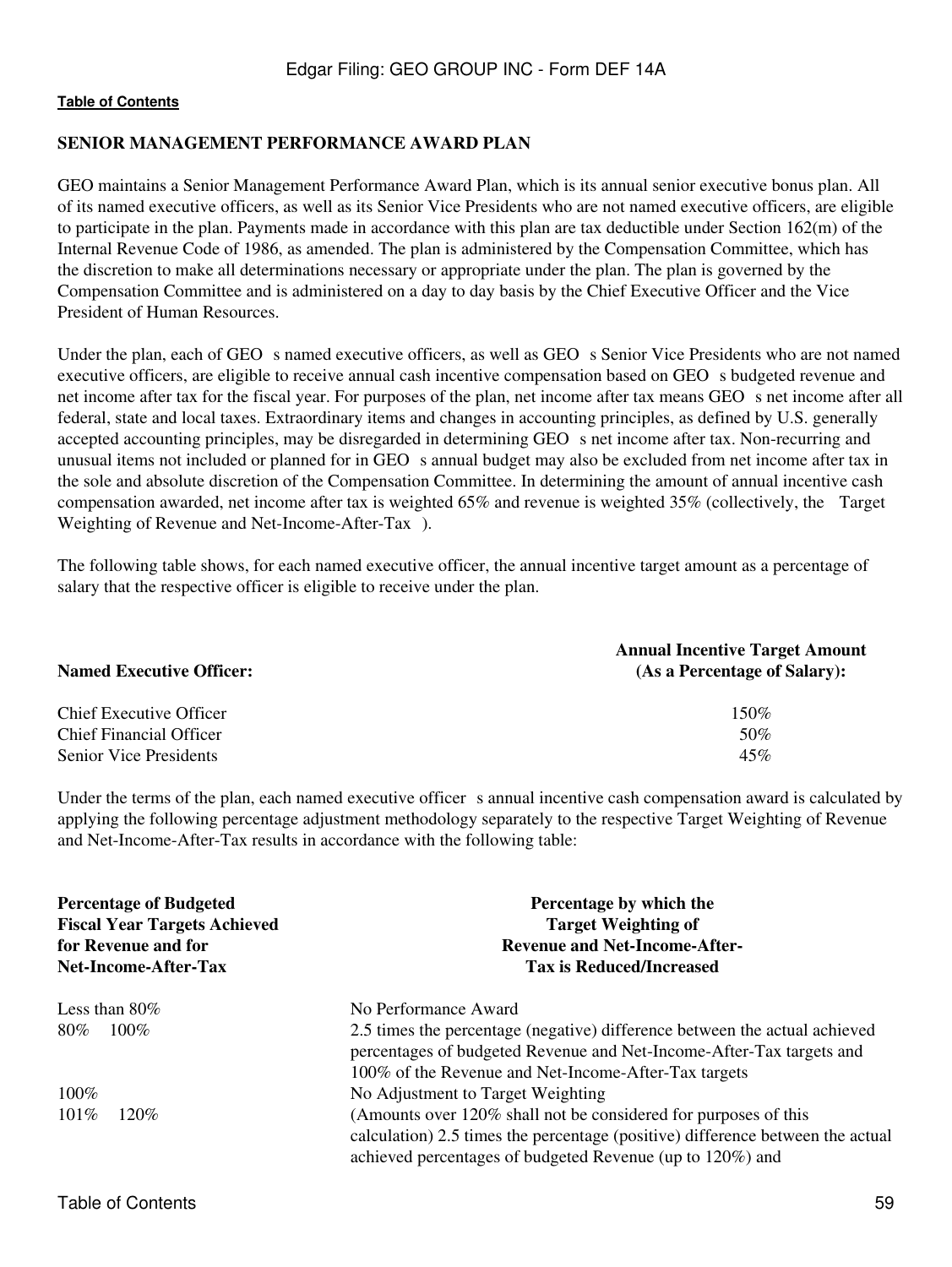Net-Income-After-Tax targets and 100% of the Revenue and Net-Income-After-Tax targets

In addition to the amounts above, if the budgeted goals for revenue and net income after tax are exceeded, the annual incentive target amounts for the Chief Financial Officer and the other Senior Vice Presidents may be increased up to an additional 50% of the executive s annual incentive target amount upon the recommendation of the Chief Executive Officer subject to the approval of the Compensation Committee. The Chief Executive Officer is not eligible for discretionary adjustments. Factors typically considered by the Compensation Committee and the Chief Executive Officer in determining whether to grant the discretionary award include the contribution of the particular

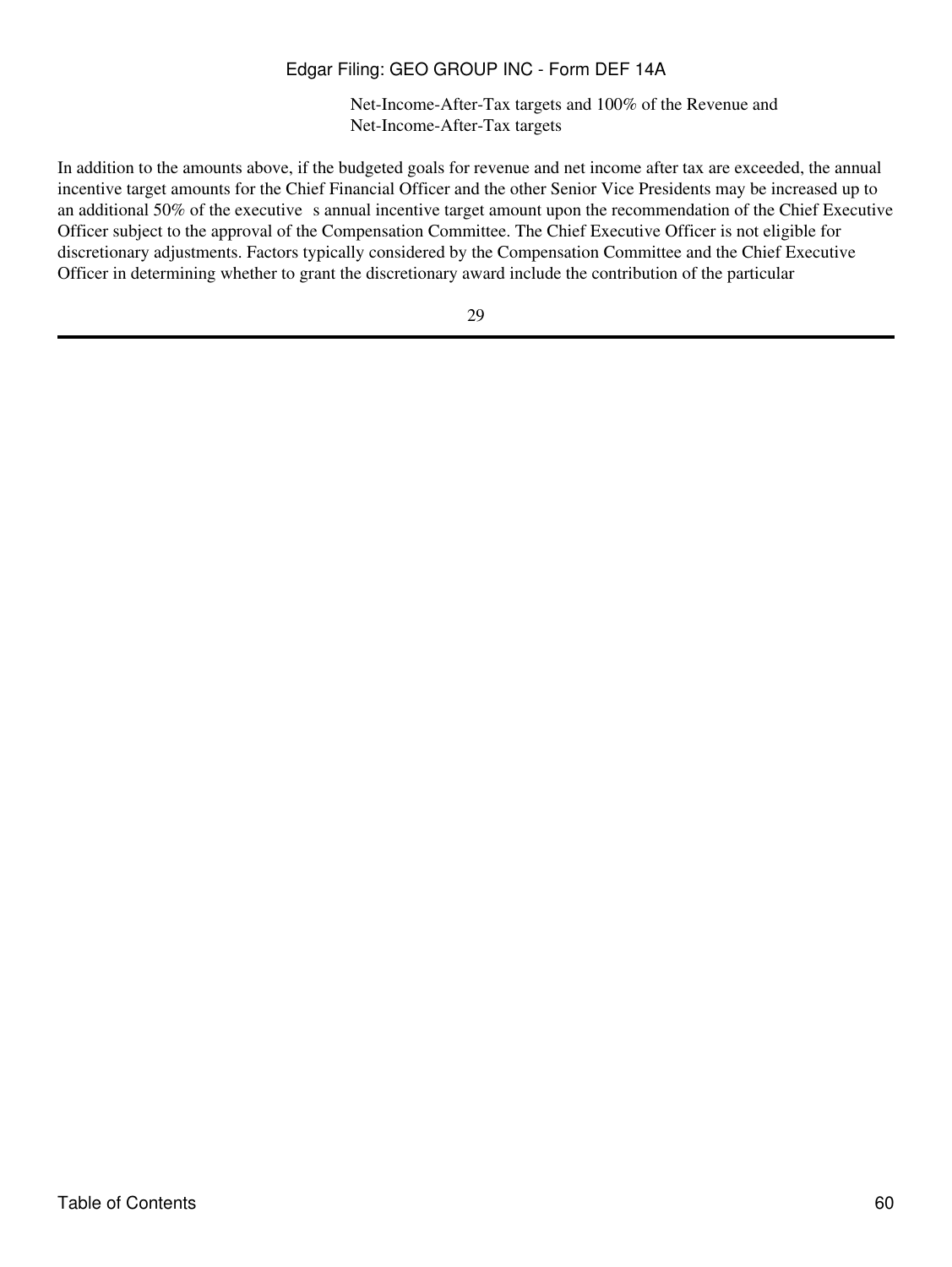officer during the fiscal year and the overall performance of GEO during the fiscal year. GEO does not set performance targets under the plan in advance, the achievement of which would require payment of the discretionary adjustment under the plan.

Our Senior Management Performance Award Plan formerly provided for an annual incentive target amount (as a percentage of salary) of 120% for the President. Mr. Calabrese, who served as our President until his retirement on December 31, 2010, received annual cash incentive compensation for 2010 pursuant to this target amount applying the applicable multiplier discussed above. Under the terms of the Senior Management Performance Award Plan applicable to Mr. Calabrese, the President was not eligible for discretionary adjustments. Following Mr. Calabrese s retirement effective December 31, 2010, Mr. Calabrese s business development and oversight responsibilities were reassigned throughout GEO s senior management team and existing corporate structure and as a result effective December 31, 2010, we do not have a President and our Senior Management Performance Award Plan was amended to reflect this fact.

Under the terms of the plan, if an executive is terminated for cause, the executive will automatically forfeit any annual incentive cash compensation with respect to the fiscal year during which such termination occurs. If an executive voluntarily terminates employment prior to the end of any fiscal year (other than as a result of the retirement of the executive or, in the case of the Chief Executive Officer or Chief Financial Officer, as a result of a termination of employment by any of them for good reason (as defined in their respective employment agreements)), the executive will automatically forfeit any award for such fiscal year unless the Chief Executive Officer, in his sole and absolute discretion, grants a prorated annual incentive cash compensation award in an amount not to exceed the amount the executive would have received if the executive had remained employed for the entire fiscal year, based on the actual financial results of GEO as determined following the end of such fiscal year.

In the event (i) an executive is terminated by GEO without cause, (ii) an executive s employment is terminated due to death or disability, (iii) in the case of the Chief Executive Officer or Chief Financial Officer, any of them terminates their employment for good reason (as defined in their respective employment agreements), or (iv) in the case of the retirement of an executive which occurs effective as of a date following the 90th day of the applicable fiscal year of GEO, then the executive is entitled to receive a prorated portion of the annual incentive cash compensation award the executive would have received under the plan if the executive had remained employed by GEO for the entire fiscal year, based on the actual financial results of GEO as determined following the end of such fiscal year.

Under the terms of the plan, no amendment to the plan may alter the performance goals, increase the maximum amount which can be awarded to any participant, change the class of eligible employees or the target performance awards (% of salary) or make any other change that would require shareholder approval under the exemption for performance-based compensation under Section 162(m) of the Internal Revenue Code, in each case, without the prior approval of GEO s shareholders (to the extent required under the performance-based compensation exception of Section 162(m) of the Internal Revenue Code).

## **GRANTS OF PLAN-BASED AWARDS**

The following sets forth information regarding the grants of plan-based awards to the named executive officers under our non-equity incentive plan. No grants of plan-based awards were made to the named executive officers under our equity incentive plan in 2010.

> **Estimated Future Payouts Under Non-Equity Incentive Plan Awards(1)**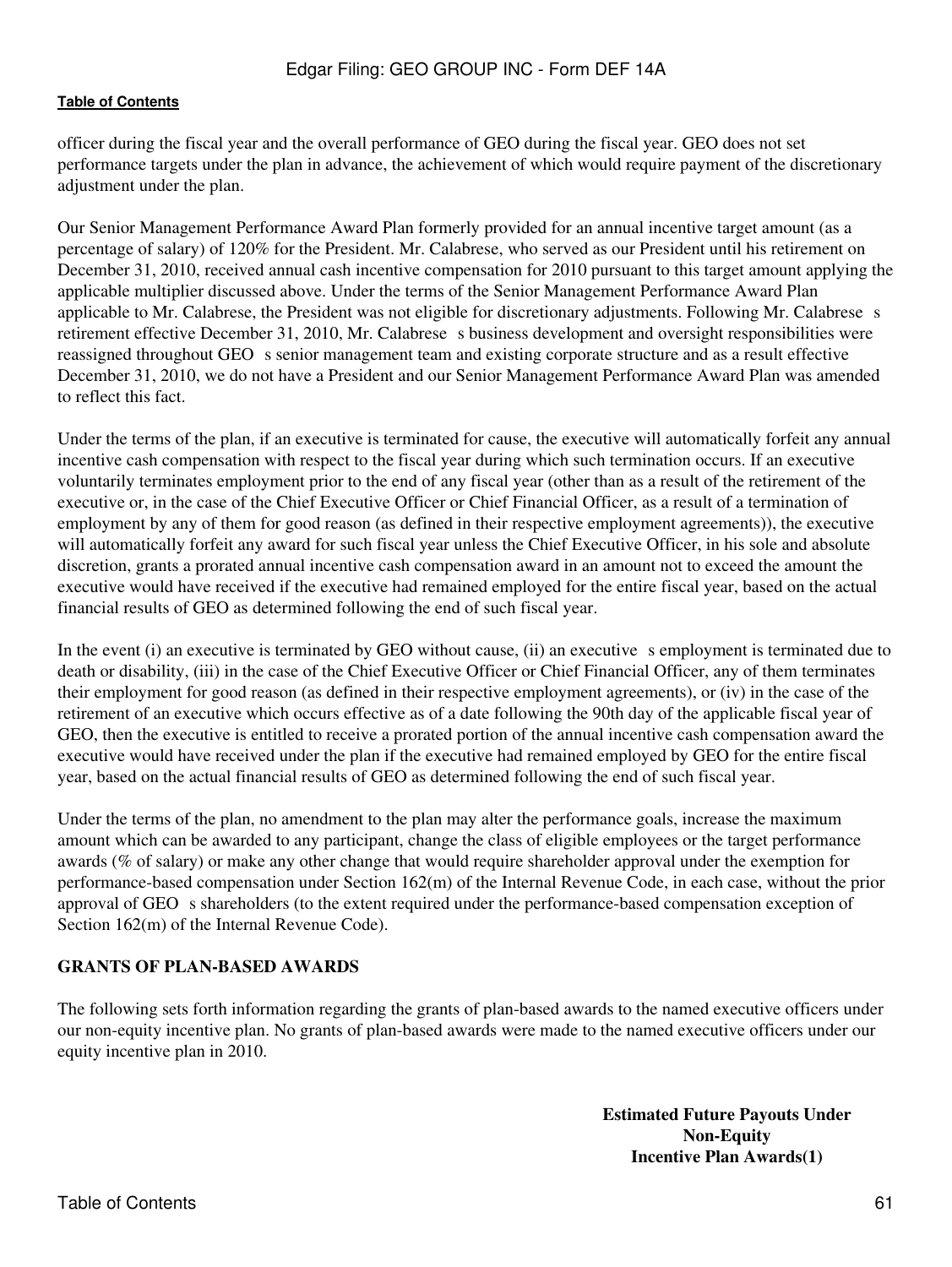| <b>Name</b>        |    | <b>Threshold</b><br>\$) | <b>Target</b><br>\$) | <b>Maximum</b><br>\$) |
|--------------------|----|-------------------------|----------------------|-----------------------|
| George C. Zoley    |    | 780,690                 | 1,561,380            | 2,342,070             |
| Brian R. Evans     |    | 102,000                 | 204,000              | 459,000               |
| John M. Hurley     |    | 93,319                  | 186,638              | 419,934               |
| John J. Bulfin     |    | 89,303                  | 178,605              | 401,861               |
| Jorge A. Dominicis |    | 93,319                  | 186,638              | 419,934               |
| Wayne H. Calabrese |    | 431,550                 | 863,100              | 1,294,650             |
|                    | 30 |                         |                      |                       |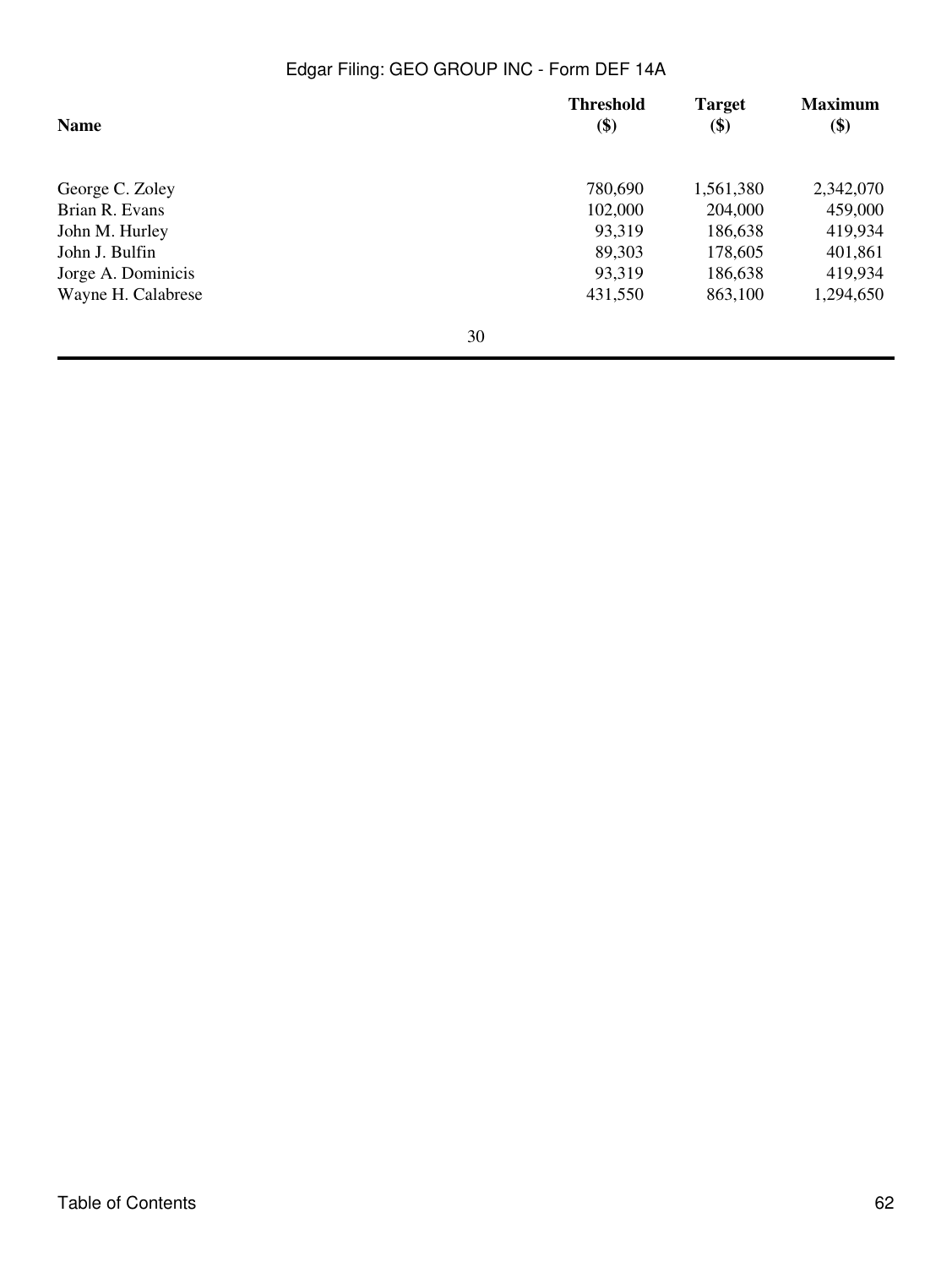(1) This column reflects the threshold, target and maximum amounts that our named executive officers were eligible to receive under our Senior Management Performance Award Plan with respect to fiscal year 2010. For a description of how these amounts have been calculated, please see Certain Material Executive Compensation Agreements and Arrangements Senior Management Performance Award Plan. For information on the amounts that our named executive officers actually received under our Senior Management Performance Award Plan for 2010, please see the Non-Equity Incentive Compensation column of the Summary Compensation table above. For the purposes of the maximum calculations in this column, we have assumed that our Senior Vice Presidents would have received the maximum discretionary adjustments for which they are eligible.

#### **OUTSTANDING EQUITY AWARDS AT FISCAL YEAR-END**

The following table sets forth certain information regarding equity-based awards held by our named executive officers as of January 2, 2011.

|                                | <b>Option Awards</b><br><b>Equity</b><br><b>Incentive</b><br>Plan<br>Awards: |                                                      |                          |              |                   |                                                     | <b>Stock Awards</b>           |
|--------------------------------|------------------------------------------------------------------------------|------------------------------------------------------|--------------------------|--------------|-------------------|-----------------------------------------------------|-------------------------------|
|                                | Number of                                                                    | <b>Number of Number</b>                              | of                       |              |                   | <b>Number of</b>                                    | <b>Market</b><br><b>Value</b> |
|                                | <b>Securities</b><br>Underlying                                              | <b>Securities Securities</b><br>UnderlyingUnderlying |                          |              |                   | <b>Shares</b> or<br><b>Units of</b><br><b>Stock</b> | of Shares<br>or Units         |
|                                | <b>Unexercised Unexercised nexercised Option</b>                             |                                                      |                          |              |                   | <b>That</b>                                         | of Stock                      |
|                                | <b>Options</b>                                                               | <b>Options</b>                                       | <b>Unearned Exercise</b> |              | Option            | <b>Have Not</b>                                     | <b>That Have</b>              |
|                                | (#)                                                                          | (#)                                                  | <b>Options</b>           | <b>Price</b> | <b>Expiration</b> | <b>Vested</b>                                       | <b>Not Vested</b>             |
| <b>Name</b><br>George C. Zoley |                                                                              | <b>Exercisable Unexercisable</b>                     | (#)                      | \$)          | <b>Date</b>       | $(\#)(4)$                                           | \$)(5)                        |
|                                | 28,455                                                                       |                                                      |                          | 6.0834       | 08/05/14          | 63,750                                              | 1,572,075                     |
|                                | 29,601                                                                       |                                                      |                          | 7.5100       | 03/02/16          |                                                     |                               |
|                                | 30,000                                                                       | 20,000(1)                                            |                          | 16.6900      | 10/30/18          |                                                     |                               |
|                                | 20,000                                                                       | 30,000(2)                                            |                          | 21.0700      | 10/28/19          |                                                     |                               |
| Brian R. Evans                 | 1,560                                                                        |                                                      |                          | 7.6967       | 05/06/14          | 6,000                                               | 147,960                       |
|                                | 4,800                                                                        | 1,200(3)                                             |                          | 21.5550      | 02/05/17          |                                                     |                               |
|                                | 3,000                                                                        | 2,000(1)                                             |                          | 16.6900      | 10/30/18          |                                                     |                               |
|                                | 4,000                                                                        | 6,000(2)                                             |                          | 21.0700      | 10/28/19          |                                                     |                               |
| John M. Hurley                 | 70,000                                                                       |                                                      |                          | 5.1334       | 02/07/12          | 7,500                                               | 184,950                       |
|                                | 8,726                                                                        |                                                      |                          | 6.0834       | 08/05/14          |                                                     |                               |
|                                | 1,500                                                                        | 1,000(1)                                             |                          | 16.6900      | 10/30/18          |                                                     |                               |
|                                | 4,000                                                                        | 6,000(2)                                             |                          | 21.0700      | 10/28/19          |                                                     |                               |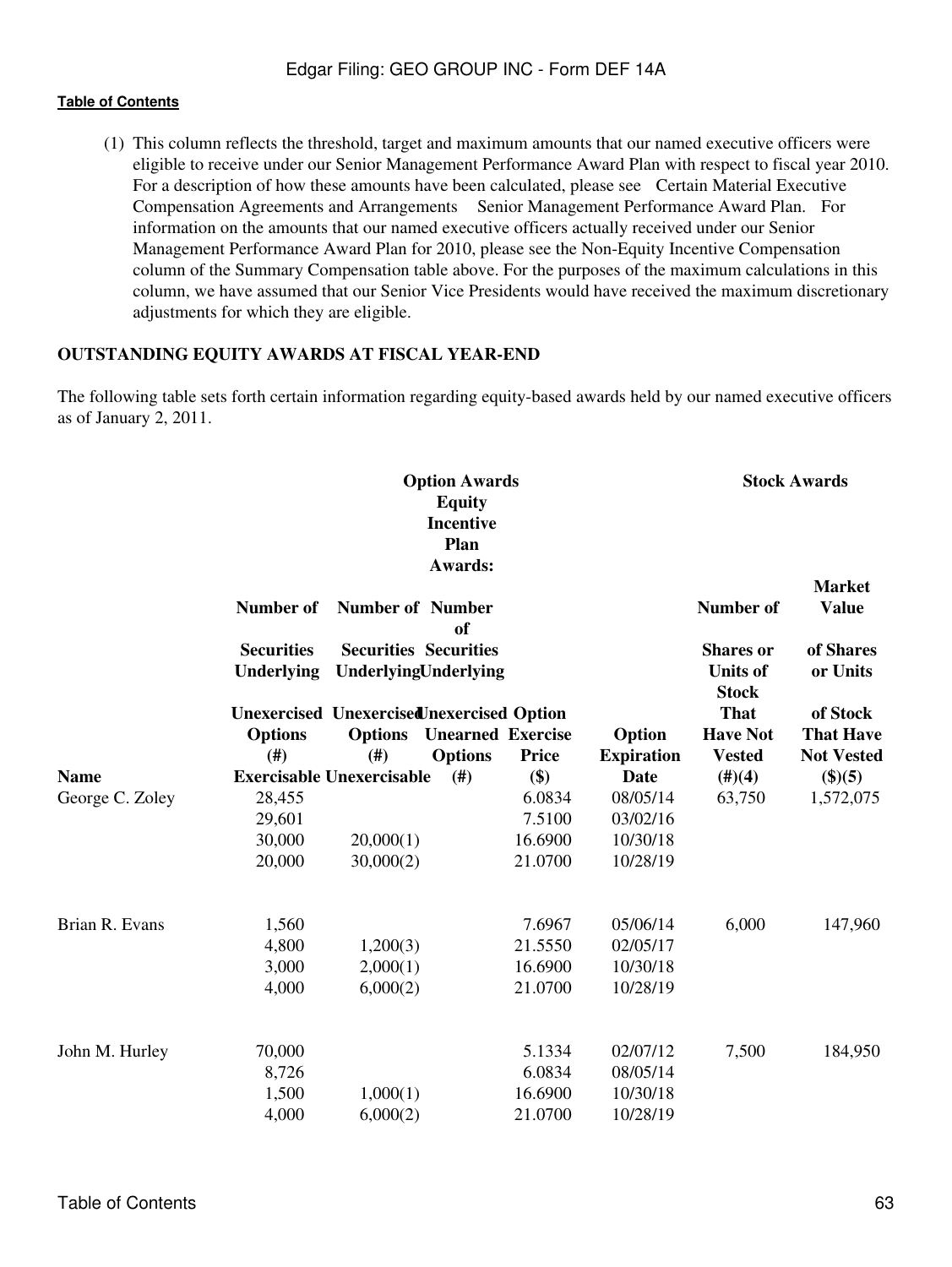| 50,000 |          | 5.1334  | 02/07/12 | 7,500                                      | 184,950 |
|--------|----------|---------|----------|--------------------------------------------|---------|
| 25,527 |          | 3.1700  | 02/12/13 |                                            |         |
| 65,454 |          | 4.6667  | 05/01/13 |                                            |         |
| 14,490 |          | 6.0834  | 08/05/14 |                                            |         |
| 3,000  | 2,000(1) | 16.6900 | 10/30/18 |                                            |         |
| 3,000  | 4,500(2) | 21.0700 | 10/28/19 |                                            |         |
| 36,000 |          | 7.8300  | 05/03/14 | 7,500                                      | 184,950 |
| 6,000  | 4,000(1) | 16.6900 | 10/30/18 |                                            |         |
| 4,000  | 6,000(2) | 21.0700 | 10/28/19 |                                            |         |
| 18,966 |          | 6.0834  | 08/05/14 |                                            |         |
| 14,799 |          | 7.5100  | 03/02/16 |                                            |         |
| 18,000 |          | 16.6900 | 03/31/11 |                                            |         |
| 12,000 |          | 21.0700 | 03/31/11 |                                            |         |
|        |          |         |          | Edgar Filing: GEO GROUP INC - Form DEF 14A |         |

- (1) These remaining unvested stock options are scheduled to vest in two equal 50% increments on October 30, 2011, and October 30, 2012, respectively.
- (2) These remaining unvested stock options are scheduled to vest in three equal 33.34% increments on October 28, 2011, October 28, 2012 and October 28, 2013, respectively.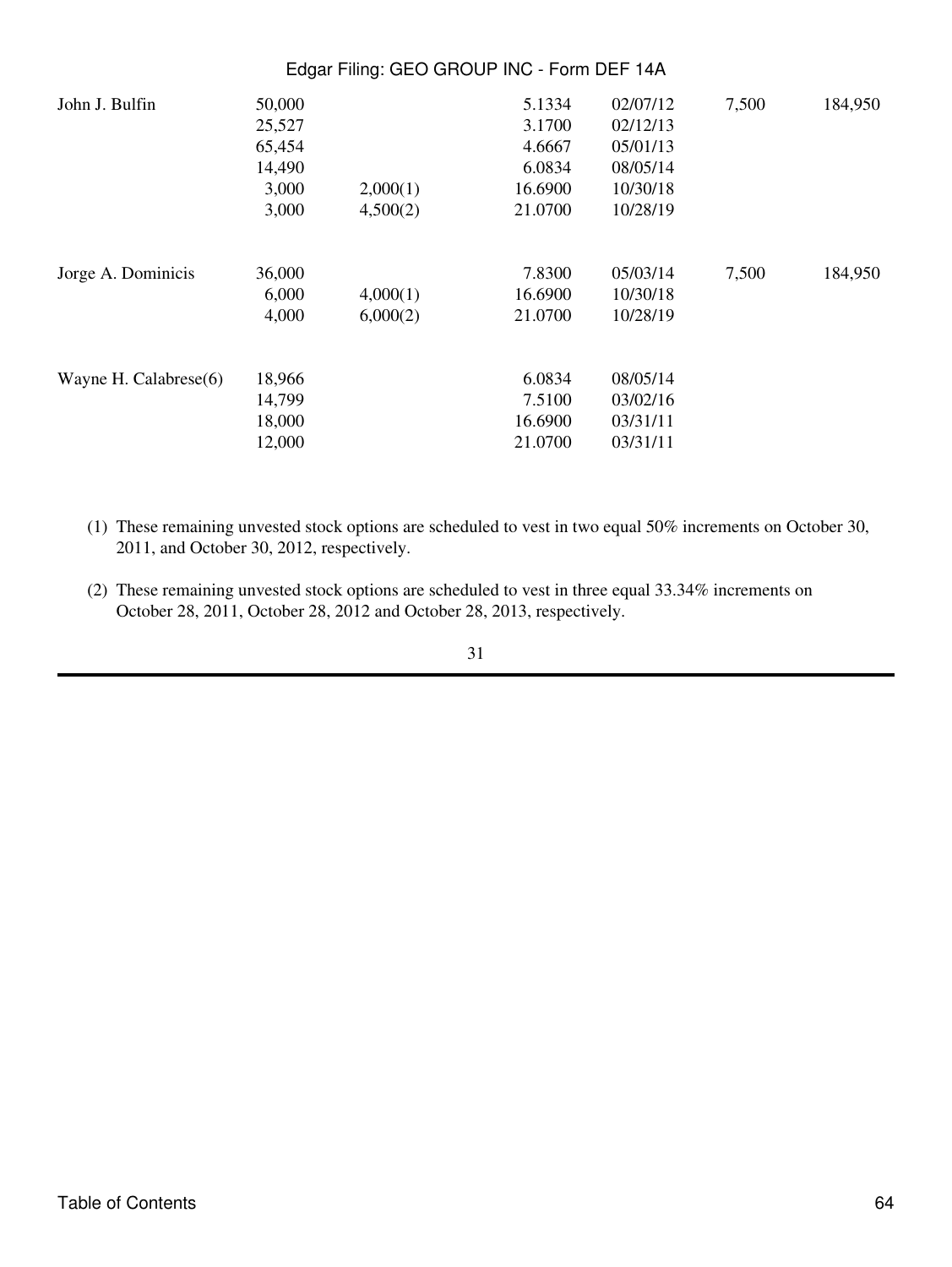- (3) These stock options vested on February 5, 2011.
- (4) All shares in this column consist of restricted stock awards, which vest in four equal 25% increments per year over a four-year period. The restricted stock awarded on May 4, 2006 and May 9, 2007 vest over the four year period immediately following the grant. The shares granted on June 26, 2009 vest in four equal 25% increments on September 1, 2010, September 1, 2011, September 1, 2012, and September 1, 2013, respectively.
- (5) Amounts in this column have been calculated using an assumed stock price of \$24.66, the closing price of our common stock on December 31, 2010, the last business day of our fiscal year 2010.
- (6) Mr. Calabrese retired as GEO s President and Chief Operating Officer effective December 31, 2010. Upon his retirement, 30,000 unvested stock options and 37,500 shares of unvested restricted stock were forfeited.

## **OPTION EXERCISES AND STOCK VESTED**

The following table sets forth certain information regarding stock option exercises by, and the vesting of stock-based awards of, each of the named executive officers of GEO during 2010.

|                    | <b>Option Awards</b>                                                | <b>Stock Awards</b>                                   |                                                                    |                                               |
|--------------------|---------------------------------------------------------------------|-------------------------------------------------------|--------------------------------------------------------------------|-----------------------------------------------|
|                    | Number of<br><b>Shares</b><br><b>Acquired on</b><br><b>Exercise</b> | <b>Value</b><br><b>Realized on</b><br><b>Exercise</b> | Number of<br><b>Shares</b><br><b>Acquired on</b><br><b>Vesting</b> | Value<br><b>Realized on</b><br><b>Vesting</b> |
| <b>Name</b>        | $(\#)$                                                              | \$)                                                   | $^{(#)}$                                                           | \$)                                           |
| George C. Zoley    | 662,454                                                             | 10,546,461                                            | 77,491                                                             | 1,663,259                                     |
| Brian R. Evans     | 5,640                                                               | 83,194                                                | 5,156                                                              | 111,150                                       |
| John M. Hurley     | 20,000                                                              | 325,832                                               | 9,242                                                              | 198,012                                       |
| John J. Bulfin     | 40,000                                                              | 674,964                                               | 9,242                                                              | 198,343                                       |
| Jorge A. Dominicis | 14,000                                                              | 183,340                                               | 8,865                                                              | 190,331                                       |
| Wayne H. Calabrese | 451,641                                                             | 7,193,252                                             | 45,079                                                             | 967,679                                       |

#### **PENSION BENEFITS**

The following table sets forth certain information with respect to each plan that provides for payments to each of the named executive officers of GEO at, following, or in connection with retirement from GEO.

| <b>Name</b>     | <b>Plan Name</b> | <b>Number</b><br>-of<br>Years<br><b>Credited</b><br><b>Service</b><br>$(\#)(1)(2)$ | <b>Present</b><br><b>Value of</b><br><b>Accumulated</b><br><b>Benefit</b><br>(\$)(3) | <b>Payments</b><br><b>During Last</b><br><b>Fiscal Year</b><br>\$)(2) |
|-----------------|------------------|------------------------------------------------------------------------------------|--------------------------------------------------------------------------------------|-----------------------------------------------------------------------|
| George C. Zoley |                  | n/a                                                                                | 5,557,828                                                                            |                                                                       |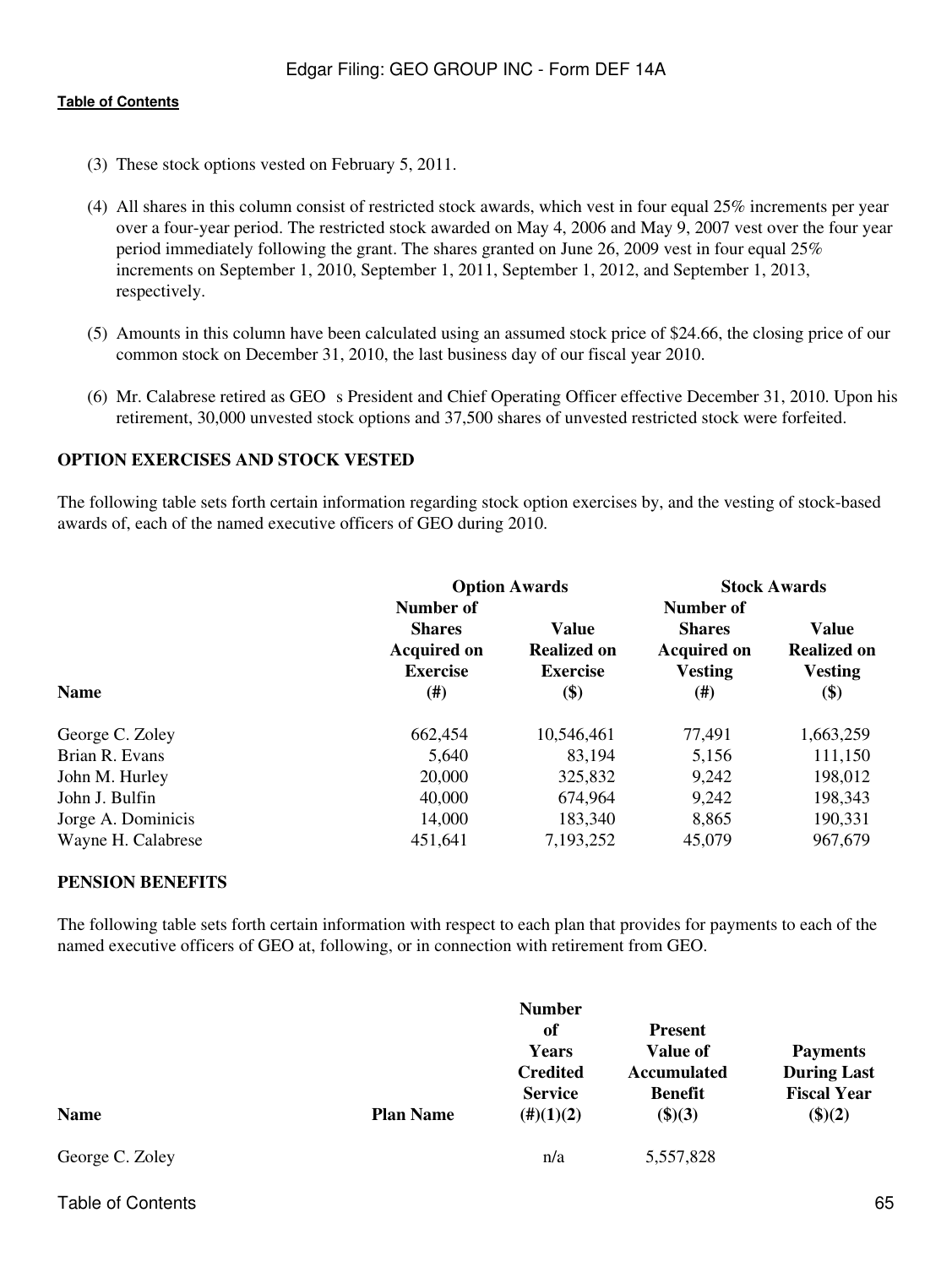|                    | <b>Executive Retirement</b> |     |         |           |
|--------------------|-----------------------------|-----|---------|-----------|
|                    | Agreement                   |     |         |           |
|                    | Senior Officer              |     |         |           |
| Brian R. Evans     | Retirement Plan             | 10  | 113,190 |           |
|                    | Senior Officer              |     |         |           |
| John M. Hurley     | Retirement Plan             | 13  | 550,757 |           |
|                    | Senior Officer              |     |         |           |
| John J. Bulfin     | Retirement Plan             | 10  | 275,945 |           |
|                    | Senior Officer              |     |         |           |
| Jorge A. Dominicis | <b>Retirement Plan</b>      | 6   | 60,632  |           |
|                    | <b>Executive Retirement</b> |     |         |           |
| Wayne H. Calabrese | Agreement                   | n/a |         | 4,446,892 |

- (1) The benefits of Mr. Zoley under his executive retirement agreement is triggered upon the attainment of the retirement age of 55 years old without regard to years of credited service. Mr. Zoley is 55 or older and therefore all of his benefits under his executive retirement agreement are fully vested.
- (2) Mr. Calabrese retired effective December 31, 2010 and received full settlement of his benefits under the Executive Retirement Agreement. His settlement included a tax gross-up of \$1,620,892.
- (3) This column reflects amounts relating to each named executive officer s retirement agreement or retirement plan. In the case of Mr. Zoley, the amount shown includes \$2,025,828 in tax gross-up payments that we would be required to make on his behalf in connection with his retirement payment pursuant to the terms of his executive retirement agreement. The assumptions used in GEO s actuarial calculation of pension costs are based on payments in the form of a life annuity using market information and GEO s historical rates for employment compensation. Such actuarial assumptions are based using mortality tables for healthy participants and include a discount rate of 5.75% and a rate of compensation increase of 4.50%. Please see

Certain Material Executive Compensation Agreements and Arrangements for a description of our executive and senior officer retirement agreements and arrangements.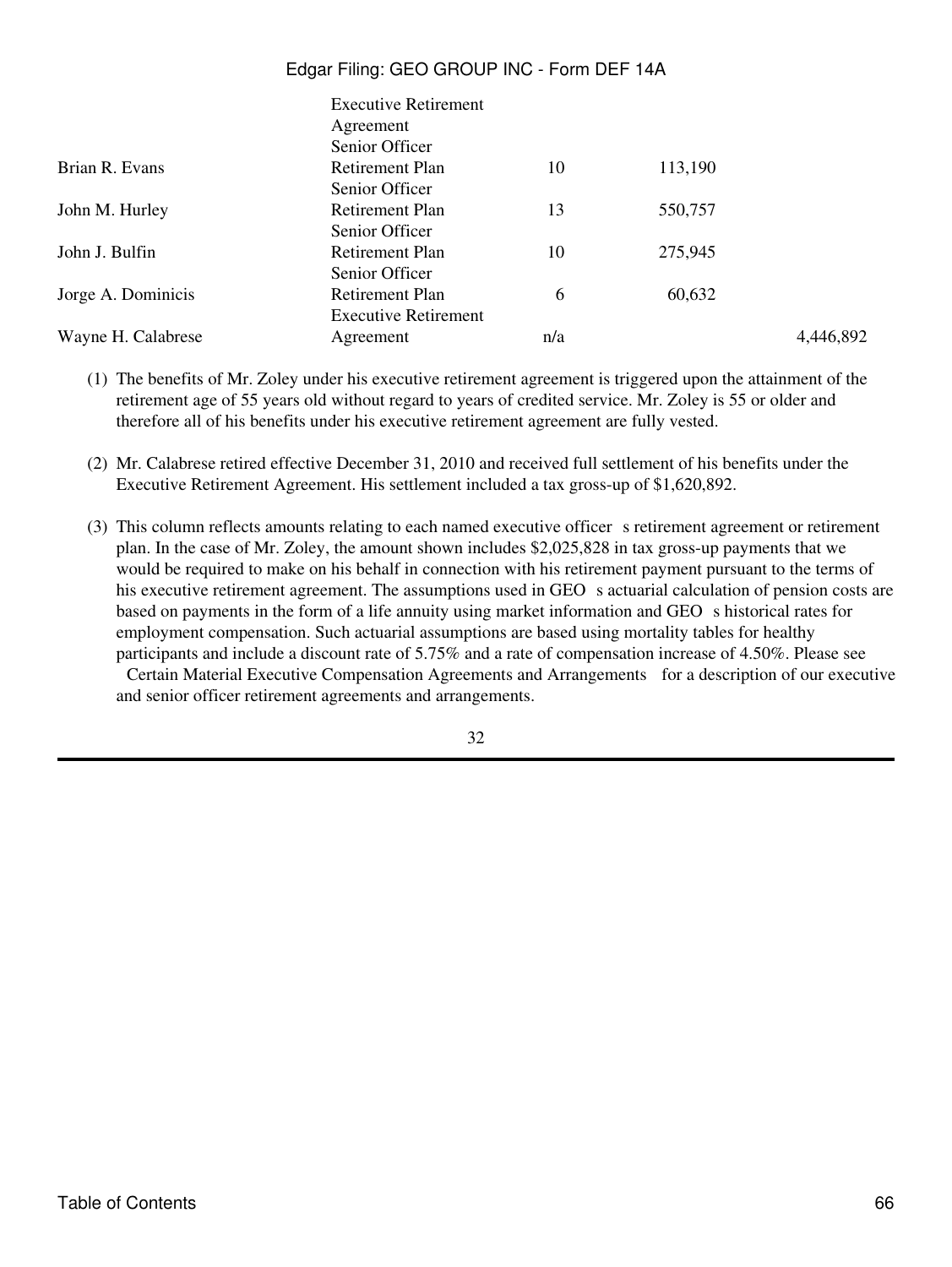## **POTENTIAL PAYMENTS UPON TERMINATION OR CHANGE IN CONTROL**

The following table sets forth for each named executive officer the payments that we would have been required to make as of January 2, 2011 (i) pursuant to the officer s employment agreement, in connection with the termination of the officer s employment as of that date by GEO without cause or by the officer for good reason (as such terms are defined in each officer s employment agreement), (ii) pursuant to the officer s employment agreement, in connection with the termination of the officer s employment as of that date by GEO for cause (as defined in each officer s employment agreement) or by the officer upon the officer s resignation, and (iii) pursuant to the officer s retirement agreement or arrangement, in connection with the termination of the officer s employment as of that date for any reason (including due to the retirement, death or disability of the officer). All of the payments in the table would have been payable pursuant to the employment and retirement agreements and arrangements described more fully above under Certain Material Executive Compensation Agreements and Arrangements. All amounts in the table would have been payable in lump sums from the general assets of GEO.

|                                         | <b>Payment Due</b><br><b>Pursuant to</b><br>Officer s<br><b>Employment</b>                                       | <b>Payment Due</b><br><b>Pursuant to</b><br>Officer s<br><b>Employment</b>                               | <b>Payment Due</b><br><b>Pursuant to</b><br>Officer s                                |  |
|-----------------------------------------|------------------------------------------------------------------------------------------------------------------|----------------------------------------------------------------------------------------------------------|--------------------------------------------------------------------------------------|--|
|                                         | <b>Agreement upon</b><br><b>Termination either</b><br>by Company<br><b>Without</b><br><b>Cause or by Officer</b> | <b>Agreement</b> upon<br>a<br><b>Termination by</b><br><b>Company With</b><br>Cause<br>or Resignation by | <b>Retirement</b><br><b>Agreement or</b><br><b>Arrangement upon</b><br>a Termination |  |
| <b>Name</b>                             | for Good Reason<br>\$)(1)(2)(3)(4)                                                                               | <b>Officer</b><br>\$)(2)(4)                                                                              | for Any Reason<br>\$)(2)(4)(5)(6)                                                    |  |
| George C. Zoley                         | 6,020,053                                                                                                        |                                                                                                          | 5,557,828                                                                            |  |
| Brian R. Evans                          | 1,071,684                                                                                                        |                                                                                                          | 113,190                                                                              |  |
| John M. Hurley                          | 1,076,325                                                                                                        |                                                                                                          | 550,757                                                                              |  |
| Jorge A. Dominicis                      | 1,063,644                                                                                                        |                                                                                                          | 60,632                                                                               |  |
| John J. Bulfin<br>Wayne H. Calabrese(7) | 941,192                                                                                                          |                                                                                                          | 275,945                                                                              |  |

- (1) Our current employment agreements with our named executive officers do not provide for any payments in connection with a change in control. Each officer would only have received the amount set forth in this column in connection with a change in control on January 2, 2011 if such officer was terminated by GEO without cause or the officer terminated his employment for good reason, in each case, in connection with the change in control. Currently, only the employment agreement with Mr. Zoley contains a right of the officer to terminate employment for good reason.
- (2) In the event of a termination for any reason of any named executive officer on January 2, 2011, such officer would also have been entitled to receive the amounts set forth in the column of this table entitled Payment Due Pursuant to Officer s Retirement Agreement or Arrangement Upon a Termination For Any Reason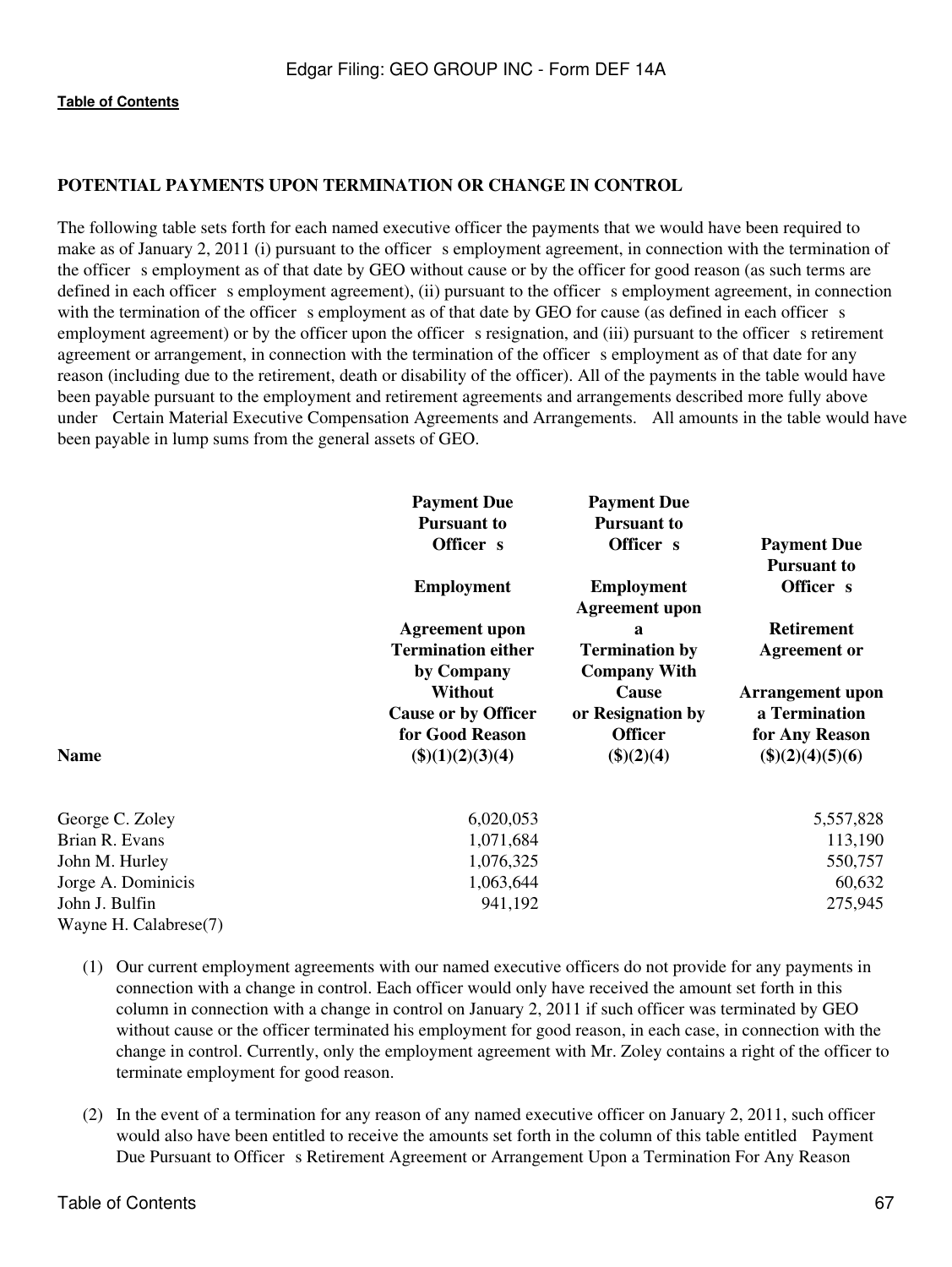pursuant to the officer s retirement agreement or arrangement.

- (3) All amounts are calculated using each named executive officer s annual base salary effective January 2, 2011. Although our executive employment agreement with Mr. Zoley also requires us to make tax gross-up payments for certain excise taxes that may be triggered in connection with a change in control, we do not believe that any such taxes would have been applicable to a termination without cause in connection with a change in control as of January 2, 2011.
- (4) Although no named executive officer is eligible to receive a payment in connection with a termination for cause or a resignation pursuant to the officer s employment agreement, each officer is entitled to receive all accrued and unpaid amounts under the officer s employment agreement through the date of termination.
- (5) The benefits of Messrs. Zoley, Hurley, Evans and Bulfin under their retirement agreements are fully vested and those officers would therefore have been entitled to receive the amounts set forth in this column if their employment with GEO had been terminated for any reason on January 2, 2011, whether by GEO or the officer, regardless of whether cause or good reason existed, and including in the event of a termination due to the retirement, death or disability of the officer. Mr. Domincis is not yet vested under our senior officer retirement plan as of January 2, 2011 due to the fact that he had not accumulated ten years of service as of that date. Please see Certain Material Executive Compensation Agreements and Arrangements for a description of our executive and senior officer retirement agreements and arrangements.
- (6) The pension amounts shown with respect to Mr. Zoley includes a tax gross-up payment of \$2,025,828 that we would have had to make on his behalf pursuant to the terms of his executive retirement agreement had he retired on January 2, 2011. Please see Certain Material Executive Compensation Agreements and Arrangements for a description of our executive and senior officer retirement agreements and arrangements.
- (7) Wayne H. Calabrese retired on December 31, 2010 and received \$4,446,892 in full settlement of his benefits under the Executive Retirement Agreement. He is not entitled to any potential payment upon termination or change in control.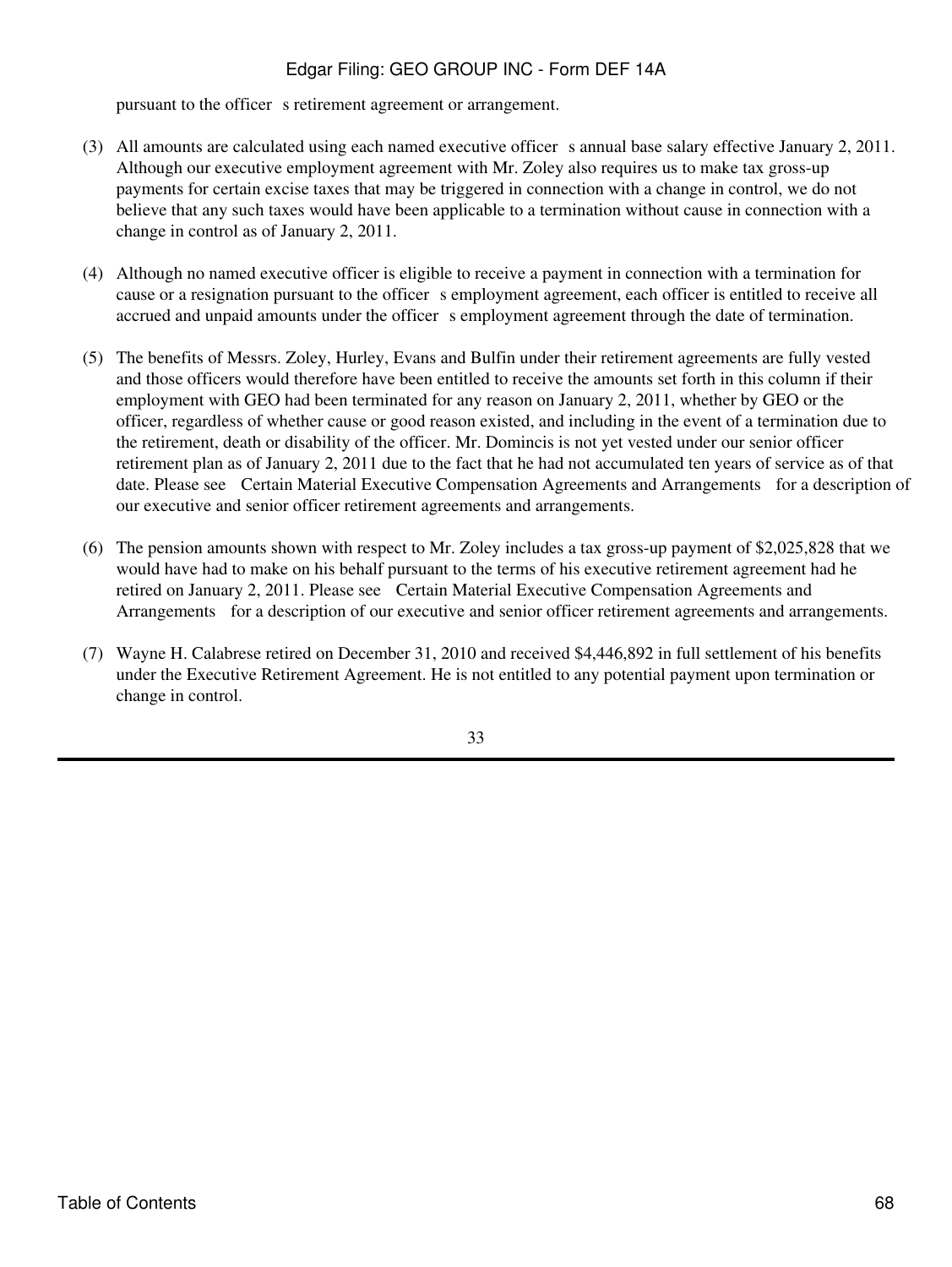## **DIRECTORS COMPENSATION**

The following table shows the compensation earned by each director who was not an officer during fiscal year 2010.

| <b>Name</b>            | <b>Fees Earned</b><br>or Paid | All Other<br>$\text{Award}(\$)$<br>in $Cash(\$)(1)$ Stock Option(3) Compensation(\$) | $Total(\$)$ |
|------------------------|-------------------------------|--------------------------------------------------------------------------------------|-------------|
| Clarence E. Anthony    | 96,000                        |                                                                                      | 96,000      |
| Norman A. Carlson      | 173,500                       |                                                                                      | 173,500     |
| Anne N. Foreman        | 187,000                       |                                                                                      | 187,000     |
| Richard H. Glanton     | 205,500                       |                                                                                      | 205,500     |
| John M. Palms $(2)$    | 79,000                        |                                                                                      | 79,000      |
| Christopher C. Wheeler | 151,000                       |                                                                                      | 151,000     |

- (1) These amounts consist of: (i) an annual retainer fee which was paid at a rate of \$60,000 per year; (ii) a payment of \$10,000 to the chairperson of the Audit and Finance committee; (iii) a payment of \$2,000 to each member of the Audit and Finance committee; (iv) an annual payment of \$5,000 for each committee, other than Audit and Finance, with respect to which a director served as chairperson; (v) a payment of \$3,000 for each board meeting attended by each director (minimum four per year); (vi) a payment of \$2,500 for each committee meeting attended by that committee s chairperson; (vii) a payment of \$2,000 for each committee meeting attended by each non-employee board member; and (viii) a per diem of \$3,000 for various board related activities such as continuing education and attending conferences,. Effective January 1, 2011 the annual retainer paid to each non-employee director is \$75,000. The lead independent director receives an additional annual retainer of \$25,000.
- (2) John M. Palms retired from the board effective May 5, 2010. Upon his retirement 3,250 shares of restricted stock and 1,000 stock options where vested to him. These amounts represent the restricted stock and option awards that were scheduled to vest during fiscal year 2010. All other unvested restricted stock and option awards were forfeited on his retirement date.
- (3) The table below sets forth the aggregate number of shares of common stock subject to stock awards and option awards held by each director who is not a named executive officer outstanding as of the end of fiscal year 2010.

| <b>Name</b>            | <b>Stock</b> | <b>Options</b> |
|------------------------|--------------|----------------|
| Clarence A. Anthony    |              |                |
| Norman A. Carlson      | 3,250        | 46,600         |
| Anne N. Foreman        | 3,250        | 40,600         |
| Richard H. Glanton     | 3,250        | 10,100         |
| John M. Palms          |              |                |
| Christopher C. Wheeler |              |                |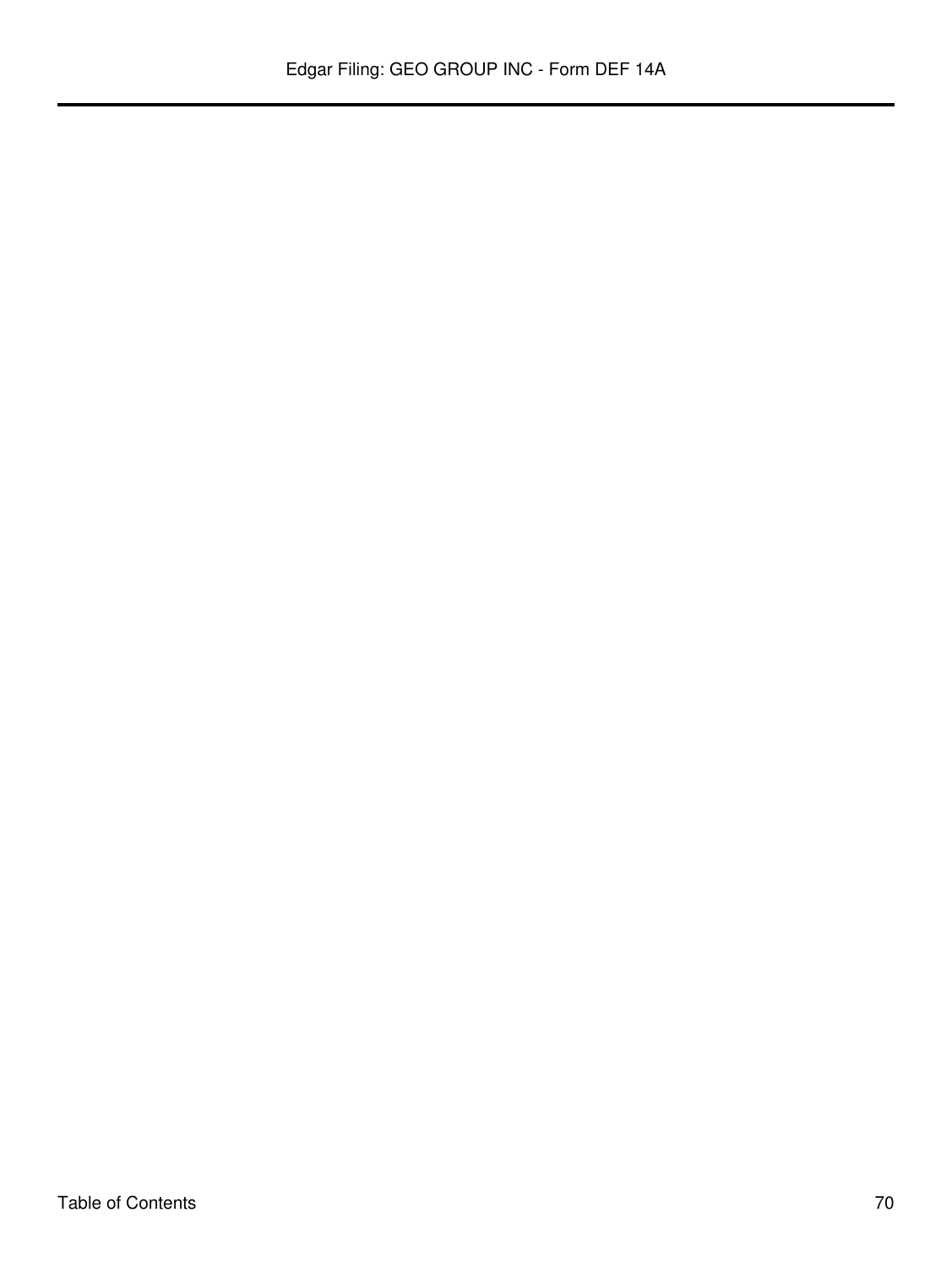## **COMPENSATION COMMITTEE REPORT**

In accordance with the powers and duties of the Compensation Committee as set forth in its charter, the committee hereby reports the following:

- 1. The Compensation Committee has reviewed and discussed with management the Compensation Discussion and Analysis required by Item 402(b) of Regulation S-K set forth elsewhere in this proxy statement; and
- 2. Based on the review and discussion referred to in the preceding paragraph, the Compensation Committee recommended to the board of directors that the Compensation Discussion and Analysis be included in this proxy statement.

By the Compensation Committee:

Richard H. Glanton (Chairman) Anne N. Foreman Christopher C. Wheeler

## **AUDIT AND FINANCE COMMITTEE REPORT**

In accordance with the powers and duties of the Audit and Finance Committee as set forth in its charter, the committee hereby reports the following:

- 1. The Audit and Finance Committee has reviewed and discussed the audited financial statements for the fiscal year with management;
- 2. The Audit and Finance Committee has discussed with the independent accountants the matters required to be discussed by SAS 61 (Codification of Statements on Auditing Standards, AU Sec 380) as then modified or supplemented;
- 3. The Audit and Finance Committee has received the written disclosures and the letter from the independent accountant required by applicable requirements of the Public Company Accounting Oversight Board regarding the independent accountant s communications with the audit committee concerning independence, and has discussed with the independent accountant the independent accountant s independence;
- 4. Based on the review and discussions referred to in paragraphs 1.) through 3.) above, the Audit and Finance Committee recommends to the Board of Directors that the audited financial statements be included in the Company s Annual Report on Form 10-K for the fiscal year for filing with The Securities and Exchange Commission;
- 5. The Audit and Finance Committee has reviewed all fees, both audit related and non-audit related, of the independent accountant and considers the provision of non-audit services to be compatible with the maintenance of the independent accountant s independence; and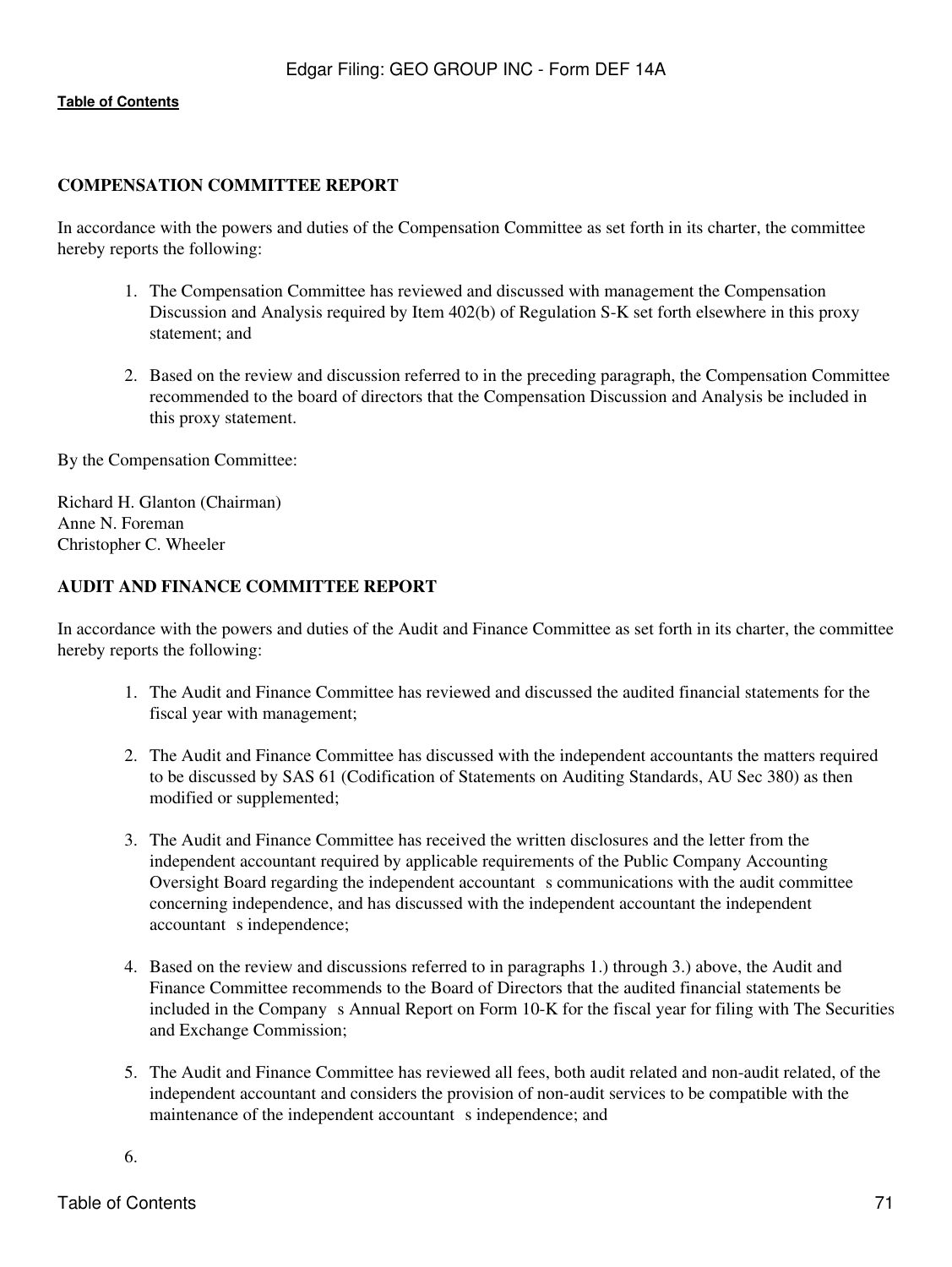All members of the Audit and Finance Committee are independent as independence is defined in Sections 303 of the NYSE s current listing standards.

By the Audit and Finance Committee:

Richard H. Glanton (Chairman) Clarence E. Anthony Christopher C. Wheeler

## **CERTAIN RELATIONSHIPS AND RELATED PARTY TRANSACTIONS**

In 2010, David Meehan, Director of Business Development for GEO Care, received wages of \$139,695. Mr. Meehan is the son-in-law of George Zoley, our Chairman and CEO. This relationship did not require any separate approvals under our applicable policies and procedures. Except for this relationship, there were no material relationships or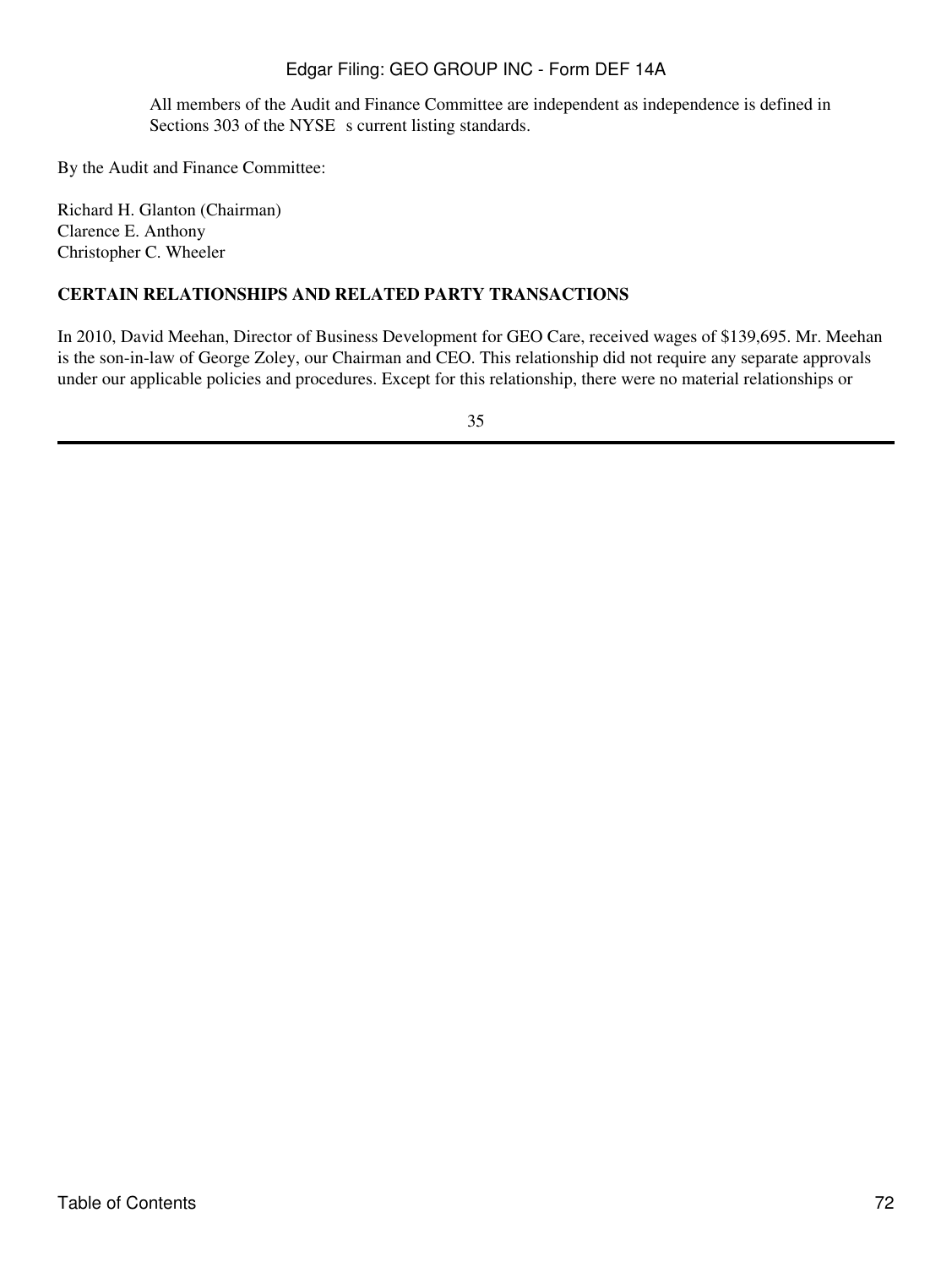related party transactions during fiscal year 2010 requiring disclosure pursuant to Item 404 of Regulation S-K. Under its charter, our Audit and Finance Committee has the authority to review and approve certain transactions involving more than \$100,000 between GEO and any director, officer or employee of GEO.

## **COMPENSATION COMMITTEE INTERLOCKS AND INSIDER PARTICIPATION**

During 2010, Richard H. Glanton, Anne N. Foreman and Christopher C. Wheeler served on our Compensation Committee. None of the members of the Compensation Committee served as an officer or employee of GEO or any of GEO s subsidiaries during fiscal year 2010 or any prior year. There were no material transactions between GEO and any of the members of the Compensation Committee during fiscal year 2010.

## **SECTION 16(a) BENEFICIAL OWNERSHIP REPORTING COMPLIANCE**

Section 16(a) of the Securities Exchange Act of 1934 requires that GEO s directors, executive officers and persons who beneficially own 10% or more of GEO s common stock file with the SEC initial reports of ownership and reports of changes in ownership of our stock and our other equity securities. To GEO s knowledge, based solely on a review of the copies of such reports furnished to GEO and written representations that no other reports were required, during the year ended December 31, 2010, all such filing requirements applicable to GEO s directors, executive officers and greater than 10% beneficial owners were complied with, except for the inadvertent failure to file one Form 4 for Mr. Glanton on a timely basis relating to the repurchase of restricted stock by GEO.

### *Proposal 2*

### **Ratification of Independent Registered Public Accountants**

The Audit and Finance Committee of our board of directors has appointed Grant Thornton LLP as our independent registered public accountants for the 2011 fiscal year. The Audit and Finance Committee is responsible for the appointment, oversight and termination of our independent registered public accountants. We are seeking the ratification of our shareholders of this appointment, although our Audit and Finance Committee is not bound by any shareholder action on this matter.

If the appointment of Grant Thornton LLP as our independent registered public accountants is not ratified by our shareholders, the Audit and Finance Committee will reconsider its appointment, but may nevertheless retain Grant Thornton LLP. Also, even if the appointment of Grant Thornton LLP as our independent registered public accountants is ratified by our shareholders, the Audit and Finance Committee may direct the appointment of a different independent auditor at any time during the year if the Audit and Finance Committee determines, in its discretion, that such a change would be in our best interests. Grant Thornton LLP has advised GEO that no partner or employee of Grant Thornton LLP has any direct financial interest or any material indirect interest in GEO other than receiving payment for its services as independent certified public accountants.

### **Recommendation of the Board of Directors**

The board of directors unanimously recommends a vote **FOR** the ratification of Grant Thornton LLP as our independent registered public accountants for the 2011 fiscal year.

## *Proposal 3*

## **Advisory Vote on Executive Compensation**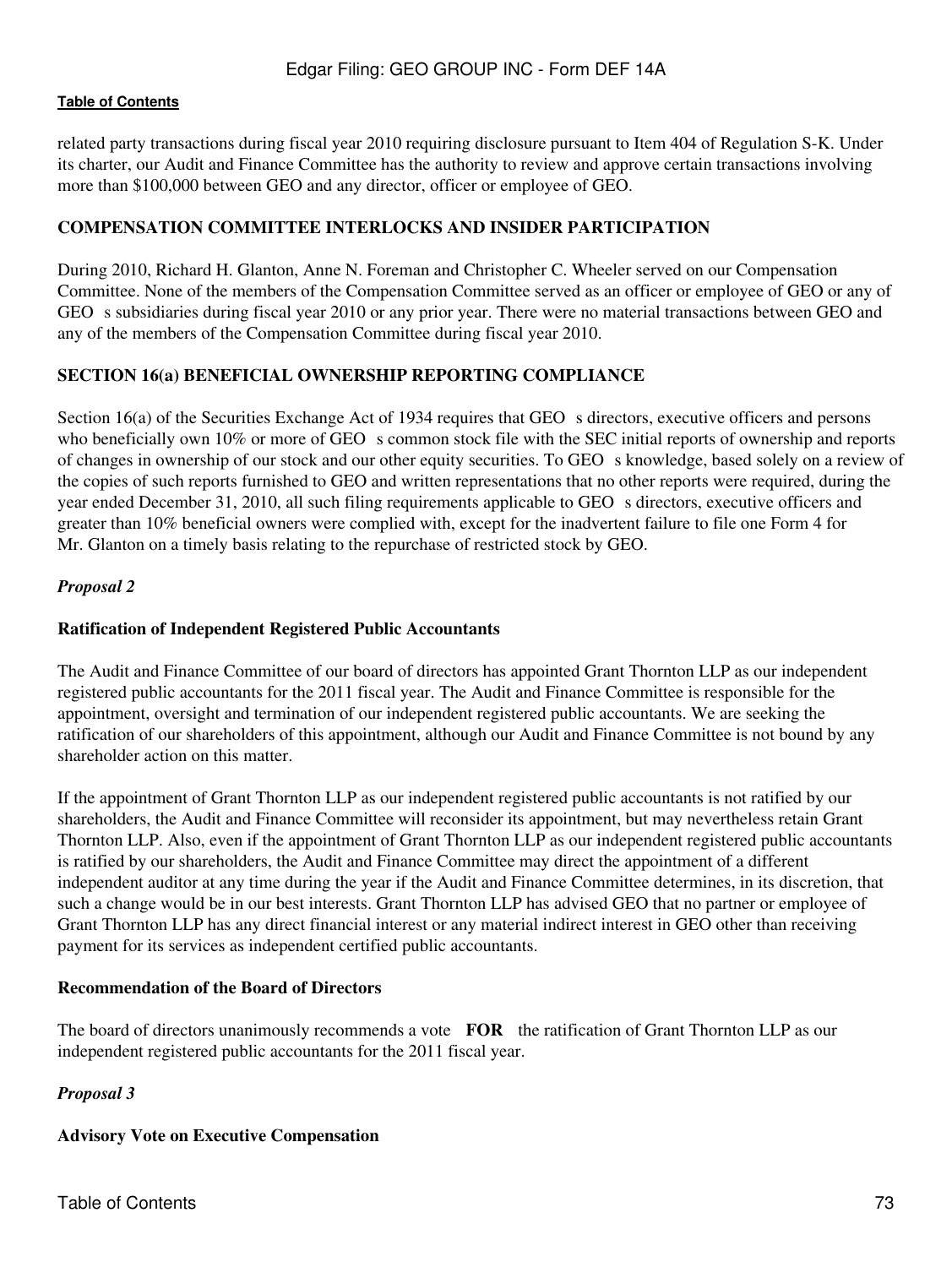# Edgar Filing: GEO GROUP INC - Form DEF 14A

The Dodd-Frank Wall Street Reform and Consumer Protection Act, enacted in July 2010, requires that we provide our shareholders with the opportunity to vote to approve, on a nonbinding, advisory basis, the compensation of our named executive officers as disclosed in this proxy statement in accordance with the compensation disclosure rules of the Securities and Exchange Commission.

As described above in detail under the heading Compensation Discussion and Analysis, we seek to closely align the interests of our named executive officers with the interests of our shareholders. Our compensation programs are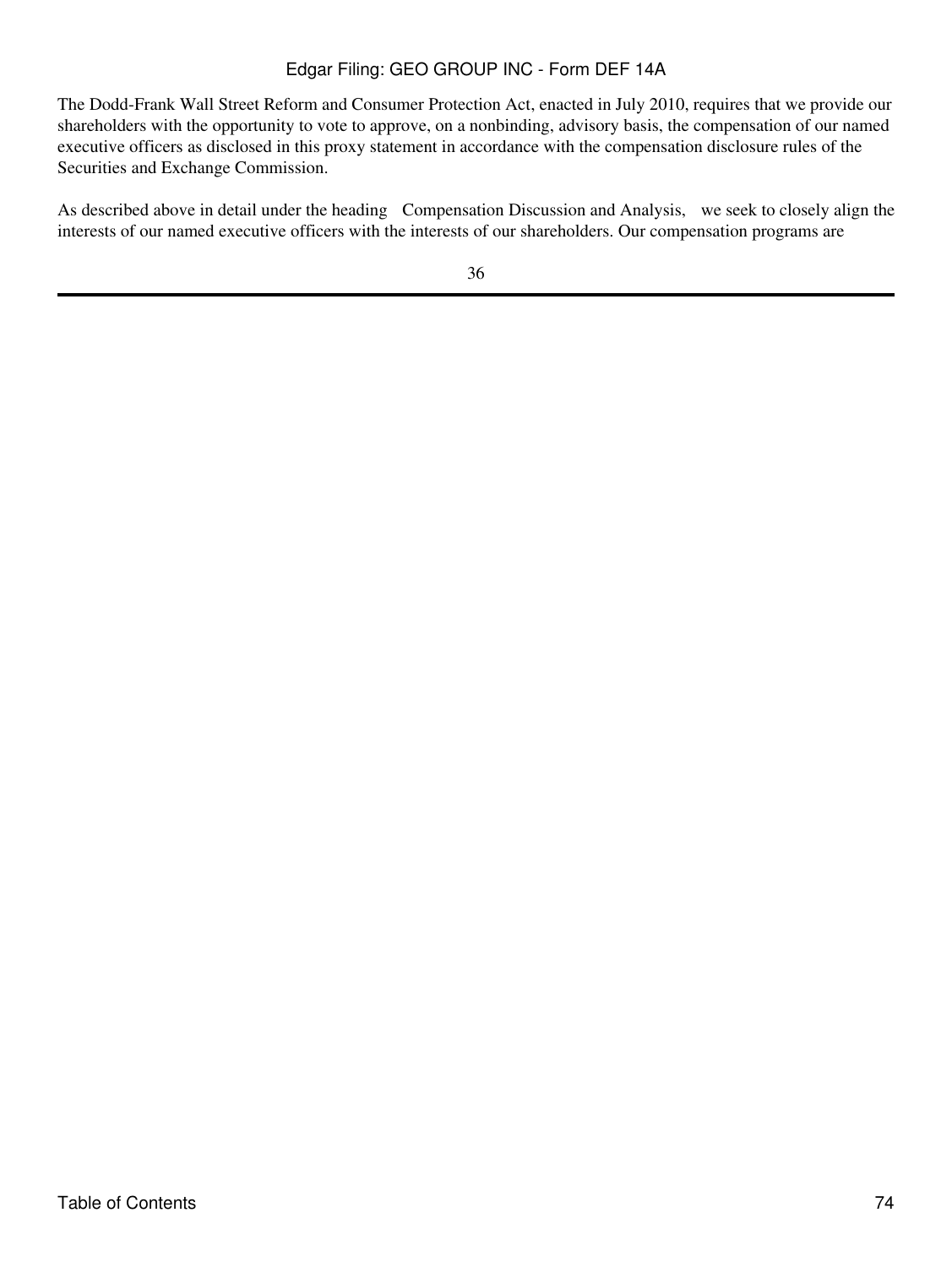designed to attract, retain and motivate our named executive officers to increase shareholder value on both an annual and a longer term basis primarily by generating increasing levels of revenue and net income, while at the same time avoiding the encouragement of unnecessary or excessive risk taking.

The vote on this resolution is not intended to address any specific element of compensation; rather, the vote relates to the compensation of our named executive officers, as described in this proxy statement in accordance with the compensation disclosure rules of the Securities and Exchange Commission. The vote is advisory, which means that the vote is not binding on the Company, our board of directors or the Compensation Committee. Although non-binding, our board of directors and Compensation Committee will review and consider the voting results when making future decisions regarding our executive compensation program.

Accordingly, we ask our shareholders to vote on the following resolution at the annual meeting:

RESOLVED, that the compensation paid to the Companys named executive officers, as disclosed pursuant to Item 402 of Regulation S-K, including Compensation Discussion and Analysis, compensation tables and narrative discussion, is hereby APPROVED.

#### **Recommendation of the Board of Directors**

The board of directors unanimously recommends a vote **FOR** the approval of the compensation of our named executive officers, as disclosed in this proxy statement.

### *Proposal 4*

### **Advisory Vote on the Frequency of An Advisory Vote on Executive Compensation**

The Dodd-Frank Wall Street Reform and Consumer Protection Act also provides that shareholders must be given the opportunity to vote, on a non-binding, advisory basis, for their preference as to how frequently we should seek future advisory votes on the compensation of our named executive officers as disclosed in accordance with the compensation disclosure rules of the Securities and Exchange Commission, which we refer to as an advisory vote on executive compensation. By voting with respect to this Proposal 4, shareholders may indicate whether they would prefer that we conduct future advisory votes on executive compensation every one, two or three years. Shareholders may also, if they wish, abstain from casting a vote on this proposal.

Our board of directors has determined that an advisory vote on executive compensation that occurs once every three years is the most appropriate alternative for the Company and therefore our board of directors recommends that you vote for a three-year interval for the advisory vote on executive compensation. In determining to recommend that shareholders vote for a frequency of once every three years, our board of directors considered how an advisory vote at this frequency will provide our shareholders with sufficient time to evaluate the effectiveness of our overall compensation philosophy, policies and practices in the context of our long-term business results for the corresponding period, while avoiding over-emphasis on short term variations in compensation and business results. An advisory vote occurring once every three years will also permit our shareholders to observe and evaluate the impact of any changes to our executive compensation policies and practices which have occurred since the last advisory vote on executive compensation, including changes made in response to the outcome of a prior advisory vote on executive compensation. We will continue to engage with our shareholders regarding our executive compensation program during the period between advisory votes on executive compensation.

The vote is advisory and not binding on the Company or our board of directors in any way. Although non-binding, our board of directors and Compensation Committee will review and consider the voting results when making future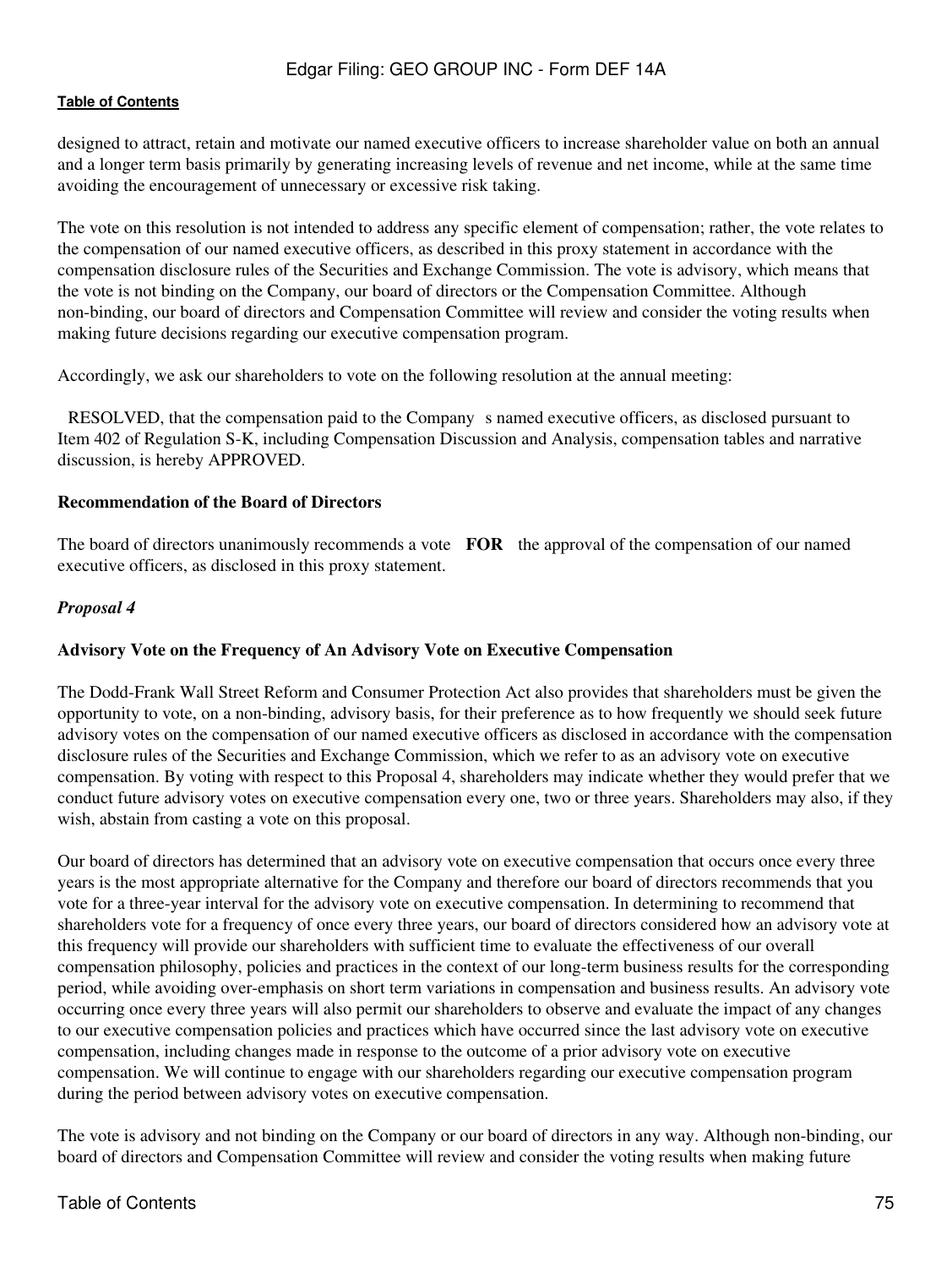# Edgar Filing: GEO GROUP INC - Form DEF 14A

decisions regarding the frequency of an advisory vote on executive compensation. Our board of directors, however, may decide that it is in the best interests of our shareholders and the Company to hold an advisory vote on executive compensation more or less frequently than the frequency receiving the most votes cast by our shareholders.

## **Recommendation of the Board of Directors**

The board of directors unanimously recommends a vote for Every 3 Years as the preferred frequency for advisory votes on executive compensation.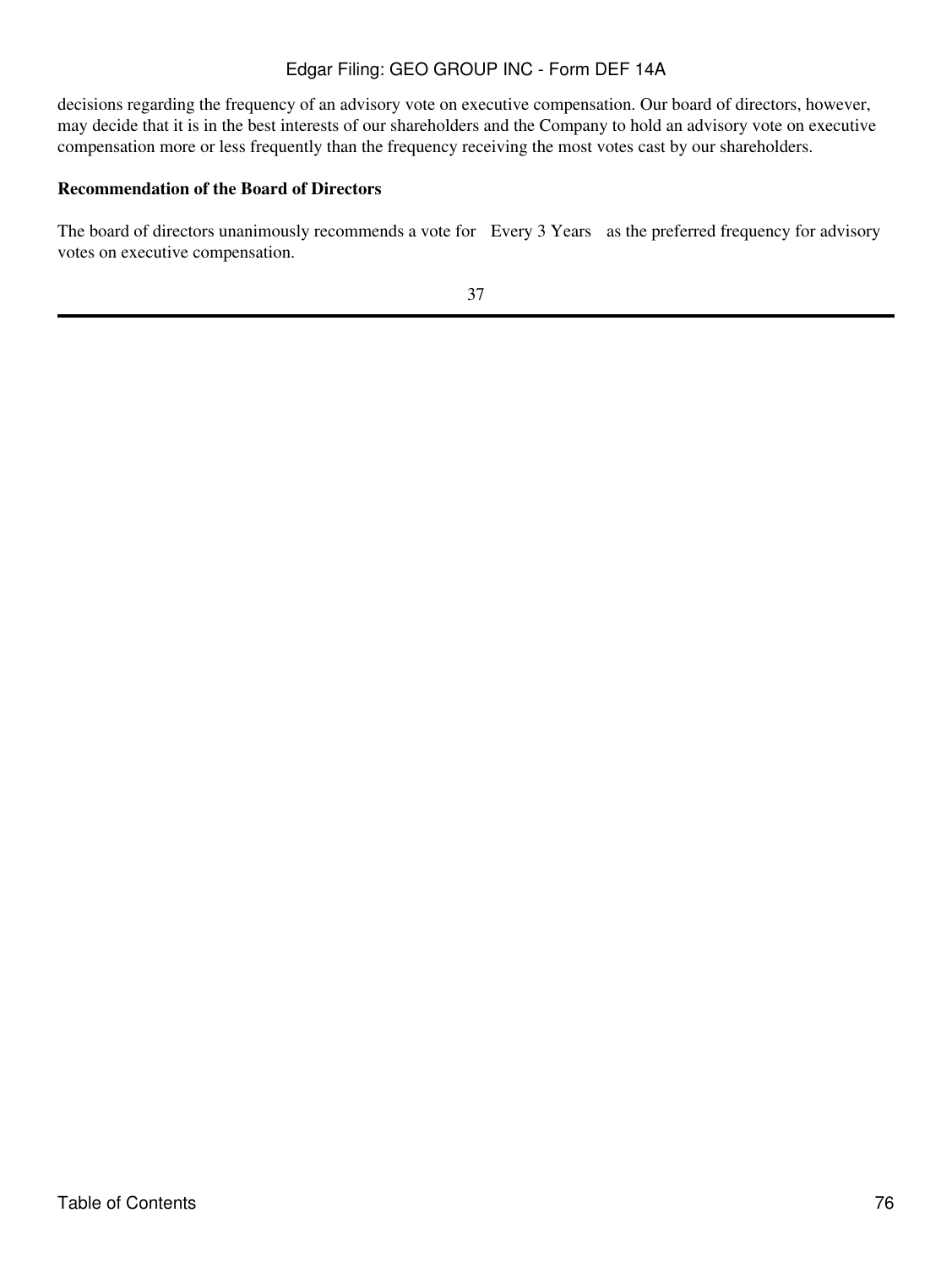## **SHAREHOLDER PROPOSAL DEADLINE**

As more specifically provided in our Amended and Restated Bylaws, no business may be brought before an annual meeting by a shareholder unless the shareholder has provided proper notice to us not less than 60 days nor more than 90 days prior to the first anniversary of the preceding years annual meeting. Accordingly, since our annual meeting for 2011 is scheduled for May 4, 2011, any shareholder proposal to be considered at the 2012 annual meeting must be properly submitted to us not earlier than February 4, 2012 nor later than March 5, 2012. These requirements are separate from the Securities and Exchange Commission s requirements that a stockholder must meet in order to have a proposal included in our proxy statement. For the 2012 annual meeting, under the Securities and Exchange Commission s requirements, any stockholder proposals and recommendations for director nominees must be received by GEO no later than November 26, 2011 in order to be included in our 2012 proxy statement.

### **HOUSEHOLDING**

As permitted by rules adopted by the Securities and Exchange Commission, we are delivering a single Notice of Internet Availability of Proxy Materials, annual report and proxy statement, as applicable, to any household at which two or more shareholders reside if we believe the shareholders are members of the same family, unless otherwise instructed by one or more of the shareholders. We will promptly deliver separate copies of these documents upon the written or oral request of any shareholders at a shared address to which a single copy of the documents were delivered.

If your household received a single set of any of these documents, but you would prefer to receive your own copy, or if you share an address with another stockholder and together both of you would like to receive only a single set of these documents, please follow these instructions:

 If your shares are registered in your own name, please contact our transfer agent, BNY Mellon Shareowner Services, and inform them of your request by calling them at (800) 635-9270 or writing them at 480 Washington Boulevard, Jersey City, New Jersey 07310.

 If an intermediary, such as a broker or bank, holds your shares, please contact Broadridge and inform them of your request by calling them at (800) 542-1061 or writing them at Householding Department, 51 Mercedes Way, Edgewood, New York 11717. Be sure to include your name, the name of your brokerage firm and your account number.

#### **OTHER MATTERS**

The board of directors knows of no other matters to come before the shareholders meeting. However, if any other matters properly come before the meeting or any of its adjournments, the person or persons voting the proxies will vote them in accordance with their best judgment on such matters.

#### **By Order of the Board of Directors,**

John J. Bulfin Senior Vice President, General Counsel and Corporate Secretary

March 25, 2011

Table of Contents 77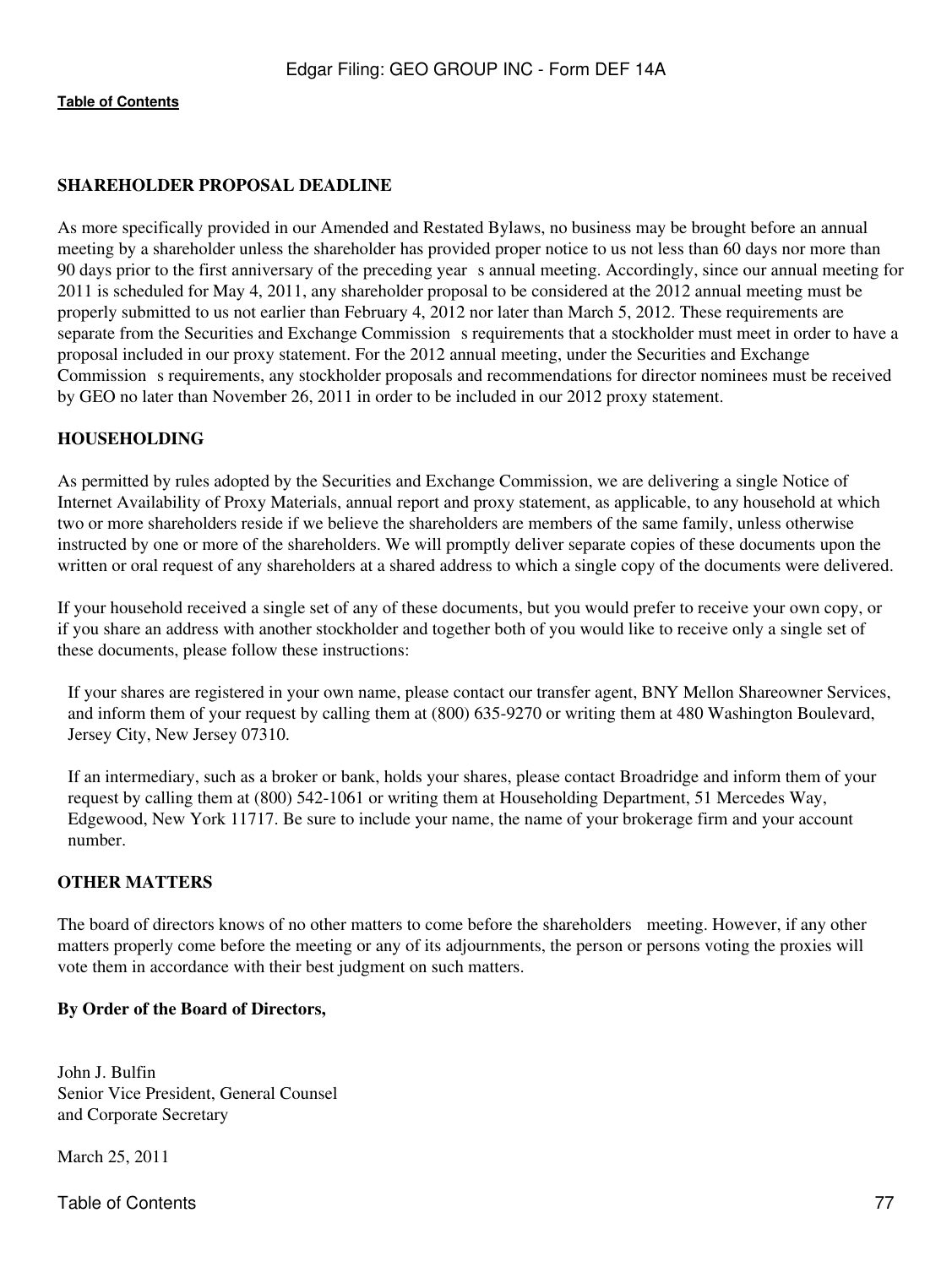A copy of GEO s Annual Report on Form 10-K for the fiscal year ended January 2, 2011, including the financial **statements and the schedules thereto, but excluding exhibits thereto, which has been filed with the SEC will be made available without charge to interested shareholders upon written request to Director, Corporate Relations, The GEO Group, Inc., 621 NW 53rd Street, Suite 700, Boca Raton, Florida 33487.**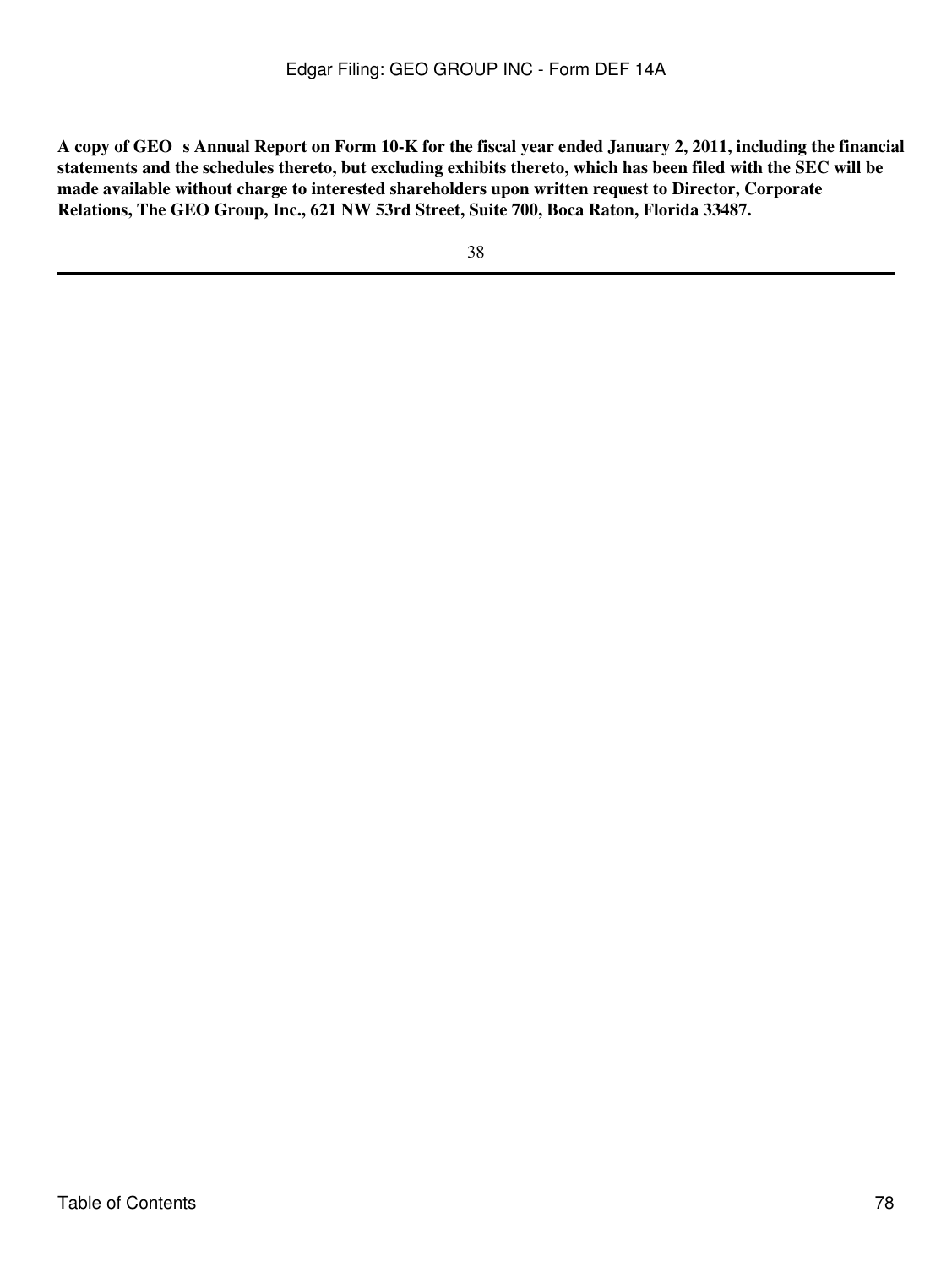VOTE BY INTERNET www.proxyvote.com Use the Internet to transmit your voting instructions and for electronic delivery of information up until 11:59 P.M. Eastern Time the day before the cut-off date or meeting date. Have your proxy card in hand when you access the web site and follow the instructions to obtain your records and to create an electronic voting instruction form. THE GEO GROUP, INC. Electronic Delivery of Future PROXY MATERIALS 621 NW 53RD STREET If you would like to reduce the costs incurred by our company in mailing proxy SUITE 700 materials, you can consent to receiving all future proxy statements, proxy cards BOCA RATON, FL 33487 and annual reports electronically via e-mail or the Internet. To sign up for electronic delivery, please follow the instructions above to vote using the Internet and, when prompted, indicate that you agree to receive or access proxy materials 1 Investor Address Line 1 electronically in future years. Investor Address Line 2 VOTE BY PHONE 1-800-690-6903 Investor Address Line 3 1 1 OF Use any touch-tone telephone to transmit your voting instructions up until 11:59 Investor Address Line 4 P.M. Eastern Time the day before the cut-off date or meeting date. Have your Investor Address Line 5 proxy card in hand when you call and then follow the instructions. John Sample VOTE BY MAIL 1234 ANYWHERE STREET 2 Mark, sign and date your proxy card and return it in the postage-paid envelope we ANY CITY, ON A1A 1A1 have provided or return it to Vote Processing, c/o Broadridge, 51 Mercedes Way, Edgewood, NY 11717. CONTROL # 000000000000 NAME THE COMPANY NAME INC. COMMON SHARES 123,456,789,012.12345 THE COMPANY NAME INC. CLASS A 123,456,789,012.12345 THE COMPANY NAME INC. - CLASS B 123,456,789,012.12345 THE COMPANY NAME INC. CLASS C 123,456,789,012.12345 THE COMPANY NAME INC. CLASS D 123,456,789,012.12345 THE COMPANY NAME INC. CLASS E 123,456,789,012.12345 THE COMPANY NAME INC. CLASS F 123,456,789,012.12345 THE COMPANY NAME INC. 401 K 123,456,789,012.12345 PAGE 1 OF 2 x TO VOTE, MARK BLOCKS BELOW IN BLUE OR BLACK INK AS FOLLOWS: KEEP THIS PORTION FOR YOUR RECORDS DETACH AND RETURN THIS PORTION ONLY THIS PROXY CARD IS VALID ONLY WHEN SIGNED AND DATED. For Withhold For All To withhold authority to vote for any All All Except individual nominee(s), mark For All Except and write the number(s) of the The Board of Directors recommends you vote nominee(s) on the line below. 02 FOR the following: 0 0 0 1. Election of Directors 0000000000 Nominees 01 Clarence E. Anthony 02 Norman A. Carlson 03 Anne N. Foreman 04 Richard H. Glanton 05 Christopher C. Wheeler 06 George C. Zoley The Board of Directors recommends you vote FOR proposals 2 and 3. For Against Abstain 2 To ratify the appointment of Grant Thornton LLP as the independent registered public accountants of The Geo Group, Inc. for 0 0 0 the 2011 fiscal year. 3 Advisory vote on executive compensation. 0 0 0 The Board of Directors recommends you vote 3 YEARS on the following proposal: 3 years 2 years 1 year Abstain 4 Advisory vote on the frequency of holding future advisory votes on executive compensation. 0 0 0 0 The Board of Directors recommends you vote FOR the following proposal: For Against Abstain 5 In their discretion, the Proxies are authorized to vote upon such other business as may properly come before the meeting. 0 0 0 For address change/comments, mark here. 0 (see reverse for instructions) Yes No R1.0.0.11699 Please indicate if you plan to attend this meeting 0 0 1 0000095926 Please sign exactly as your name(s) appear(s) hereon. When signing as attorney, executor, administrator, or other fiduciary, please give full title as such. Joint owners should each sign personally. All holders must sign. If a corporation or partnership, please sign in full corporate or partnership name, by authorized officer. SHARES CUSIP # JOB # SEQUENCE # Signature [PLEASE SIGN WITHI N BOX] Date Signature (Joint Owners) Date